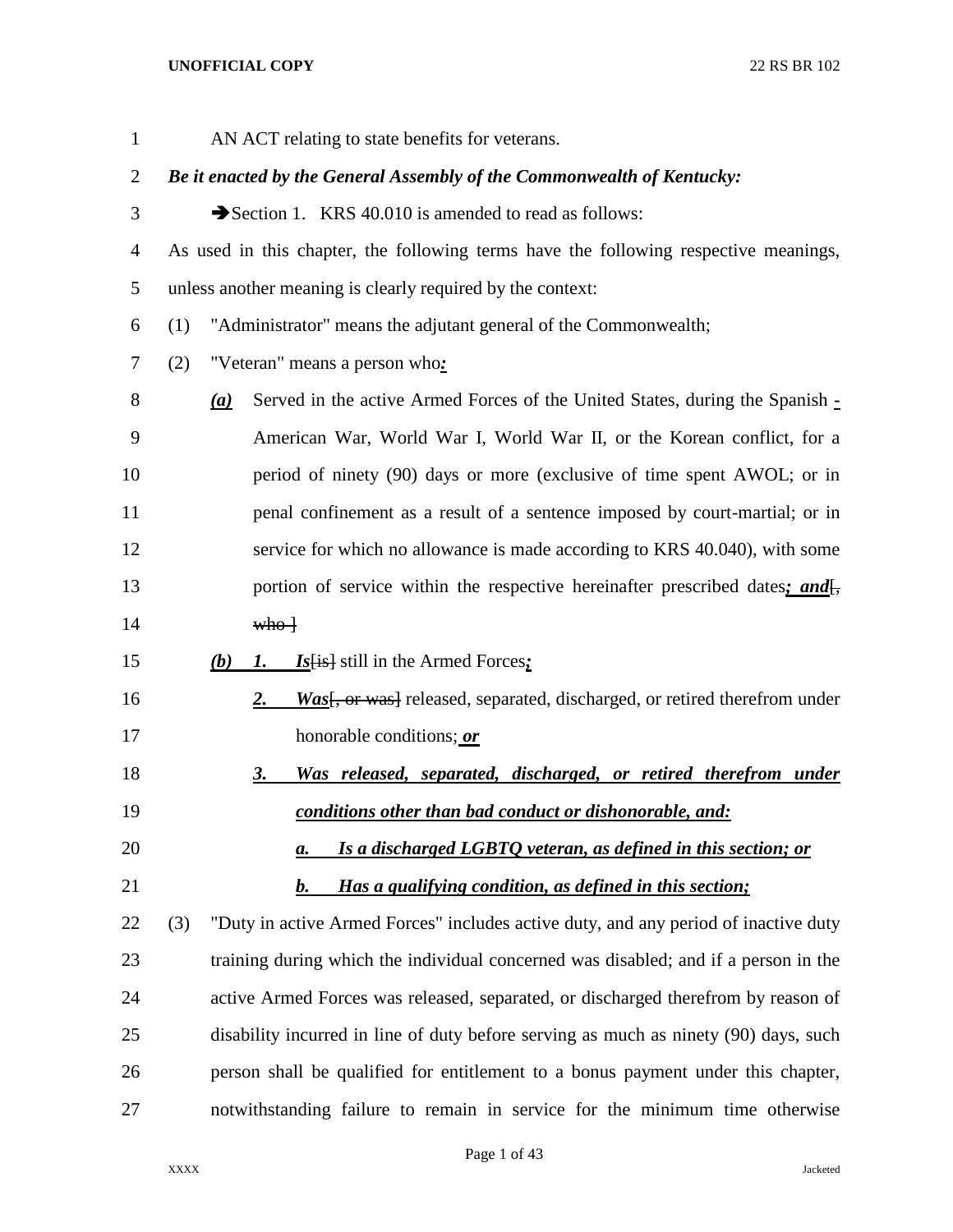| $\mathbf{1}$   |     | prescribed;                                                                            |
|----------------|-----|----------------------------------------------------------------------------------------|
| $\overline{2}$ | (4) | "Armed Forces" means the United States Army, Navy, Marine Corps, Air Force,            |
| 3              |     | and Coast Guard, including the reserve components thereof on active duty;              |
| $\overline{4}$ | (5) | "Qualified veteran" means a person answering to the specifications set forth in        |
| 5              |     | subsections $(2)$ and $(3)$ , and who                                                  |
| 6              |     | Was a resident of the Commonwealth at the time of entry into active service in<br>(a)  |
| 7              |     | the Armed Forces and for at least six (6) months prior thereto; and                    |
| $8\,$          |     | Who has not received a bonus or like compensation from another state; and<br>(b)       |
| 9              |     | Who is not subject to the forfeiture provisions of this chapter;<br>(c)                |
| 10             | (6) | "Resident of the Commonwealth at the time of entry into the active service" means      |
| 11             |     | any person who gave the Commonwealth of Kentucky, or any specific place in this        |
| 12             |     | Commonwealth, as his or her place of residence at such time of entry, without          |
| 13             |     | regard to the place of enlistment, commission, or induction. Conclusive and            |
| 14             |     | exclusive evidence of such giving of place of residence shall be the official records  |
| 15             |     | on file in the Department of Defense of the United States, or any official record      |
| 16             |     | thereof in the files of the United States Department of Veterans Affairs; but if it be |
| 17             |     | shown to the satisfaction of the administrator that for any reason no such record was  |
| 18             |     | made, or that the same has been lost, misplaced, or destroyed, or that an              |
| 19             |     | authenticated copy thereof cannot be obtained within a reasonable time, other          |
| 20             |     | evidence of bona fide residence may be accepted if deemed sufficient by the            |
| 21             |     | administrator;                                                                         |
| 22             | (7) | "Resident," in any context other than as in subsection (6), means a legal resident as  |
| 23             |     | determined by generally established principles of law, as may be defined, and          |
| 24             |     | subject to proof, according to such regulations as the administrator may promulgate;   |

- (8) "Beneficiary" means, in this order, widow, child or children (sharing equally), mother, father, and no other;
- 

(9) (a) "Widow" means a woman who was the wife of a veteran at the time of his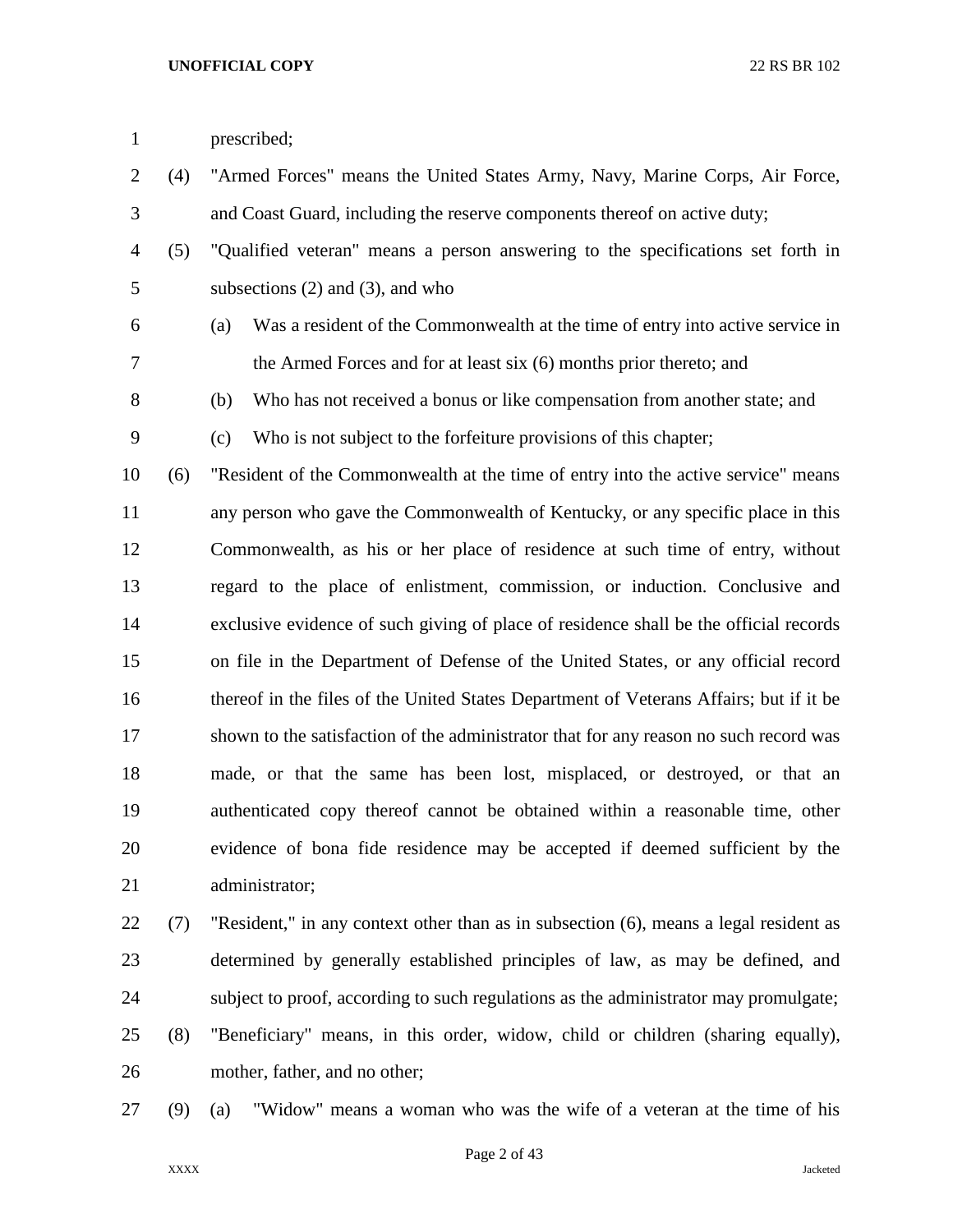| $\mathbf{1}$   |      |     | death, and who had not deserted him (except where there was a separation               |
|----------------|------|-----|----------------------------------------------------------------------------------------|
| $\overline{2}$ |      |     | which was due to the misconduct of, or procured by, the veteran without the            |
| 3              |      |     | fault of the wife), and who had not remarried, (unless the purported                   |
| $\overline{4}$ |      |     | remarriage was void or had been annulled);                                             |
| 5              |      | (b) | The term "widow" also includes "widower" in the case of a man who was the              |
| 6              |      |     | husband of a female veteran at the time of her death;                                  |
| 7              |      |     | (10) "Child" means a person:                                                           |
| 8              |      | (a) | Who is under the age of eighteen $(18)$ ; or                                           |
| 9              |      | (b) | Who, before attaining the age of eighteen (18) years, became permanently               |
| 10             |      |     | incapable of self-support; or                                                          |
| 11             |      | (c) | Who, after attaining the age of eighteen (18) years and until completion of            |
| 12             |      |     | education or training (but not after attaining the age of twenty-one (21) years)       |
| 13             |      |     | is pursuing a course of instruction at a bona fide educational institution; and        |
| 14             |      |     | who, in relationship to the veteran, is a child born in lawful wedlock; a legally      |
| 15             |      |     | adopted child; a stepchild who is a member of a veteran's household or was a           |
| 16             |      |     | member at the time of the veteran's death; or a child born out of wedlock, but,        |
| 17             |      |     | as to the alleged father, only if acknowledged in writing signed by him, or if         |
| 18             |      |     | he had, before his death, been judicially decreed to be the father of such child;      |
| 19             |      |     | (11) "Mother" means a mother, a mother through adoption, or a woman who for a period   |
| 20             |      |     | of not less than one (1) year stood in the relationship of a mother to a qualified     |
| 21             |      |     | veteran before his or her entry into active service in the Armed Forces, or if two (2) |
| 22             |      |     | persons stood in such relationship for one (1) year or more, the person who last       |
| 23             |      |     | stood in such relationship before the veteran's last entry into active service in the  |
| 24             |      |     | Armed Forces;                                                                          |
| 25             | (12) |     | "Father" means a father, a father through adoption, or a man who for a period of not   |
| 26             |      |     | less than one (1) year stood in the relationship of a father to a qualified veteran    |
|                |      |     |                                                                                        |

before his or her entry into active service in the Armed Forces, or if two (2) persons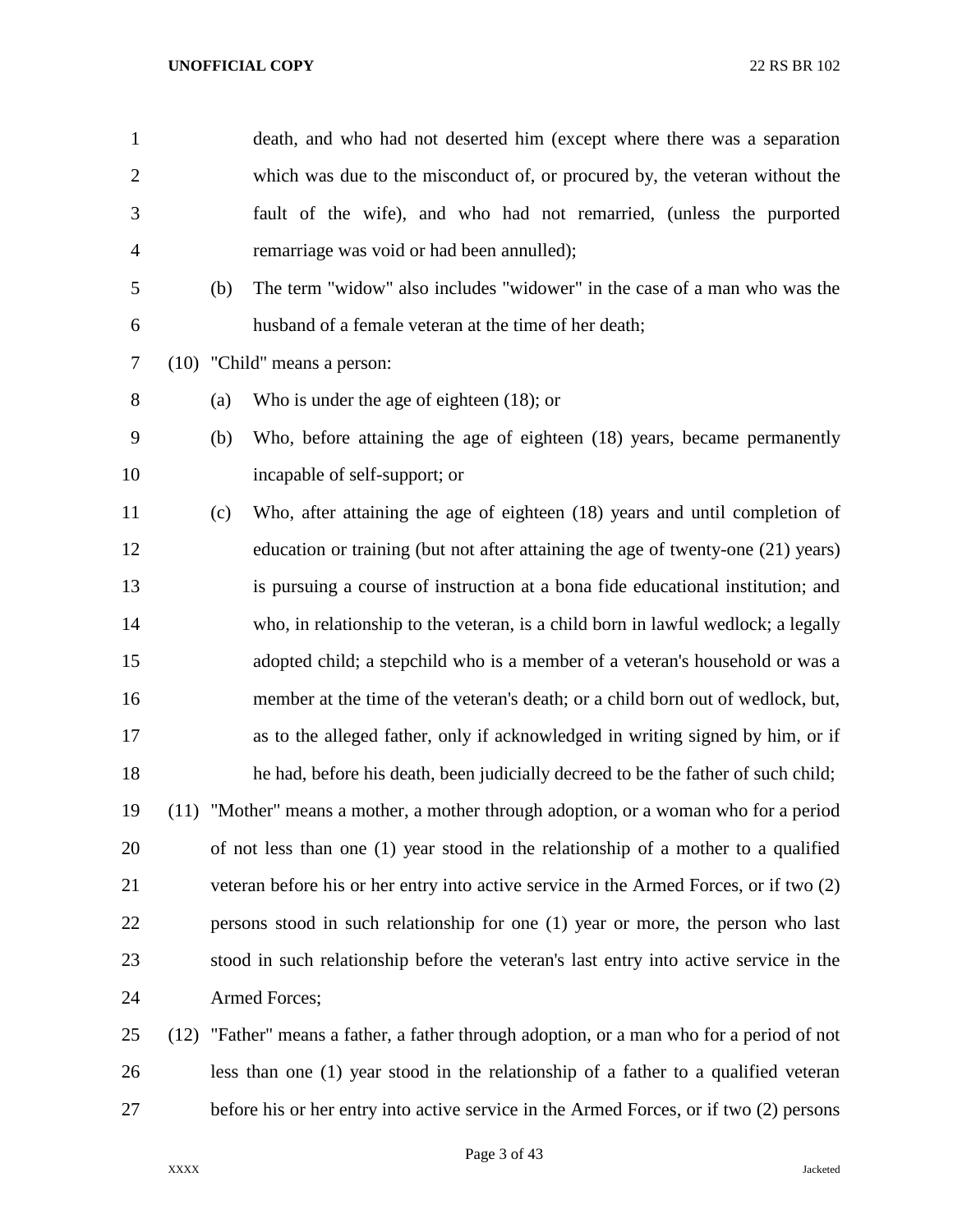| $\mathbf{1}$ |      | stood in such relationship for one (1) year or more, the person who last stood in       |
|--------------|------|-----------------------------------------------------------------------------------------|
| 2            |      | such relationship before the veteran's last entry into active service in the Armed      |
| 3            |      | Forces;                                                                                 |
| 4            |      | (13) "In the continental United States" means any place in the District of Columbia and |
| 5            |      | the states of the United States which are on the North American continent,              |
| 6            |      | exclusive of Alaska;                                                                    |
| 7            |      | (14) "Outside the continental United States" means any place elsewhere than as defined  |
| 8            |      | in subsection $(13)$ ;                                                                  |
| 9            |      | (15) "Spanish-American War":                                                            |
| 10           |      | Means the period beginning on April 21, 1898, and ending on July 4, 1902;<br>(a)        |
| 11           |      | Includes the Philippine Insurrection and the Boxer Rebellion; and<br>(b)                |
| 12           |      | In the case of a veteran who served with the United States military forces<br>(c)       |
| 13           |      | engaged in hostilities in the Moro Province, means the period beginning on              |
| 14           |      | April 21, 1898, and ending on July 15, 1903;                                            |
| 15           |      | $(16)$ "World War I":                                                                   |
| 16           |      | Means the period beginning on April 6, 1917, and ending on November 11,<br>(a)          |
| 17           |      | 1918; and                                                                               |
| 18           |      | In the case of a veteran who served with the United States military forces in<br>(b)    |
| 19           |      | Russia, means the period beginning on April 6, 1917, and ending on April 1,             |
| 20           |      | 1920; and                                                                               |
| 21           |      | Any service between April 6, 1917, and July 1, 1921, if some part thereof was<br>(c)    |
| 22           |      | between April 6, 1917, and November 11, 1918, both dates being inclusive;               |
| 23           | (17) | "World War II" means the period beginning December 7, 1941, and ending                  |
| 24           |      | December 31, 1946;                                                                      |
| 25           |      | (18) "Korean conflict" means the period beginning on June 27, 1950, and ending January  |
| 26           |      | 31, 1955;                                                                               |
| 27           |      | (19) "Bonus" and "veterans' bonus" means the compensation authorized by this chapter;   |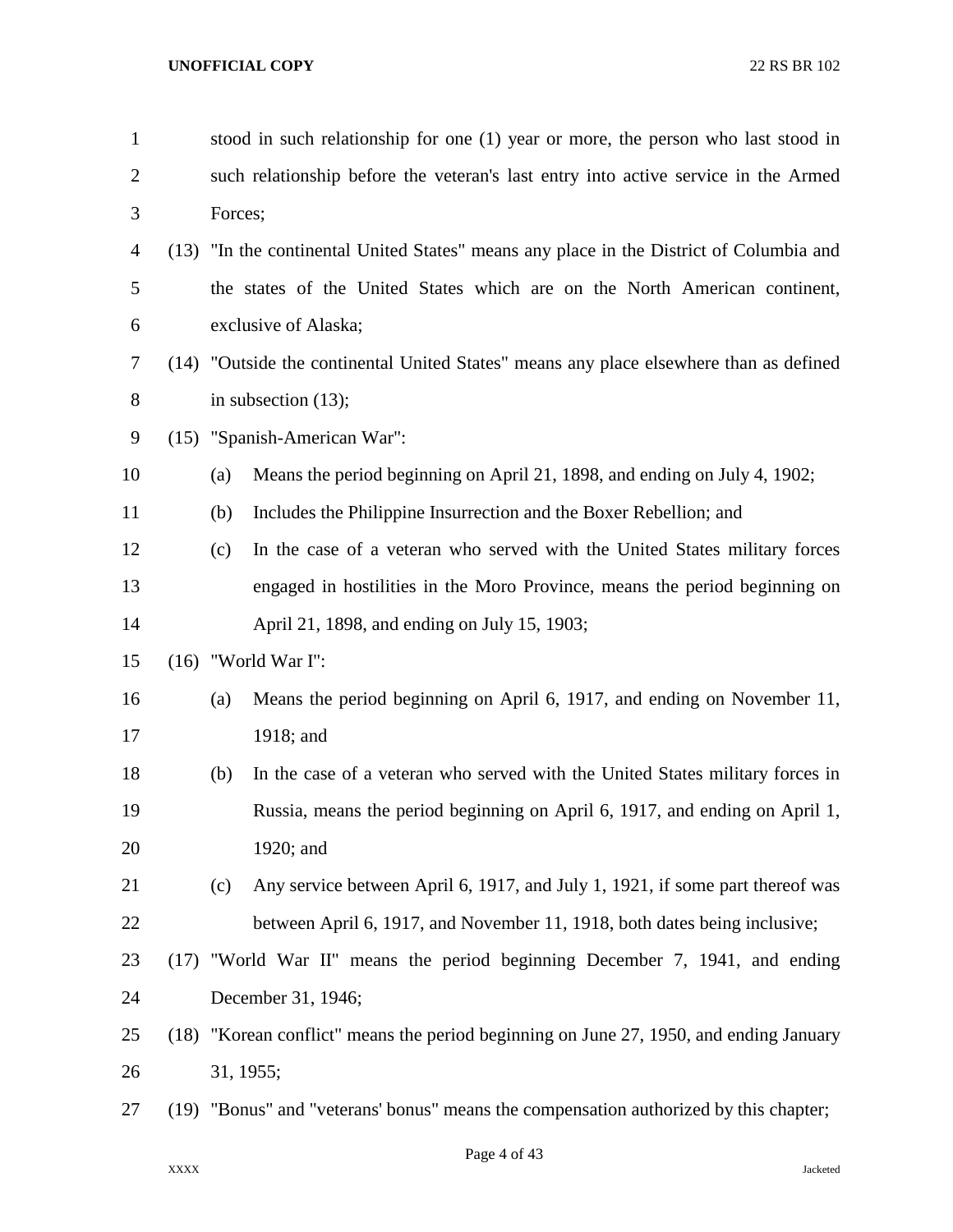| $\overline{2}$ | "Claimant" means one who seeks to obtain payment of a bonus claim; []<br>(21)               |
|----------------|---------------------------------------------------------------------------------------------|
| 3              | "Discharged LGBTQ veteran" means a person who:<br>(22)                                      |
| 4              | Served in the active Armed Forces of the United States, during the Spanish-<br>(a)          |
| 5              | <u>American War, World War I, World War II, or the Korean conflict, for a</u>               |
| 6              | period of ninety (90) days or more (exclusive of time spent AWOL; or in                     |
| 7              | penal confinement as a result of a sentence imposed by court-martial; or in                 |
| 8              | service for which no allowance is made according to KRS 40.040), with                       |
| 9              | some portion of service within the respective previously prescribed dates;                  |
| 10             | and                                                                                         |
| 11             | <u>Was discharged less than honorably from military service due to:</u><br>(b)              |
| 12             | His or her actual or perceived sexual orientation, gender identity or<br>1.                 |
| 13             | <i>expression;</i>                                                                          |
| 14             | 2.<br>Statements, consensual sexual conduct, or consensual acts relating to                 |
| 15             | sexual orientation, gender identity or expression; or                                       |
| 16             | 3.<br><b>The disclosure of those statements, conduct, or acts;</b>                          |
| 17             | that were prohibited by the military service at the time of discharge; and                  |
| 18             | "Qualifying condition" means a diagnosis, made by a health care professional<br>(23)        |
| 19             | employed by the United States Department of Veterans Affairs, of:                           |
| 20             | Service-connected post-traumatic stress disorder;<br>(a)                                    |
| 21             | <b>Service-connected traumatic brain injury; or</b><br>(b)                                  |
| 22             | Any other condition which resulted from physical assault of a sexual<br>(c)                 |
| 23             | nature, battery of a sexual nature, or sexual harassment which occurred                     |
| 24             | while the former member of the Armed Forces was serving on duty,                            |
| 25             | regardless of duty status or line of duty determination.                                    |
| 26             | Section 2. KRS 40.310 is amended to read as follows:                                        |
| 27             | The Department of Veterans' Affairs shall collect all necessary data and information<br>(1) |

(20) "Bonus claim" means a claim or potential claim for a veterans' bonus;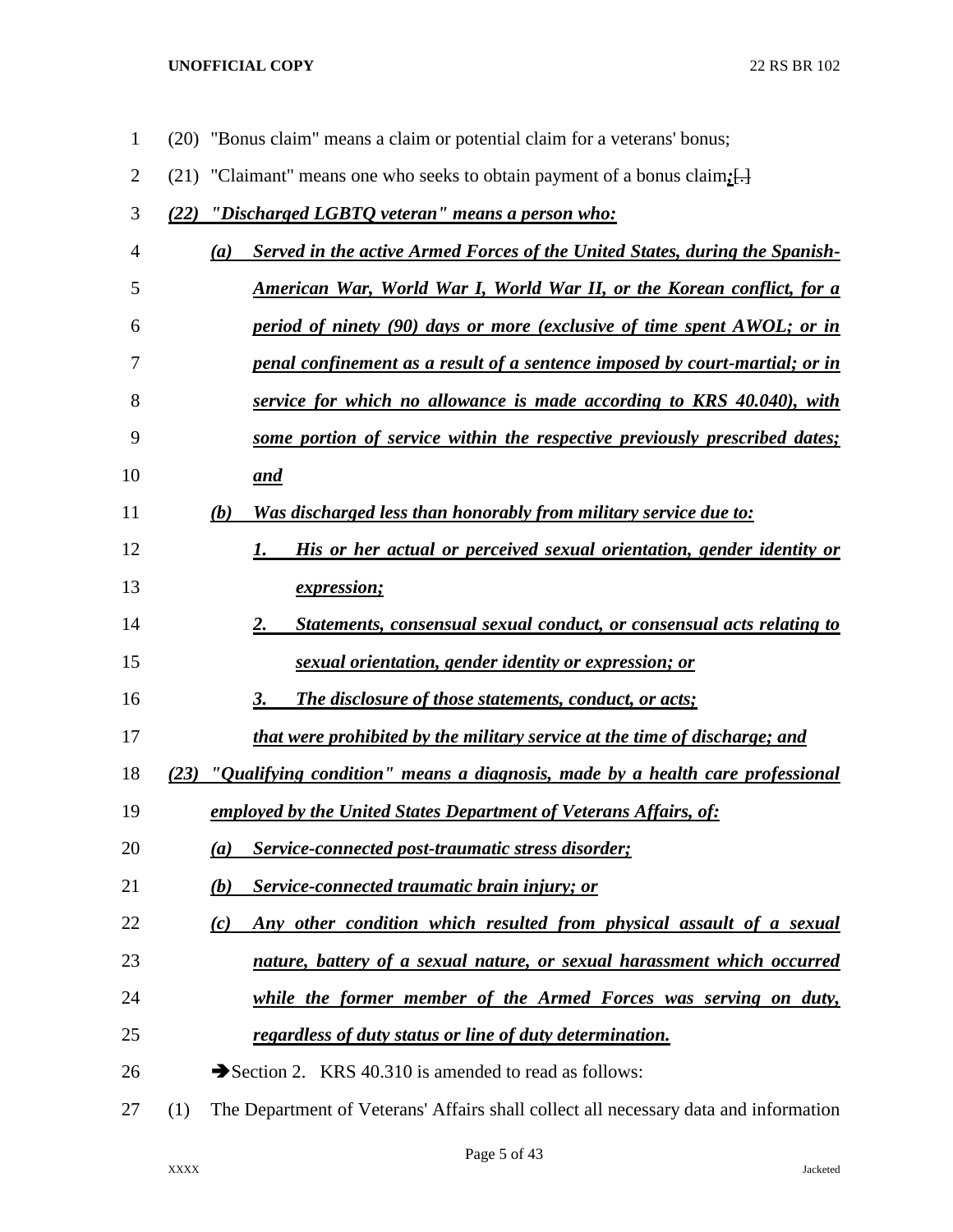regarding facilities and services available to veterans, their families, and dependents, and shall cooperate with all information or service agencies throughout the state in informing such persons regarding the existence or availability of all educational, training, and retraining facilities; health, medical, rehabilitation, and housing services and facilities; employment and reemployment services; provisions of federal, state, and local laws affording rights, privileges, and benefits to said persons, their families, and dependents, and all other matters of similar related or appropriate nature. It shall likewise be the duty of the department to assist veterans and their families and dependents in the presentation, proof, and establishment of all claims, privileges, rights, and other benefits which they may have under federal, state, or local laws, and to cooperate with all national, state, and local government and private agencies securing services or any benefits to veterans, their families, and dependents.

 (2) The commissioner of the Department of Veterans' Affairs shall prepare and submit to the Governor and each member of the board an annual report with reference to claims presented on behalf of veterans and to otherwise report the activities and accomplishments of the department.

 (3) The Department of Veterans' Affairs shall be authorized to apply for and accept gifts, grants, and other contributions from the federal government, or from any other governmental unit which funds shall be administered by the department through use of trust and agency accounts.

- (4) Veterans, as used in KRS 40.305 to 40.310*,* include any individual who served on active duty during peace or war in the Armed Forces of the United States, and who*:*[ **has**
- *(a) Received*[received] an honorable discharge from such service*; or*
- *(b) Received a discharge other than a bad conduct or dishonorable discharge, and:*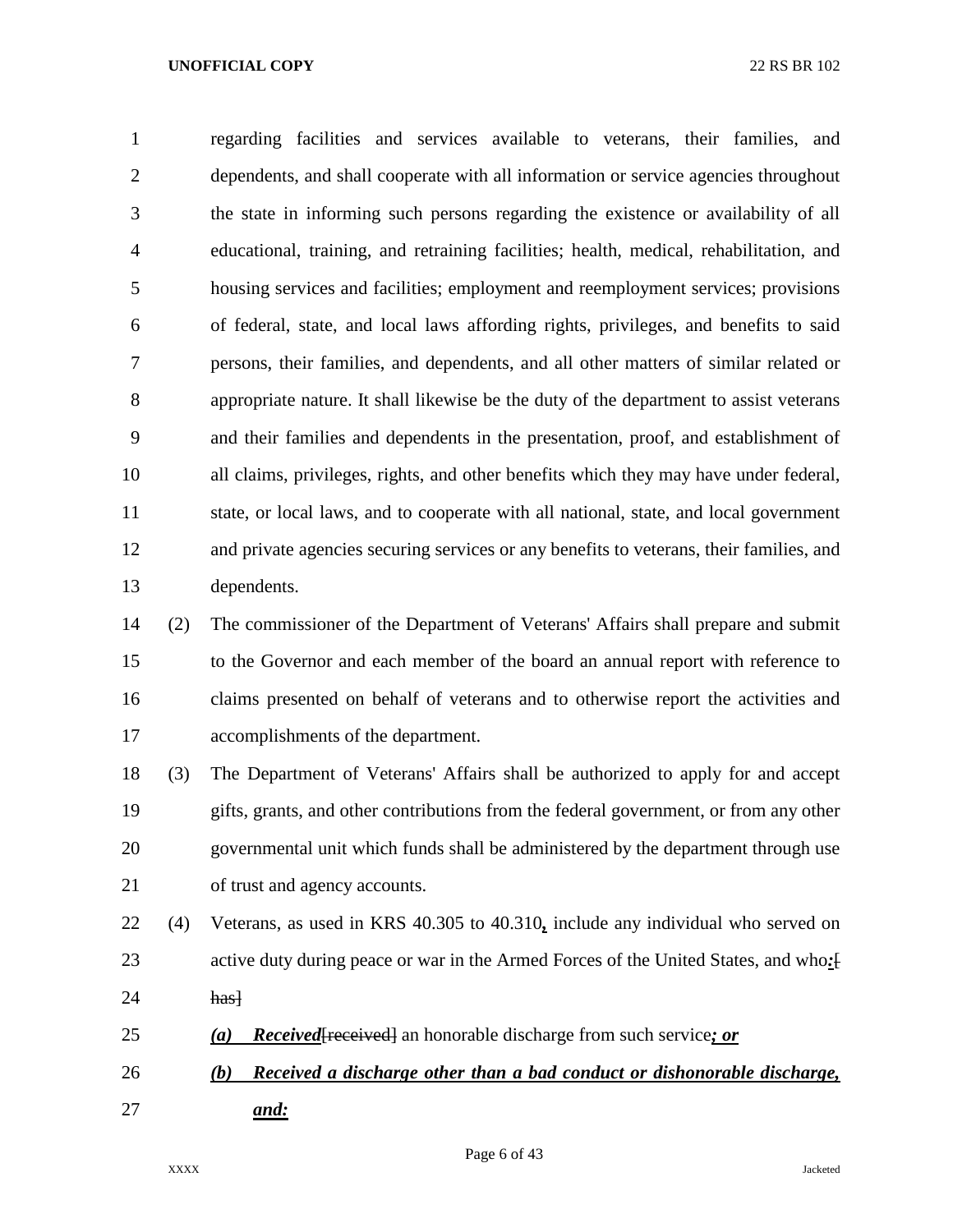| $\mathbf{1}$ |     | Has a qualifying condition; or<br>1.                                                      |
|--------------|-----|-------------------------------------------------------------------------------------------|
| 2            |     | Is a discharged LGBTQ veteran.<br>2.                                                      |
| 3            | (5) | The Department of Veterans' Affairs shall maintain full, adequate, and complete           |
| 4            |     | copies of all records pertaining to claims of veterans who file said claims for           |
| 5            |     | benefits through the department.                                                          |
| 6            | (6) | The commissioner of the Department of Veterans' Affairs may purchase liability            |
| 7            |     | insurance for the protection of employees of the Department of Veterans' Affairs to       |
| 8            |     | protect them from liability for acts, omissions, and claims arising in the course and     |
| 9            |     | scope of their employment or service to the department.                                   |
| 10           | (7) | The Department of Veterans' Affairs shall manage the veterans' program trust fund         |
| 11           |     | established by KRS 40.460 by hosting all board meetings, providing logistical             |
| 12           |     | support, recording the minutes of each meeting, and authorizing expenditures once         |
| 13           |     | the board has approved a request for funds.                                               |
| 14           | (8) | The Department of Veterans' Affairs shall:                                                |
| 15           |     | <b>Promulgate administrative regulations to establish a consistent and uniform</b><br>(a) |
| 16           |     | process to identify the status and eligibility of individuals as discharged               |
| 17           |     | <b>LGBTQ</b> veterans in the presentation or establishment of all claims,                 |
| 18           |     | privileges, rights, and other benefits which individuals may have under state             |
| 19           |     | <u>or local law; and</u>                                                                  |
| 20           |     | Develop a standardized form used to confirm that a veteran has a qualifying<br>(b)        |
| 21           |     | condition.                                                                                |
| 22           |     | Section 3. KRS 12.245 is amended to read as follows:                                      |
| 23           | (1) | An administrative body that issues a license, permit, certificate, or other document      |
| 24           |     | required to operate within a business, profession, or other occupation in the             |
| 25           |     | Commonwealth shall issue within thirty (30) days of receipt of a completed                |
| 26           |     | application a license, permit, certificate, or other document to a member of the          |
| 27           |     | United States military, Reserves, or National Guard, or to his or her spouse, or to a     |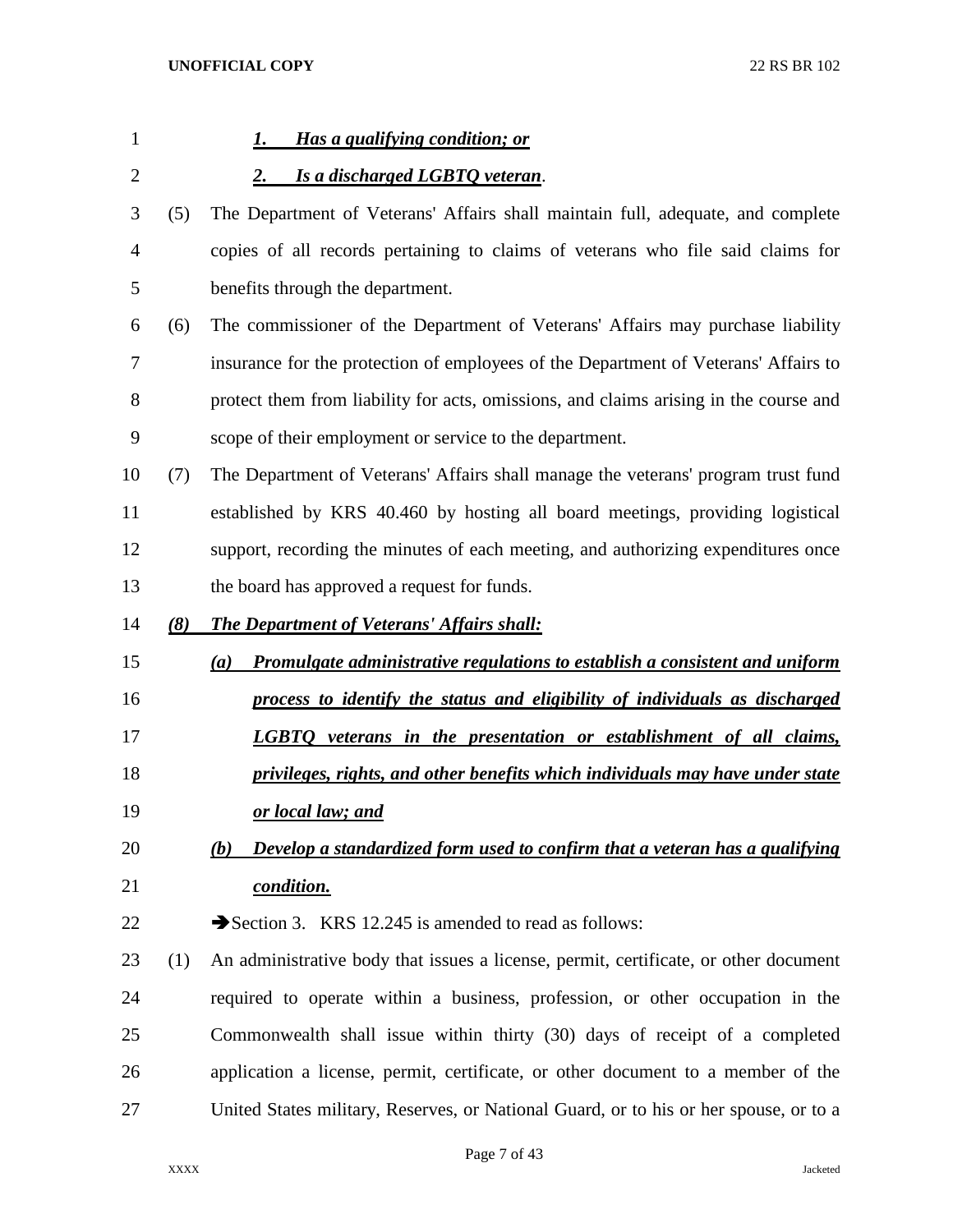| $\mathbf{1}$   |     |     | veteran or the spouse of a veteran, who is seeking a license, permit, certificate, or |
|----------------|-----|-----|---------------------------------------------------------------------------------------|
| $\overline{2}$ |     |     | other document and currently holds or recently held equivalent documentation          |
| 3              |     |     | issued by another state, the District of Columbia, or any possession or territory of  |
| 4              |     |     | the United States unless:                                                             |
| 5              |     | (a) | The license, permit, certificate, or other document issued by another state, the      |
| 6              |     |     | District of Columbia, or any possession or territory of the United States has         |
| 7              |     |     | been expired for more than two (2) years;                                             |
| 8              |     | (b) | The license, permit, certificate, or other documentation is not in good               |
| 9              |     |     | standing;                                                                             |
| 10             |     | (c) | The holder of the license, permit, certificate, or other document has had the         |
| 11             |     |     | license, permit, certificate, or other document suspended for disciplinary            |
| 12             |     |     | reasons; or                                                                           |
| 13             |     | (d) | The board can show substantive evidence of significant statutory deficiency in        |
| 14             |     |     | the training, education, or experience of the United States military service          |
| 15             |     |     | member, Reserves or National Guard member, veteran, or spouse, which                  |
| 16             |     |     | could cause a health or safety risk to the public.                                    |
| 17             | (2) |     | The United States military service member, Reserves or National Guard member,         |
| 18             |     |     | veteran, or spouse shall submit:                                                      |
| 19             |     | (a) | Proof of issuance of a valid license, permit, certificate, or other document          |
| 20             |     |     | issued by another state, the District of Columbia, or any possession or territory     |
| 21             |     |     | of the United States that is active or has been expired for less than two (2)         |
| 22             |     |     | years;                                                                                |
| 23             |     | (b) | Proof that the valid license, permit, certificate, or other document issued by        |
| 24             |     |     | another state, the District of Columbia, or any possession or territory of the        |
| 25             |     |     | United States is in good standing or was upon the date of expiration; and             |
| 26             |     | (c) | His or her DD-214 form or other proof of active or prior military service with:       |
| 27             |     |     | An honorable discharge, discharge under honorable conditions, or a<br><u>L.</u>       |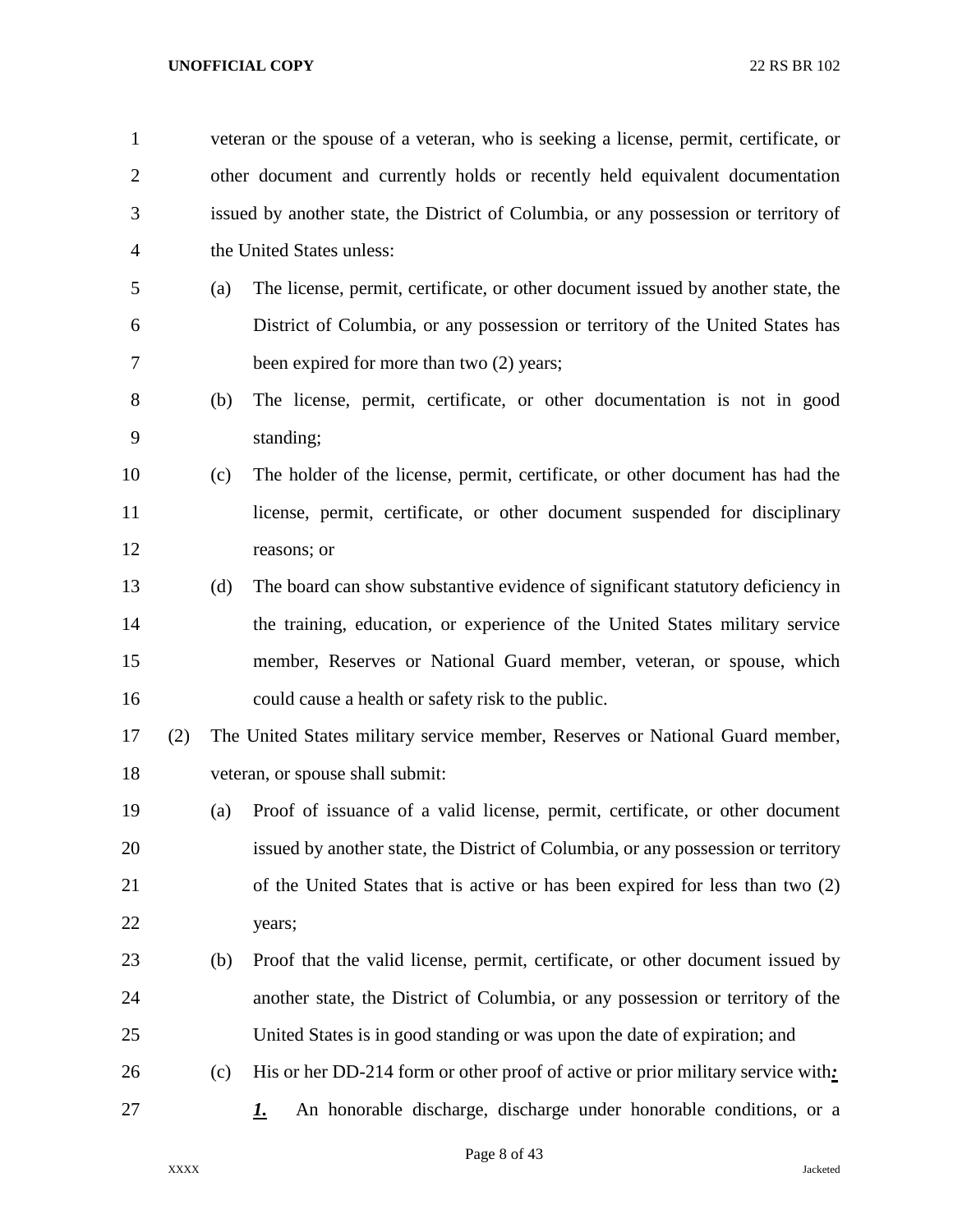| 1              |     | general discharge under honorable conditions; or                                        |
|----------------|-----|-----------------------------------------------------------------------------------------|
| $\overline{2}$ |     | A discharge other than bad conduct or dishonorable, if the individual<br>2.             |
| 3              |     | also submits evidence of a qualifying condition as defined in Section 1                 |
| $\overline{4}$ |     | of this Act or status as a discharged LGBTQ veteran as defined in                       |
| 5              |     | <b>Section 1 of this Act.</b>                                                           |
| 6              | (3) | A United States military service member, Reserves or National Guard member,             |
| 7              |     | veteran, or spouse who holds a license, permit, certificate, or other document issued   |
| 8              |     | by another state, the District of Columbia, or any possession or territory of the       |
| 9              |     | United States who applies for a license, permit, certificate, or other document         |
| 10             |     | pursuant to subsection (1) of this section and is denied shall have the right to appeal |
| 11             |     | the decision in accordance with KRS Chapter 13B.                                        |
| 12             |     | Section 4. KRS 12.354 is amended to read as follows:                                    |
| 13             | (1) | As used in this section, "administrative body" has the same meaning as in KRS           |
| 14             |     | 12.010.                                                                                 |
| 15             | (2) | Each administrative body that issues a license, permit, certificate, or other document  |
| 16             |     | that is required to operate within any business, profession, or occupation in the       |
| 17             |     | Commonwealth may issue a license, permit, certificate, or other document, or a          |
| 18             |     | temporary license, permit, certificate, or other document to a United States military   |
| 19             |     | service member or veteran who is seeking a license, permit, certificate, or other       |
| 20             |     | document under this section and has:                                                    |
| 21             |     | Separated from the military <i>within two (2) years preceding the date of</i><br>(a)    |
| 22             |     | <i>applying for the license, permit, certificate, or other document, with:</i>          |
| 23             |     | An honorable discharge, discharge under honorable conditions, or a<br><u>1.</u>         |
| 24             |     | general discharge under honorable conditions within two (2) years                       |
| 25             |     | preceding the date of applying for the license, permit, certificate, or                 |
| 26             |     | other document]; or                                                                     |
| 27             |     | A discharge other than bad conduct or dishonorable, and:<br>2.                          |
|                |     |                                                                                         |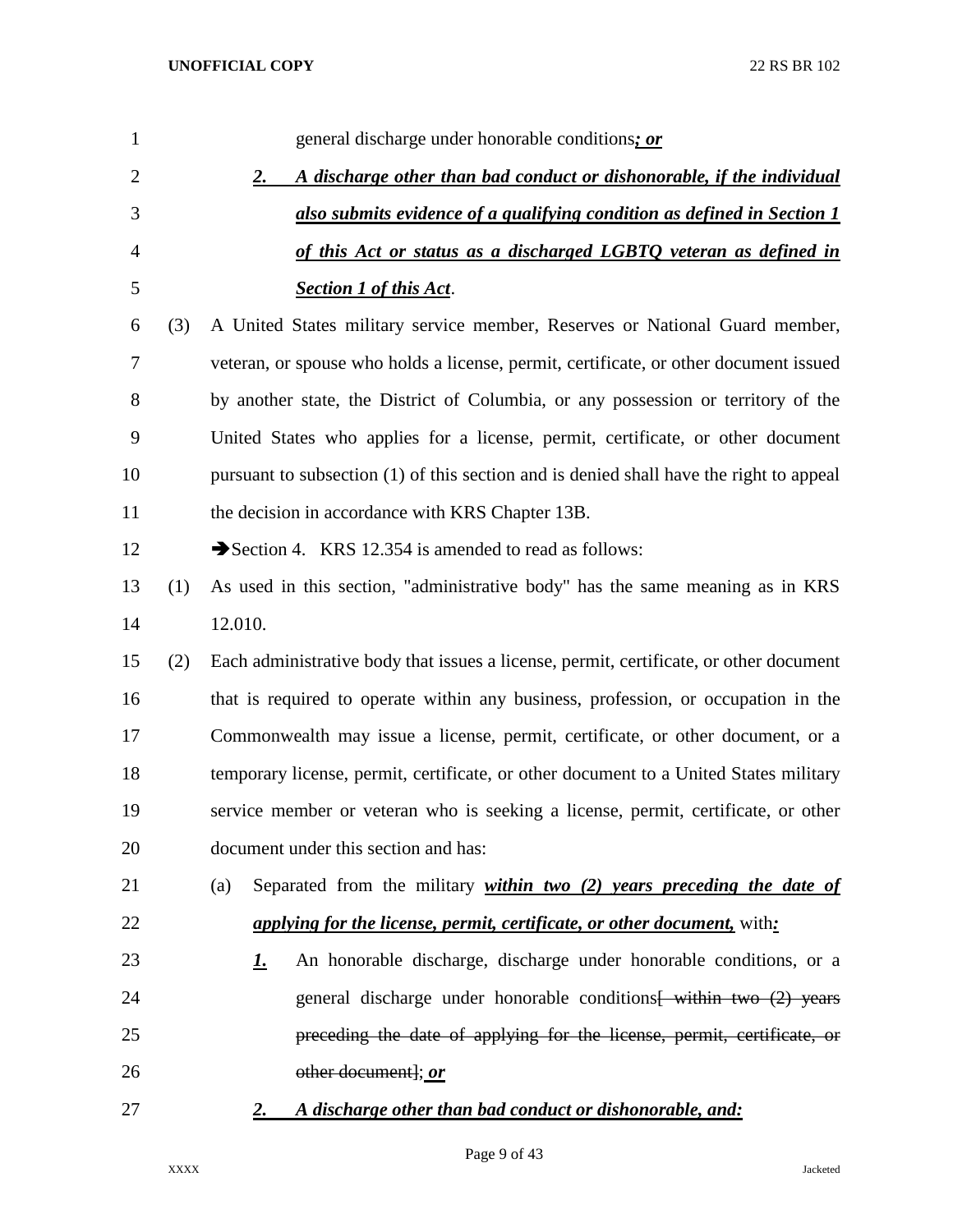| $\mathbf{1}$   |     | A qualifying condition as defined in Section 1 of this Act; or<br>a.                  |
|----------------|-----|---------------------------------------------------------------------------------------|
| $\overline{2}$ |     | Status as a discharged LGBTQ veteran as defined in Section 1 of<br>b.                 |
| 3              |     | this Act;                                                                             |
| 4              |     | Received training, education, or experience during active, National Guard, or<br>(b)  |
| 5              |     | federal reserve military service to the extent that such training, education, or      |
| 6              |     | experience satisfies the requirements established by law and administrative           |
| 7              |     | regulations of the respective board for the issuance of any license, permit,          |
| 8              |     | certificate, or other document, however styled or denominated, required for           |
| 9              |     | the practice of any business, profession, or occupation in the Commonwealth;          |
| 10             |     | and                                                                                   |
| 11             |     | Submitted his or her DD 214 form or other proof of satisfactory completion of<br>(c)  |
| 12             |     | military training to the administrative body as part of the license or certificate    |
| 13             |     | application.                                                                          |
| 14             | (3) | Nothing in subsection (2) of this section shall require an administrative body to     |
| 15             |     | issue a license, permit, certificate, or other document if the administrative body    |
| 16             |     | determines that the military training or experience does not meet the requirements    |
| 17             |     | established by the administrative body for the issuance of a license, permit,         |
| 18             |     | certificate, or other document to operate within a business, profession, or           |
| 19             |     | occupation in the Commonwealth.                                                       |
| 20             | (4) | Administrative bodies that receive multiple requests under this section are directed  |
| 21             |     | to publish clear guidelines to clarify requirements. These guidelines may be          |
| 22             |     | published electronically, in print, or by the promulgation of administrative          |
| 23             |     | regulations.                                                                          |
| 24             | (5) | Military training and experience submitted under subsection (2) of this section shall |
| 25             |     | not be used as a substitute or in lieu of:                                            |
| 26             |     | A postsecondary school degree when a degree is a prerequisite for a license,<br>(a)   |
| 27             |     | permit, certificate, or other document; or                                            |

Page 10 of 43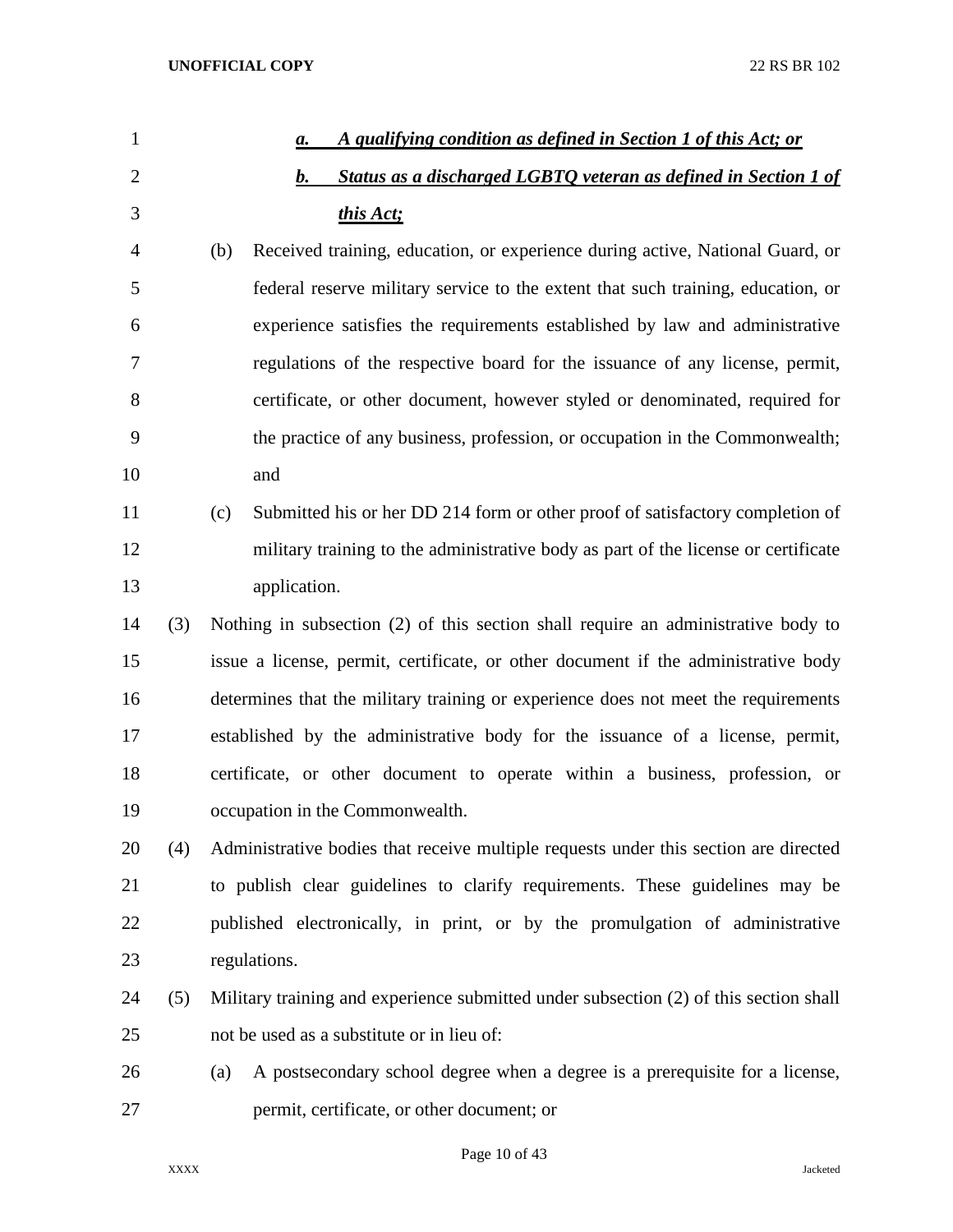| $\mathbf{1}$   |     | A specified examination when passage of an examination is a prerequisite for<br>(b)   |
|----------------|-----|---------------------------------------------------------------------------------------|
| $\overline{c}$ |     | a license, permit, certificate, or other document.                                    |
| 3              |     | Section 5. KRS 14A.1-070 is amended to read as follows:                               |
| 4              |     | As used in this chapter, unless the context otherwise requires:                       |
| 5              | (1) | "Business" includes every trade, occupation, and profession;                          |
| 6              | (2) | "Business trust" means a business trust governed as to its internal affairs by KRS    |
| 7              |     | Chapter 386 or a statutory trust governed as to its internal affairs by KRS Chapter   |
| 8              |     | 386A;                                                                                 |
| 9              | (3) | "Corporation" means a business corporation governed as to its internal affairs by     |
| 10             |     | KRS Chapter 271B, a cooperative or association governed as to its internal affairs    |
| 11             |     | by KRS Chapter 272, a nonprofit corporation governed as to its internal affairs by    |
| 12             |     | KRS Chapter 273, and a rural electric or rural telephone cooperative corporation      |
| 13             |     | governed as to its internal affairs by KRS Chapter 279;                               |
| 14             | (4) | "Debtor in bankruptcy" means a person who is the subject of:                          |
| 15             |     | An order for relief under Title 11 of the United States Code or a comparable<br>(a)   |
| 16             |     | order under a successor statute of general application; or                            |
| 17             |     | A comparable order under federal, state, or foreign law governing insolvency;<br>(b)  |
| 18             | (5) | "Deliver" or "delivery" means any method of delivery used in conventional             |
| 19             |     | commercial practice, including delivery by hand, mail, commercial delivery, and       |
| 20             |     | electronic transmission;                                                              |
| 21             | (6) | "Electronic transmission" or "electronically transmitted" means any process of        |
| 22             |     | communication not directly involving the physical transfer of paper that is suitable  |
| 23             |     | for the retention, retrieval, and reproduction of information by the recipient;       |
| 24             | (7) | "Entity" means a corporation, business or statutory trust, partnership, limited       |
| 25             |     | partnership, limited liability company, limited cooperative association, or           |
| 26             |     | unincorporated nonprofit association, governed as to its internal affairs by the laws |
| 27             |     | of the Commonwealth of Kentucky;                                                      |

Page 11 of 43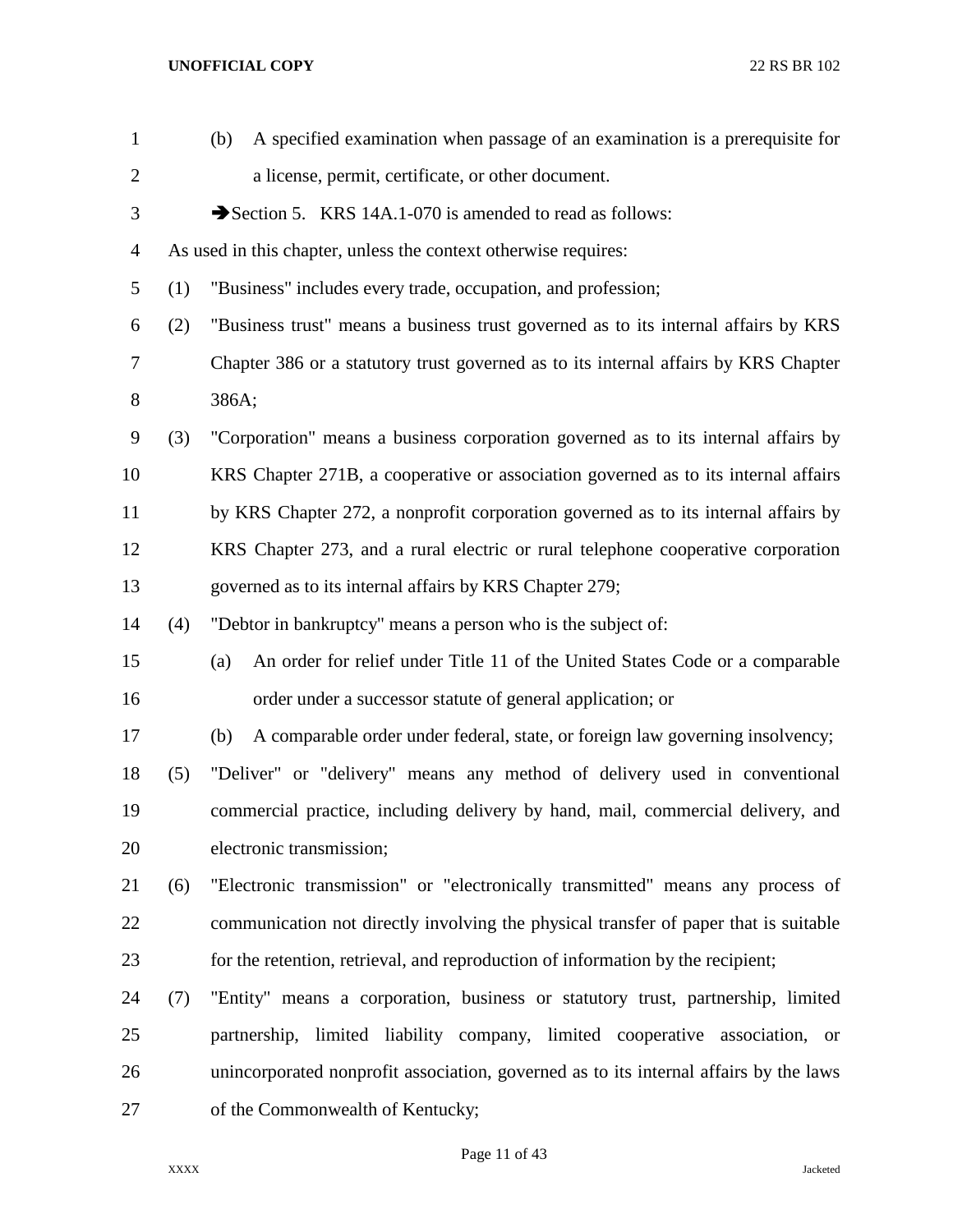| $\mathbf{1}$ | (8) |              | "Foreign business trust" means a business or statutory trust not governed as to its     |
|--------------|-----|--------------|-----------------------------------------------------------------------------------------|
| 2            |     |              | internal affairs by KRS Chapter 386 or 386A;                                            |
| 3            | (9) |              | "Foreign corporation" means a corporation as defined in subsection (2) of this          |
| 4            |     |              | section that is not:                                                                    |
| 5            |     | (a)          | Organized pursuant to the laws of the Commonwealth of Kentucky; or                      |
| 6            |     | (b)          | As to its internal affairs, governed by the laws of the Commonwealth of                 |
| 7            |     |              | Kentucky;                                                                               |
| 8            |     |              | (10) "Foreign entity" means a corporation, not-for-profit corporation, cooperative,     |
| 9            |     |              | limited cooperative association, association, business or statutory trust, partnership, |
| 10           |     |              | limited partnership, limited liability company, or unincorporated nonprofit             |
| 11           |     |              | association not:                                                                        |
| 12           |     | (a)          | Organized pursuant to the laws of the Commonwealth of Kentucky; or                      |
| 13           |     | (b)          | As to its internal affairs, governed by the laws of the Commonwealth of                 |
| 14           |     |              | Kentucky;                                                                               |
| 15           |     |              | (11) "Foreign limited cooperative association" means a limited cooperative association  |
| 16           |     | that is not: |                                                                                         |
| 17           |     | (a)          | Organized pursuant to the laws of the Commonwealth of Kentucky; or                      |
| 18           |     | (b)          | As to its internal affairs, governed by the laws of the Commonwealth of                 |
| 19           |     |              | Kentucky;                                                                               |
| 20           |     |              | (12) "Foreign limited liability partnership" means a partnership that:                  |
| 21           |     | (a)          | Is formed under laws other than the laws of this Commonwealth; and                      |
| 22           |     | (b)          | Has the status of a limited liability partnership under those laws;                     |
| 23           |     |              | (13) "Foreign professional service corporation" has the same meaning as in KRS          |
| 24           |     | 274.005;     |                                                                                         |
| 25           |     |              | (14) "Foreign rural electric cooperative" means a rural electric cooperative organized  |
| 26           |     |              | otherwise than under KRS 279.010 to 279.210;                                            |
| 27           |     |              | (15) "Foreign rural telephone cooperative" means a rural telephone cooperative          |

Page 12 of 43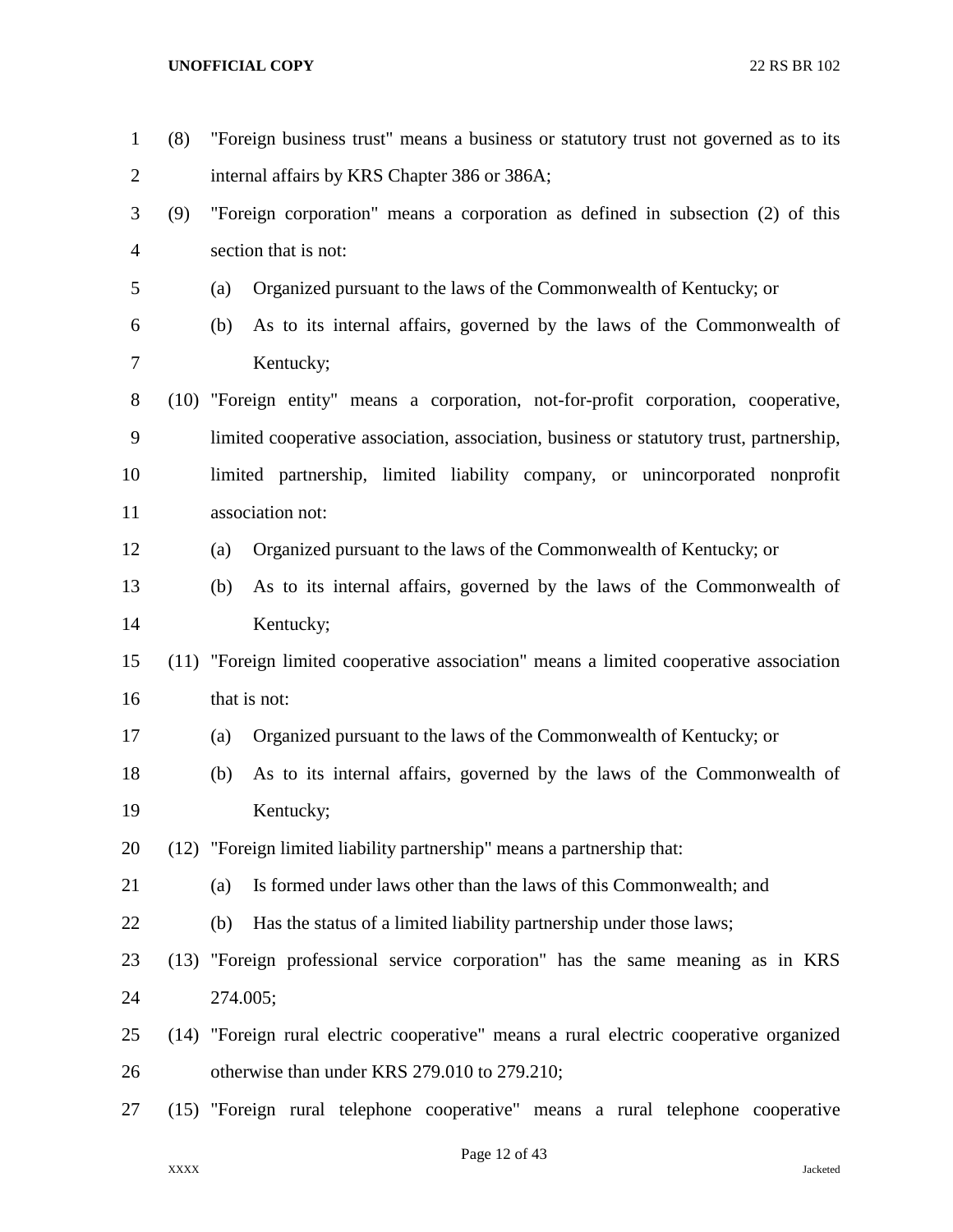| $\mathbf{1}$   |      | organized otherwise than under KRS 279.310 to 279.990 excepting 279.570;                |
|----------------|------|-----------------------------------------------------------------------------------------|
| $\overline{2}$ | (16) | "Foreign unincorporated nonprofit association" means an unincorporated nonprofit        |
| 3              |      | association that is not:                                                                |
| 4              |      | Organized in accordance with the laws of the Commonwealth of Kentucky; or<br>(a)        |
| 5              |      | As to its internal affairs, governed by the laws of the Commonwealth of<br>(b)          |
| 6              |      | Kentucky;                                                                               |
| 7              |      | (17) "Good standing" means that all annual reports which are required to be received    |
| 8              |      | from an entity or foreign entity have been delivered to and filed by the Secretary of   |
| 9              |      | State, that all other lawfully required statutory documentation has been received and   |
| 10             |      | filed, and that all fees, costs, and expenses, including penalties incurred in          |
| 11             |      | connection therewith, have been paid;                                                   |
| 12             |      | (18) "Limited cooperative association" means a limited cooperative association governed |
| 13             |      | as to its internal affairs by KRS Chapter 272A;                                         |
| 14             | (19) | "Limited liability company" has the same meaning as in KRS 275.015;                     |
| 15             | (20) | "Limited liability partnership" means a partnership that has filed a statement of       |
| 16             |      | qualification under KRS 362.1-931 or a registration as a registered limited liability   |
| 17             |      | partnership under KRS 362.555 and does not have a similar statement or                  |
| 18             |      | registration in effect in any other jurisdiction;                                       |
| 19             |      | (21) "Name of record with the Secretary of State" means any real, fictitious, reserved, |
| 20             |      | registered, or assumed name of an entity or foreign entity;                             |
| 21             | (22) | "Nonprofit corporation," other than in the term "foreign nonprofit corporation,"        |
| 22             |      | means a nonprofit corporation incorporated pursuant to and governed as to its           |
| 23             |      | internal affairs by KRS Chapter 273 or predecessor law;                                 |
| 24             |      | (23) "Organic act" means the law of a state or other jurisdiction governing the         |
| 25             |      | organization and internal affairs of an entity or foreign entity;                       |
| 26             |      | (24) "Organized" means organized, incorporated, or formed;                              |
| 27             |      | (25) "Organizational filing" means a filing made with the Secretary of State as a       |
|                |      |                                                                                         |

Page 13 of 43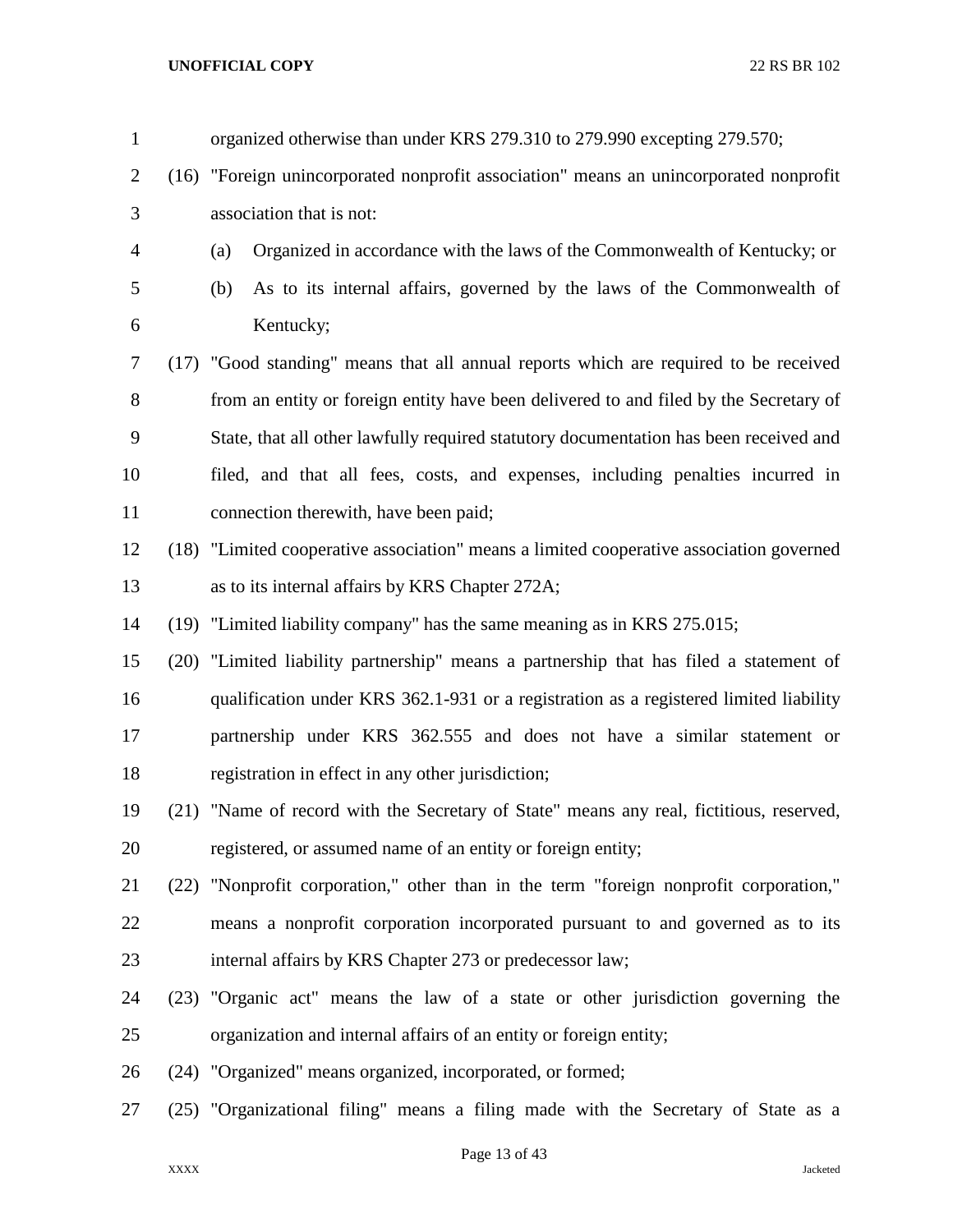precondition to the formation, organization, or incorporation of an entity, including articles of incorporation, articles of organization, articles of association, certificates of trust, and certificates of limited partnership. A statement of qualification filed pursuant to KRS 362.1-931 or a registration as a limited liability partnership filed pursuant to KRS 362.555 is not an organizational filing;

- (26) "Partnership" means an association of two (2) or more persons to carry on as co- owners a business for profit formed under KRS 362.1-202, predecessor law, or comparable law of another jurisdiction;
- (27) "Partnership agreement" means the agreement, whether written, oral, or implied, among the partners concerning the partnership, including amendments to the partnership agreement;
- (28) "Person" means an individual, an entity, a foreign entity, or any other legal or commercial entity;
- (29) "Principal office" means the address required by this chapter or the organic act to be of record with the Secretary of State as the principal office, the principal place of business address, the designated office of a limited partnership, or the chief executive office of a limited liability partnership;
- (30) "Professional service corporation" has the same meaning as in KRS 274.005;
- (31) "Professional services" means the personal services rendered by physicians, osteopaths, optometrists, podiatrists, chiropractors, dentists, nurses, pharmacists, psychologists, occupational therapists, veterinarians, engineers, architects, landscape architects, certified public accountants, public accountants, physical therapists, and attorneys;
- (32) "Property" means all property, real, personal, or mixed, tangible or intangible, or any interest therein;
- (33) "Qualified person" has the same meaning as in KRS 274.005;
- (34) "Registered agent" means a registered agent appointed in accordance with KRS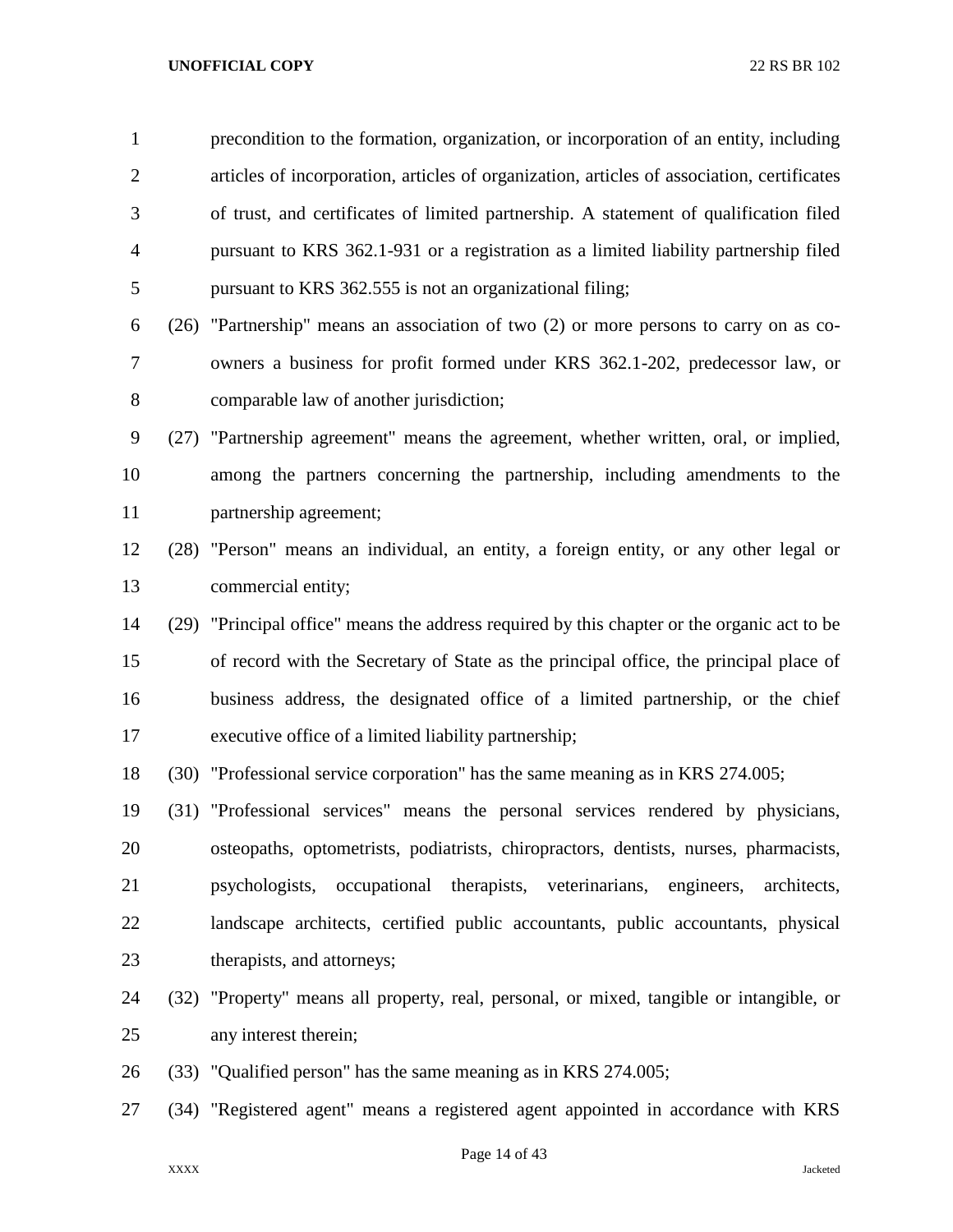| $\mathbf{1}$   | 14A.4-010 or predecessor law, and is synonymous with agent for service of process;      |
|----------------|-----------------------------------------------------------------------------------------|
| $\overline{2}$ | (35) "Registered office" means the registered office identified in accordance with and  |
| 3              | satisfying the requirements of KRS $14A.4-010(1)(b)$ . The registered office address    |
| 4              | must be a street address;                                                               |
| 5              | (36) "Regulatory board" means the agency that is charged by law with the licensing and  |
| 6              | regulation of the practice of the profession which the entity is organized to provide;  |
| 7              | (37) "Rural electric cooperative" means a rural electric cooperative governed as to its |
| 8              | internal affairs by KRS 279.010 to 279.210;                                             |
| 9              | (38) "Rural telephone cooperative" means a rural telephone cooperative governed as to   |
| 10             | its internal affairs by KRS 279.310 to 279.990 excepting KRS 279.570;                   |
| 11             | (39) "Series entity" means an entity or a foreign entity authorized and enabled by its  |
| 12             | organic act and organizational filing to create series having separate rights, powers,  |
| 13             | or duties with respect to specific property or obligations of the series entity, or the |
| 14             | profits and losses associated with specific property or obligations;                    |
| 15             | (40) "Sign" or "signature" includes any manual, facsimile, conformed, or electronic     |
| 16             | signature;                                                                              |
| 17             | (41) "State" means a state of the United States, the District of Columbia, the          |
| 18             | Commonwealth of Puerto Rico, or any territory or insular possession subject to the      |
| 19             | jurisdiction of the United States;                                                      |
| 20             | (42) "Statutory trust" means a trust governed as to its internal affairs by KRS Chapter |
| 21             | 386A;                                                                                   |
| 22             | (43) "Unincorporated nonprofit association" means an unincorporated nonprofit           |
| 23             | association governed as to its internal affairs by KRS Chapter 273A;                    |
| 24             | $(44)$ "Veteran" means:                                                                 |
| 25             | <b>Any</b> any person who served in the United States Armed Forces, Reserves, or<br>(a) |
| 26             | National Guard and was separated or released therefrom with:                            |
| 27             | $An$ [an] honorable discharge, discharge under honorable conditions, or<br>1.           |
|                |                                                                                         |

Page 15 of 43

XXXX Jacketed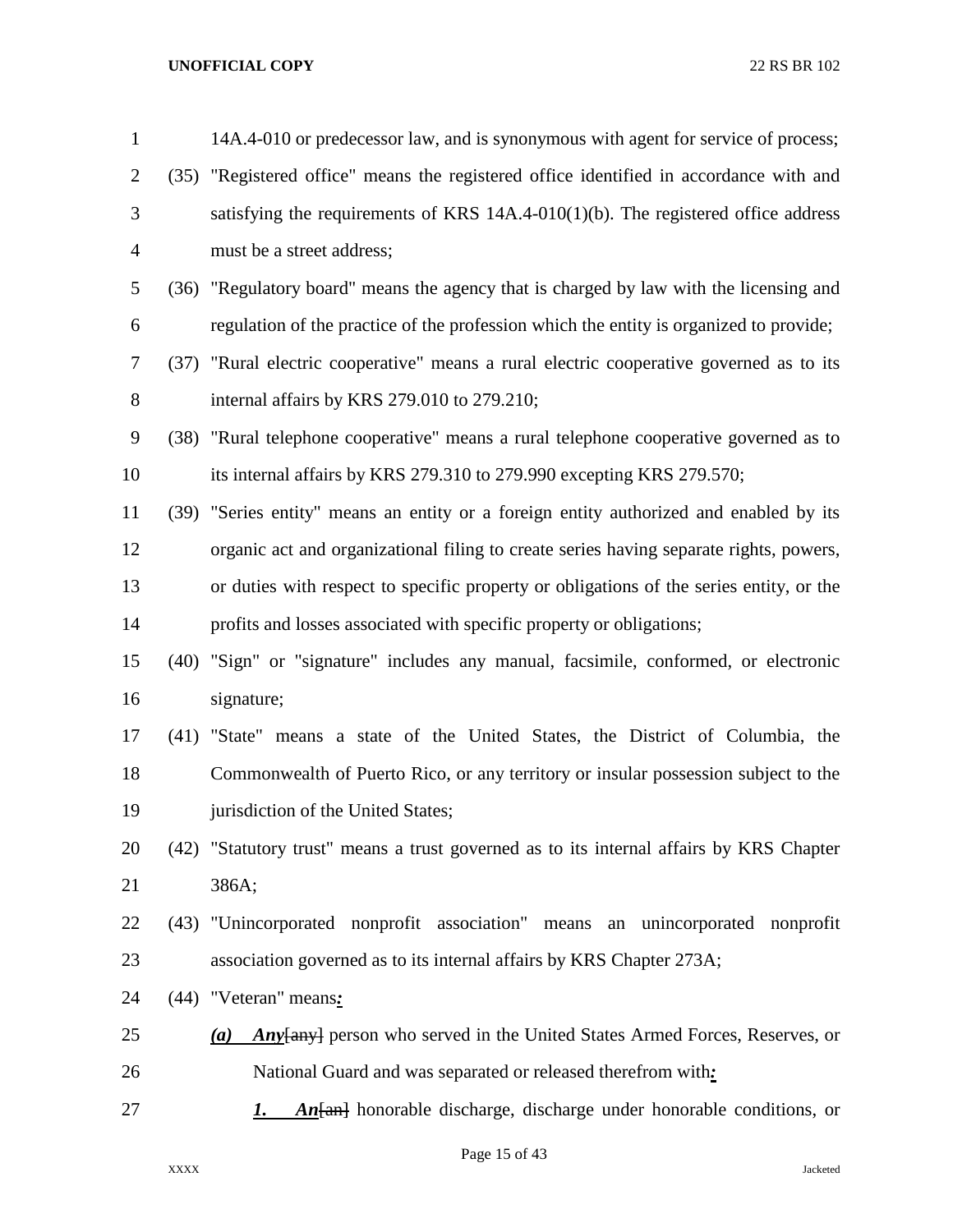| $\mathbf{1}$   |     |     | general discharge under honorable conditions; or                                     |
|----------------|-----|-----|--------------------------------------------------------------------------------------|
| $\overline{2}$ |     |     | A discharge other than bad conduct or dishonorable, and:<br>2.                       |
| 3              |     |     | Has a qualifying condition as defined in Section 1 of this Act; or<br>$\mathbf{a}$ . |
| 4              |     |     | Is a discharged LGBTO veteran as defined in Section 1 of this<br>b.                  |
| 5              |     |     | Act; or                                                                              |
| 6              |     | (b) | <b>Any</b> any person who currently serves in the United States Armed Forces,        |
| 7              |     |     | Reserves, or National Guard; and                                                     |
| 8              |     |     | (45) "Veteran-owned business" means a business:                                      |
| 9              |     | (a) | That is at least fifty-one percent $(51\%)$ unconditionally owned by one $(1)$ or    |
| 10             |     |     | more veterans;                                                                       |
| 11             |     | (b) | In the case of a publicly owned business, in which at least fifty-one percent        |
| 12             |     |     | $(51\%)$ of the stock is unconditionally owned by one $(1)$ or more veterans; or     |
| 13             |     | (c) | That is a nonprofit business which is at least fifty-one percent $(51\%)$            |
| 14             |     |     | unconditionally managed by one (1) or more veterans.                                 |
| 15             |     |     | Section 6. KRS 16.040 is amended to read as follows:                                 |
| 16             | (1) |     | The department shall consist of the commissioner and the number of officers,         |
| 17             |     |     | individuals employed as a Trooper R Class, CVE R Class, and civilians, and shall     |
| 18             |     |     | be organized in the manner as the commissioner from time to time determines.         |
| 19             | (2) |     | All persons appointed as officers shall at the time of their appointment:            |
| 20             |     | (a) | Be not less than twenty-one (21) years of age;                                       |
| 21             |     | (b) | Be of good moral character, and in good health;                                      |
| 22             |     | (c) | Be citizens of the United States and residents of the Commonwealth; and              |
| 23             |     | (d) | Possess;                                                                             |
| 24             |     |     | A minimum of sixty (60) hours of credit, or an associate degree, from an<br>1.       |
| 25             |     |     | accredited college or university;                                                    |
| 26             |     |     | A high school diploma with at least two (2) years' experience in the<br>2.           |
| 27             |     |     | military or in law enforcement; or                                                   |

Page 16 of 43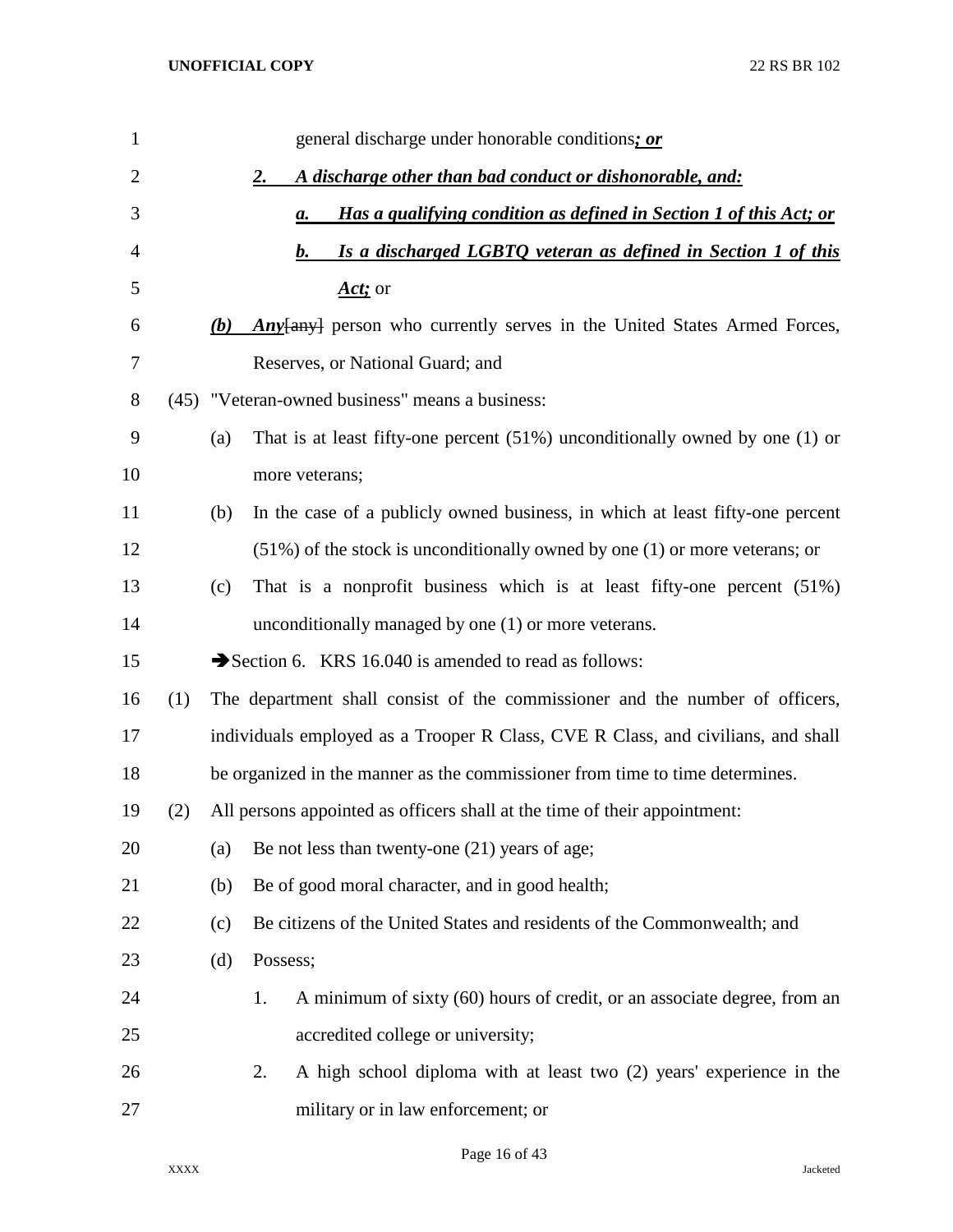| $\mathbf{1}$   |     | 3. | A high school diploma or General Educational Development (GED)                    |
|----------------|-----|----|-----------------------------------------------------------------------------------|
| 2              |     |    | diploma with additional experience established by the commissioner by             |
| 3              |     |    | administrative regulation promulgated pursuant to KRS Chapter 13A.                |
| $\overline{4}$ |     |    | However, any person appointed under this subparagraph who has not                 |
| 5              |     |    | completed the requirements of subparagraph 1. of this paragraph prior to          |
| 6              |     |    | the end of probation as described in KRS $16.140(11)$ shall be                    |
|                |     |    | discharged.                                                                       |
| 8              | (3) |    | The commissioner shall prescribe minimum physical requirements for appointment    |
| 9              |     |    | as an officer of the department and for individuals employed as a Trooper R Class |

 or CVE R Class, and shall conduct such tests and require such physical examinations as deemed necessary to determine the fitness and qualification of each applicant. All other qualifications being equal, preference shall be given to veterans of the Armed Forces of the United States in time of war, who*:*

*(a)* Were honorably discharged*; or*

# *(b) Have a discharge other than bad conduct or dishonorable, and:*

- *1. Have a qualifying condition as defined in Section 1 of this Act; or*
- 

*2. Are discharged LGBTQ veterans as defined in Section 1 of this Act*.

 (4) The commissioner shall direct an investigation to be conducted in order to determine an applicant's suitability for employment as an officer. The contents of the investigation shall be subject to the Open Records Act, KRS 61.870 to 61.884 and KRS 61.991, except that the identity of any witness or informant involving information relative to this investigation shall remain confidential. The identity of any witness or informant shall be subject to the subpoena power of a court of competent jurisdiction.

25 Section 7. KRS 40.650 is amended to read as follows:

- (1) As used in this section:
- (a) "Department" means the Department of Veterans' Affairs; and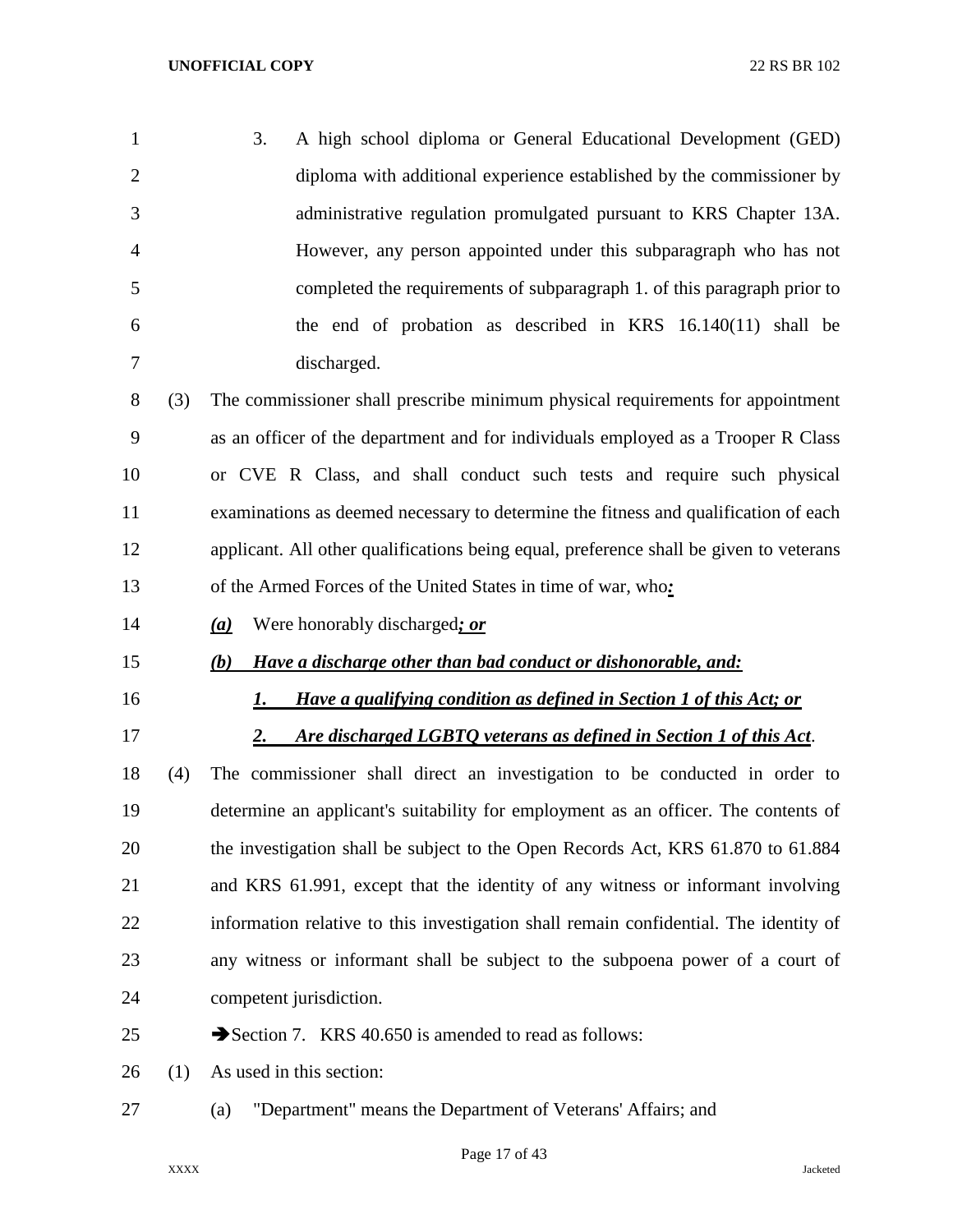| $\mathbf{1}$   |     | (b) |           | "Veteran" means a person who served in the active Armed Forces of the         |
|----------------|-----|-----|-----------|-------------------------------------------------------------------------------|
| $\overline{2}$ |     |     |           | United States, including the Coast Guard of the United States, and was        |
| 3              |     |     |           | released, separated, discharged, or retired therefrom:                        |
| 4              |     |     | <u>1.</u> | Under honorable or general conditions; or                                     |
| 5              |     |     | 2.        | Under conditions other than bad conduct or dishonorable, and:                 |
| 6              |     |     |           | Has a qualifying condition; or<br>а.                                          |
| 7              |     |     |           | Is a discharged LGBTO veteran.<br>b.                                          |
| 8              | (2) |     |           | A veterans' personal loan program trust fund is established to oversee and    |
| 9              |     |     |           | administer funds under the Veterans' Personal Loan Program.                   |
| 10             | (3) | (a) |           | To be eligible for a loan under the Veterans' Personal Loan Program, an       |
| 11             |     |     |           | applicant shall be a resident of, and living in, the Commonwealth on the date |
| 12             |     |     |           | of the application.                                                           |
| 13             |     | (b) | 1.        | As used in this paragraph, "qualified" means having met loan conditions       |
| 14             |     |     |           | established by an administrative regulation promulgated by the                |
| 15             |     |     |           | department. However, the term of a loan shall not exceed ten (10) years.      |
| 16             |     |     | 2.        | The department shall cause the veterans' personal loan program trust          |
| 17             |     |     |           | fund to lend a qualified veteran or deceased veteran's unremarried            |
| 18             |     |     |           | spouse not more than ten thousand dollars $(\$10,000)$ , or a lesser amount   |
| 19             |     |     |           | established by an administrative regulation promulgated by the                |
| 20             |     |     |           | department, for:                                                              |
| 21             |     |     |           | The purchase of a home, business, or business property;<br>a.                 |
| 22             |     |     |           | The education of the loan applicant or the loan applicant's spouse;<br>b.     |
| 23             |     |     |           | The payment of family medical or funeral expenses; or<br>c.                   |
| 24             |     |     |           | The consolidation of debt.<br>d.                                              |
| 25             |     |     | 3.        | The department shall cause the veterans' personal loan trust fund to lend     |
| 26             |     |     |           | a qualified child of a veteran or parent or guardian of that child not more   |
| 27             |     |     |           | than ten thousand dollars (\$10,000), or a lesser amount established by an    |

Page 18 of 43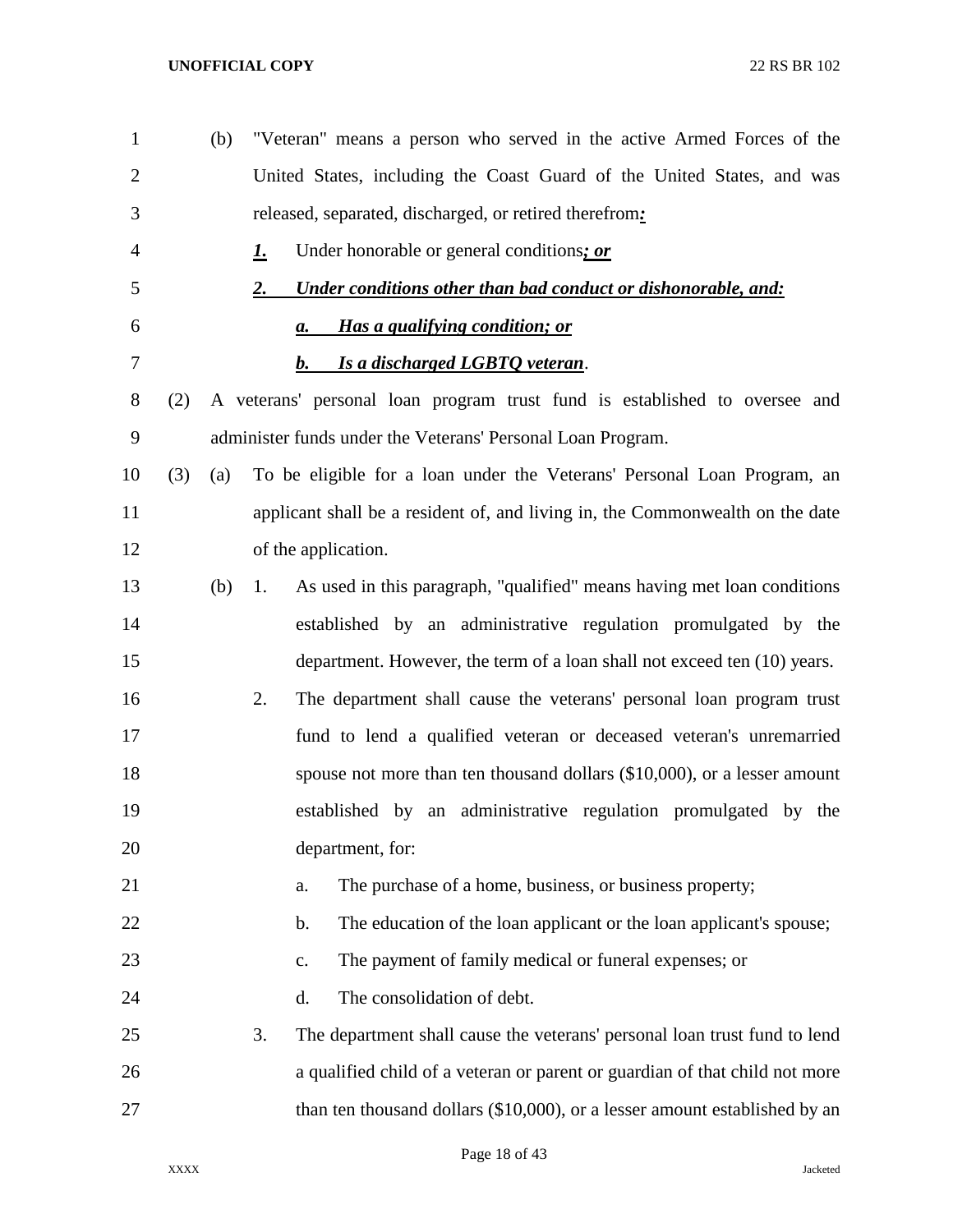| $\mathbf{1}$   |     |     |          | administrative regulation promulgated by the department, for the                  |
|----------------|-----|-----|----------|-----------------------------------------------------------------------------------|
| $\overline{2}$ |     |     |          | education of that child, who is under the age of twenty-seven (27), at a          |
| 3              |     |     |          | university, junior college, vocational training institute, or nonpublic           |
| 4              |     |     |          | school admitting children in preschool through grade twelve (12).                 |
| 5              |     | (c) |          | No person shall receive a loan under this section in an amount that, when         |
| 6              |     |     |          | added to the balance of the person's existing loan or loans under this section,   |
| 7              |     |     |          | would result in a total indebtedness to the veterans' personal loan program       |
| 8              |     |     |          | trust fund of more than ten thousand dollars (\$10,000), or a lesser amount       |
| 9              |     |     |          | established by an administrative regulation promulgated by the department.        |
| 10             | (4) | (a) |          | The veterans' personal loan program trust fund shall:                             |
| 11             |     |     | 1.       | Execute necessary instruments; and                                                |
| 12             |     |     | 2.       | Collect principal and interest.                                                   |
| 13             |     | (b) |          | The veterans' personal loan program trust fund may:                               |
| 14             |     |     | 1.       | Compromise indebtedness;                                                          |
| 15             |     |     | 2.       | Sue and be sued;                                                                  |
| 16             |     |     | 3.       | Post bonds;                                                                       |
| 17             |     |     | 4.       | Write off indebtedness that it considers uncollectible;                           |
| 18             |     |     | 5.       | Exercise the rights of an owner and mortgagee if a loan provided under            |
| 19             |     |     |          | this section is secured by a real estate mortgage;                                |
| 20             |     |     | 6.       | Charge to a loan applicant loan expenses incurred under this section; and         |
| 21             |     |     | 7.<br>a. | Receive state appropriations, gifts, grants, federal funds, and any               |
| 22             |     |     |          | other funds both public and private.                                              |
| 23             |     |     | b.       | Funds received, which are not necessary for the operation of the                  |
| 24             |     |     |          | veterans' personal loan program trust fund, shall remain with the                 |
| 25             |     |     |          | department to finance other department operations.                                |
| 26             | (5) |     |          | The department shall promulgate administrative regulations necessary to carry out |
| 27             |     |     |          | the provisions of this section.                                                   |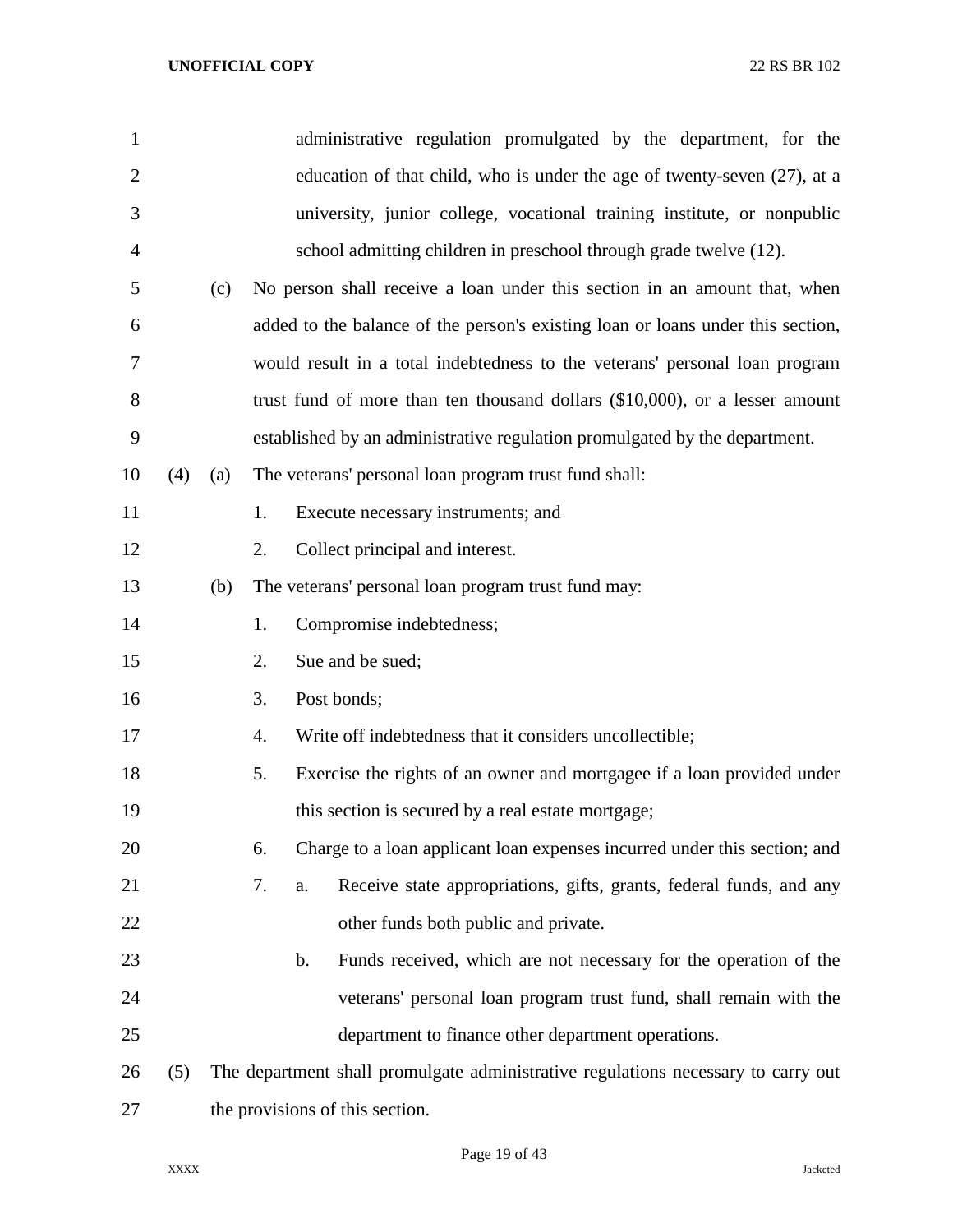| $\mathbf{1}$ |     |     | Section 8. KRS 42.0146 is amended to read as follows:                                                  |  |  |
|--------------|-----|-----|--------------------------------------------------------------------------------------------------------|--|--|
| 2            | (1) |     | For purposes of this section:                                                                          |  |  |
| 3            |     | (a) | "Disabled veteran" means an individual, domiciled in Kentucky, who has                                 |  |  |
| 4            |     |     | served on active duty in the Armed Forces, has been separated therefrom.                               |  |  |
| 5            |     |     | <b><i>Under</i></b> { $u$ nder} honorable or general conditions; or $\left\{\frac{1}{2}\right\}$<br>1. |  |  |
| 6            |     |     | Under conditions other than bad conduct or dishonorable, and:<br><u>2.</u>                             |  |  |
| 7            |     |     | Has a qualifying condition as defined in Section 1 of this Act; or<br>а.                               |  |  |
| 8            |     |     | Is a discharged LGBTQ veteran as defined in Section 1 of this<br>b.                                    |  |  |
| 9            |     |     | Act; and                                                                                               |  |  |
| 10           |     |     | has established the present existence of a service-connected disability or is                          |  |  |
| 11           |     |     | receiving compensation, disability retirements benefits, or pension because of                         |  |  |
| 12           |     |     | a public statute administered by the United States Department of Veterans                              |  |  |
| 13           |     |     | Affairs or Department of Defense, or was terminated from active duty by the                            |  |  |
| 14           |     |     | Department of Defense because of a disability; and                                                     |  |  |
| 15           |     | (b) | "Disabled veteran-owned business" means a business:                                                    |  |  |
| 16           |     |     | 1.<br>Where a disabled veteran has at least fifty-one percent $(51%)$ ownership;                       |  |  |
| 17           |     |     | 2.<br>That is independently owned and operated;                                                        |  |  |
| 18           |     |     | 3.<br>That does not exceed the applicable size standards for its industry, as                          |  |  |
| 19           |     |     | determined by the United States Small Business Administration;                                         |  |  |
| 20           |     |     | That has been owned and operated by the disabled veteran for at least a<br>4.                          |  |  |
| 21           |     |     | full calendar or fiscal year; and                                                                      |  |  |
| 22           |     |     | 5.<br>For which the disabled veteran has filed a business tax return consisting                        |  |  |
| 23           |     |     | of a full calendar or fiscal year.                                                                     |  |  |
| 24           | (2) |     | The Office of Equal Employment Opportunity and Contract Compliance shall                               |  |  |
| 25           |     |     | oversee a program that provides certification of a disabled veteran-owned business                     |  |  |
| 26           |     |     | in order to encourage growth among businesses owned by disabled veterans within                        |  |  |
| 27           |     |     | the state and assist those businesses in competing for work in other states that                       |  |  |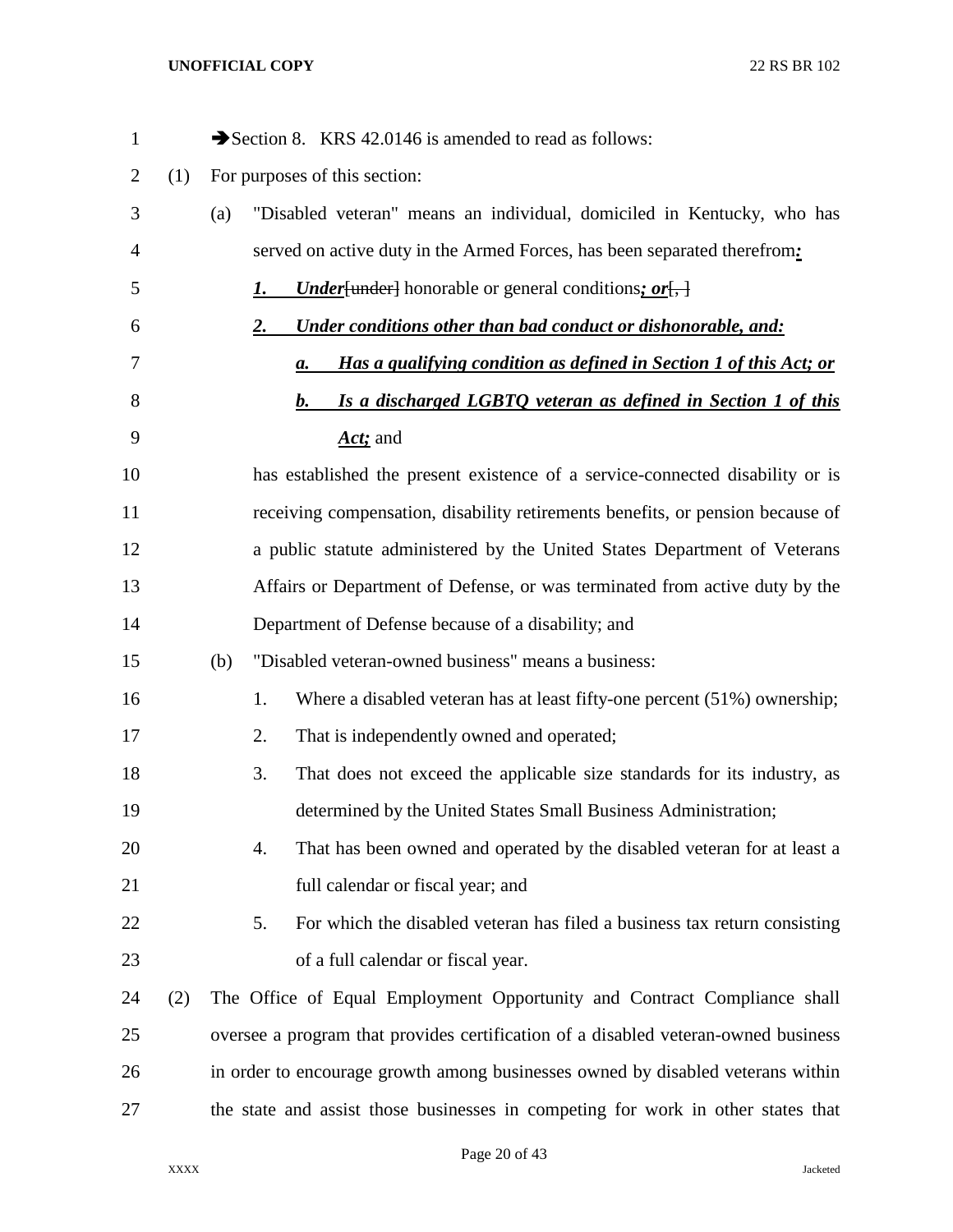| $\mathbf{1}$   |     | require certification by a statewide body. This certification does not provide a                           |  |  |  |  |  |  |
|----------------|-----|------------------------------------------------------------------------------------------------------------|--|--|--|--|--|--|
| $\overline{2}$ |     | preference in state procurement, nor does it create a point system or set aside for                        |  |  |  |  |  |  |
| 3              |     | disabled veteran-owned businesses.                                                                         |  |  |  |  |  |  |
| $\overline{4}$ | (3) | In order to apply for certification, a disabled veteran shall provide proof of his or                      |  |  |  |  |  |  |
| 5              |     | her disability. Proof shall be in the form of Department of Defense Form DD 214,                           |  |  |  |  |  |  |
| 6              |     | United States Department of Veterans Affairs disability letter, or other United                            |  |  |  |  |  |  |
| 7              |     | States Department of Veterans Affairs documentation establishing a service-                                |  |  |  |  |  |  |
| $8\,$          |     | connected disability.                                                                                      |  |  |  |  |  |  |
| $\mathbf{9}$   | (4) | The Finance and Administration Cabinet shall promulgate any administrative                                 |  |  |  |  |  |  |
| 10             |     | regulations necessary to create and manage the disabled veteran-owned business                             |  |  |  |  |  |  |
| 11             |     | certification program, which may include but is not limited to additional                                  |  |  |  |  |  |  |
| 12             |     | certification requirements, the application process, onsite visitation by the Office of                    |  |  |  |  |  |  |
| 13             |     | Equal Employment Opportunity and Contract Compliance, and recertification.                                 |  |  |  |  |  |  |
| 14             |     | Section 9. KRS 148.0211 is amended to read as follows:                                                     |  |  |  |  |  |  |
| 15             | (1) | Any veteran who: $\left\{ \cdot \right\}$                                                                  |  |  |  |  |  |  |
| 16             |     | Has been a prisoner of war: $\left[\frac{1}{2}, \frac{1}{2}\right]$<br>(a)                                 |  |  |  |  |  |  |
| 17             |     | $\frac{Was[was]}{ honorably discharged from the military forces; or \frac{fr}{r}$<br>(b)<br>$\mathbf{I}$ . |  |  |  |  |  |  |
| 18             |     | Was discharged under conditions other than bad conduct or<br>2.                                            |  |  |  |  |  |  |
| 19             |     | dishonorable, and:                                                                                         |  |  |  |  |  |  |
| 20             |     | Has a qualifying condition as defined in Section 1 of this Act; or<br>а.                                   |  |  |  |  |  |  |
| 21             |     | Is a discharged LGBTQ veteran as defined in Section 1 of this<br>b.                                        |  |  |  |  |  |  |
| 22             |     | Act; and                                                                                                   |  |  |  |  |  |  |
| 23             |     | Is a resident of this state:<br>(c)                                                                        |  |  |  |  |  |  |
| 24             |     | is exempt from camping fees in parks or campgrounds owned or operated by the                               |  |  |  |  |  |  |
| 25             |     | Commonwealth of Kentucky.                                                                                  |  |  |  |  |  |  |
| 26             | (2) | To claim the exemption provided for by subsection (1) of this section, a veteran                           |  |  |  |  |  |  |
| 27             |     | shall forward:                                                                                             |  |  |  |  |  |  |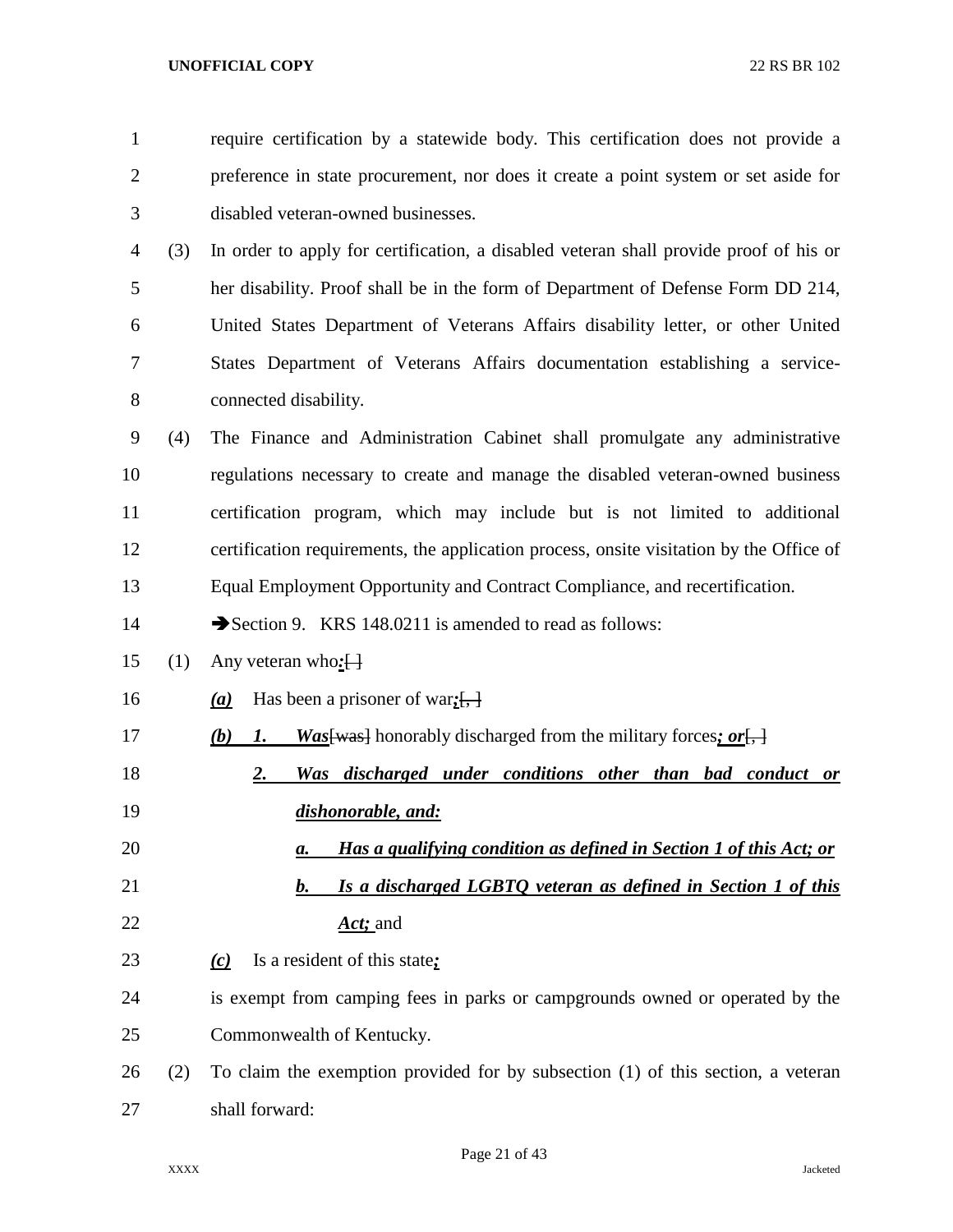| $\mathbf{1}$   | (a) | A copy of his separation form from military service; or                                        |
|----------------|-----|------------------------------------------------------------------------------------------------|
| $\overline{2}$ | (b) | A letter from one (1) of the military forces or the United States Department of                |
| 3              |     | Veterans Affairs; and                                                                          |
| 4              | (c) | Written proof of residence to the Department of Parks. The department shall                    |
| 5              |     | mail a card to the veteran certifying that he is exempt from the fees specified                |
| 6              |     | in subsection $(1)$ of this section.                                                           |
| 7              |     | Section 10. KRS 158.105 is amended to read as follows:                                         |
| 8              |     | Each school district in this state shall admit to its twelve (12) grade school service,        |
| 9              |     | without tuition, any veteran of the Armed Forces whose attendance was interrupted,             |
| 10             |     | before completing the approved twelve (12) grade school course, because of induction or        |
| 11             |     | enlistment in the Armed Forces. The veteran shall apply for reenrollment in the public         |
| 12             |     | school system of the district of his residence not later than four (4) years after his or her  |
| 13             |     | honorable discharge from the Armed Forces, separation from service with a qualifying           |
| 14             |     | <u>condition as defined in Section 1 of this Act with other than a bad conduct or</u>          |
| 15             |     | dishonorable discharge, or separation from service as a discharged LGBTQ veteran as            |
| 16             |     | defined in Section 1 of this Act with other than a bad conduct or dishonorable                 |
| 17             |     | <i>discharge</i> . However, this is not intended to apply to enrollment by veterans in special |
| 18             |     | courses for which tuition is paid under the provisions of federal laws, or otherwise.          |
| 19             |     | Section 11. KRS 158.140 is amended to read as follows:                                         |
| 20             | (1) | When a pupil in any public elementary school or any approved private or parochial              |
| 21             |     | school completes the prescribed elementary program of studies, he or she is entitled           |
| 22             |     | to a certificate of completion signed by the teacher or teachers under whom the                |
| 23             |     | program was completed. The certificate shall entitle the pupil to admission into any           |
| 24             |     | public high school. Any promotions or credits earned in attendance in any approved             |
| 25             |     | public school are valid in any other public school to which a pupil may go, but the            |
| 26             |     | superintendent or principal of a school, as the case may be, may assign the pupil to           |
| 27             |     | the class or grade to which the pupil is best suited. In case a pupil transfers from the       |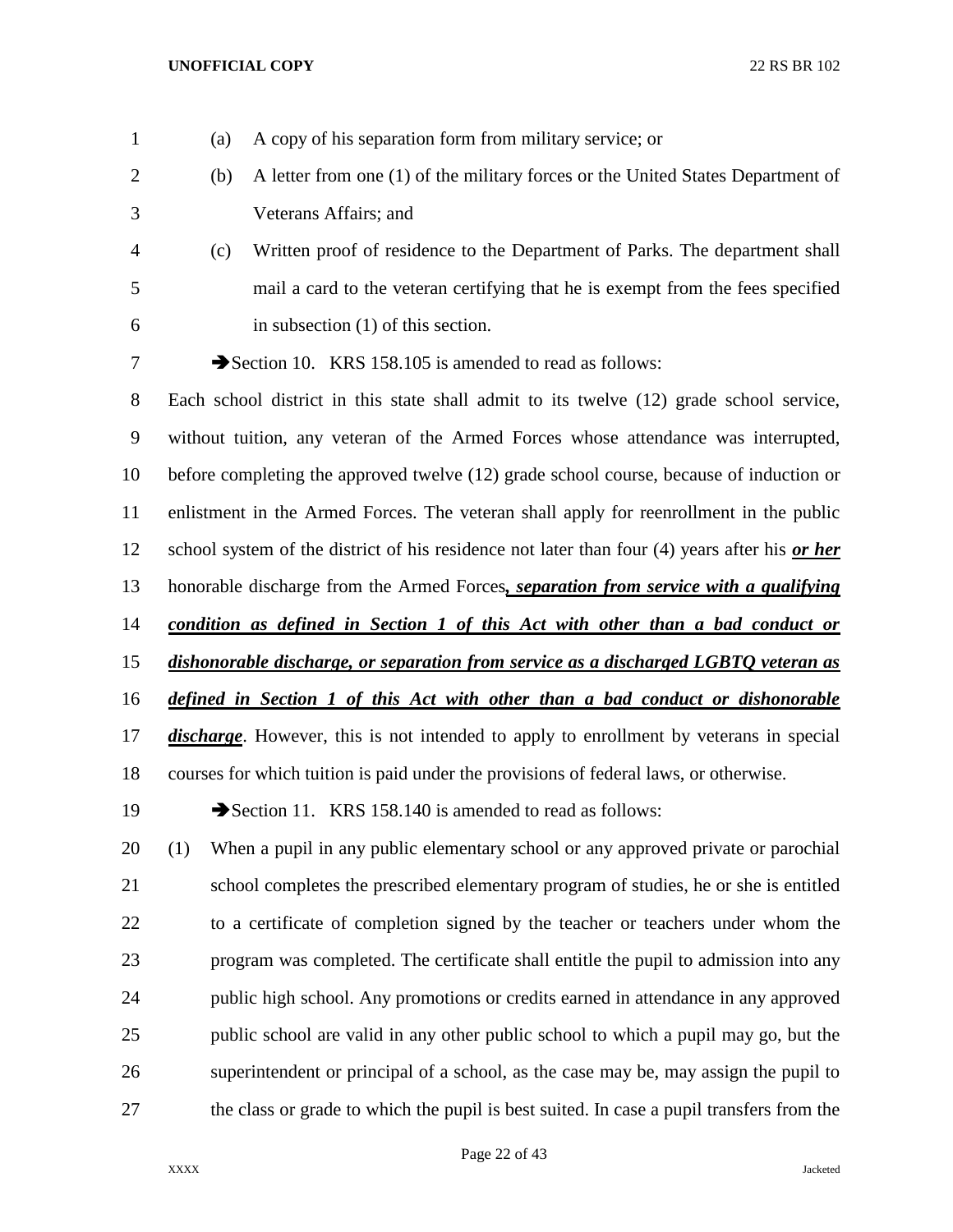school of one (1) district to the school of another district, an assignment to a lower grade or course shall not be made until the pupil has demonstrated that he or she is not suited for the work in the grade or course to which he or she has been promoted. (2) Upon successful completion of all state and local board requirements, the student

- shall receive:
- (a) A diploma indicating graduation from high school; or

 (b) An alternative high school diploma if the student has a disability and has completed a modified curriculum and an individualized course of study pursuant to requirements established by the Kentucky Board of Education in 10 accordance with KRS 156.160.

- (3) (a) The Gatton Academy of Mathematics and Science in Kentucky, located at Western Kentucky University, and the Craft Academy for Excellence in Science and Mathematics, located at Morehead State University, may award a diploma to any student who completes his or her high school program at the respective academy. If the academy issues a diploma, the board of regents of the host university shall provide to the commissioner of education a letter of assurance that the program of study completed by its students, in combination with previously earned secondary credits, meets the minimum high school graduation requirements established by the Kentucky Board of Education under KRS 156.160(1)(d).
- (b) A local school district may award a joint diploma with the Gatton Academy of Mathematics and Science in Kentucky or the Craft Academy for Excellence in Science and Mathematics to any student who was enrolled in a district high school and completed his or her high school program at the respective academy.
- (c) The respective academy and the home school district shall ensure that student transcripts from each institution accurately reflect the dual credit coursework.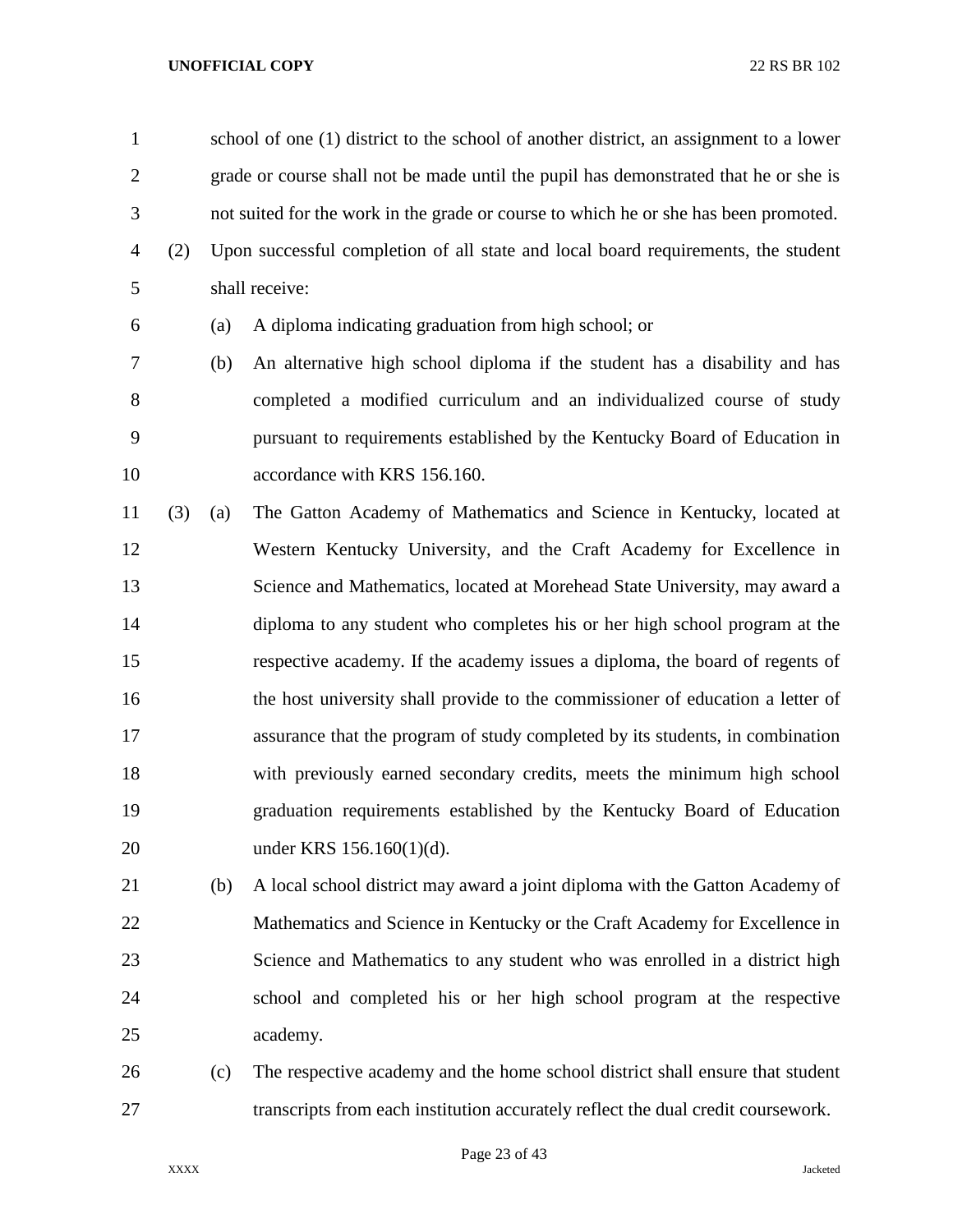- (4) A local school board may award a diploma indicating graduation from high school to any student posthumously with the high school class the student was expected to graduate.
- (5) (a) A local board of education shall award an authentic high school diploma to an honorably discharged veteran*, a veteran with a qualifying condition as defined in Section 1 of this Act with other than a bad conduct or dishonorable discharge, or a discharged LGBTQ veteran as defined in Section 1 of this Act with other than a bad conduct or dishonorable discharge,* who did not complete high school prior to being inducted into the United States Armed Forces during:
- 11 1. World War II, as defined in KRS 40.010;
- 2. The Korean conflict, as defined in KRS 40.010; or
- 3. The Vietnam War. As used in this paragraph, "Vietnam War" means the period beginning August 5, 1964, and ending May 7, 1975. However, for a member of the United States Armed Forces serving in Vietnam **prior to August 5, 1964, the period shall begin February 28, 1961.**
- (b) Upon recommendation of the commissioner, the Kentucky Board of Education in consultation with the Kentucky Department of Veterans' Affairs shall promulgate administrative regulations to establish the guidelines for awarding the authentic diplomas referred to in paragraph (a) of this subsection.

# (6) Any high school graduation requirements adopted by a local board shall not include achieving a minimum score on a statewide assessment administered under KRS 158.6453.

 (7) The Department of Education shall establish the requirements for a vocational certificate of completion. A student who has returned to school after dropping out shall receive counseling concerning the vocational program. A student who has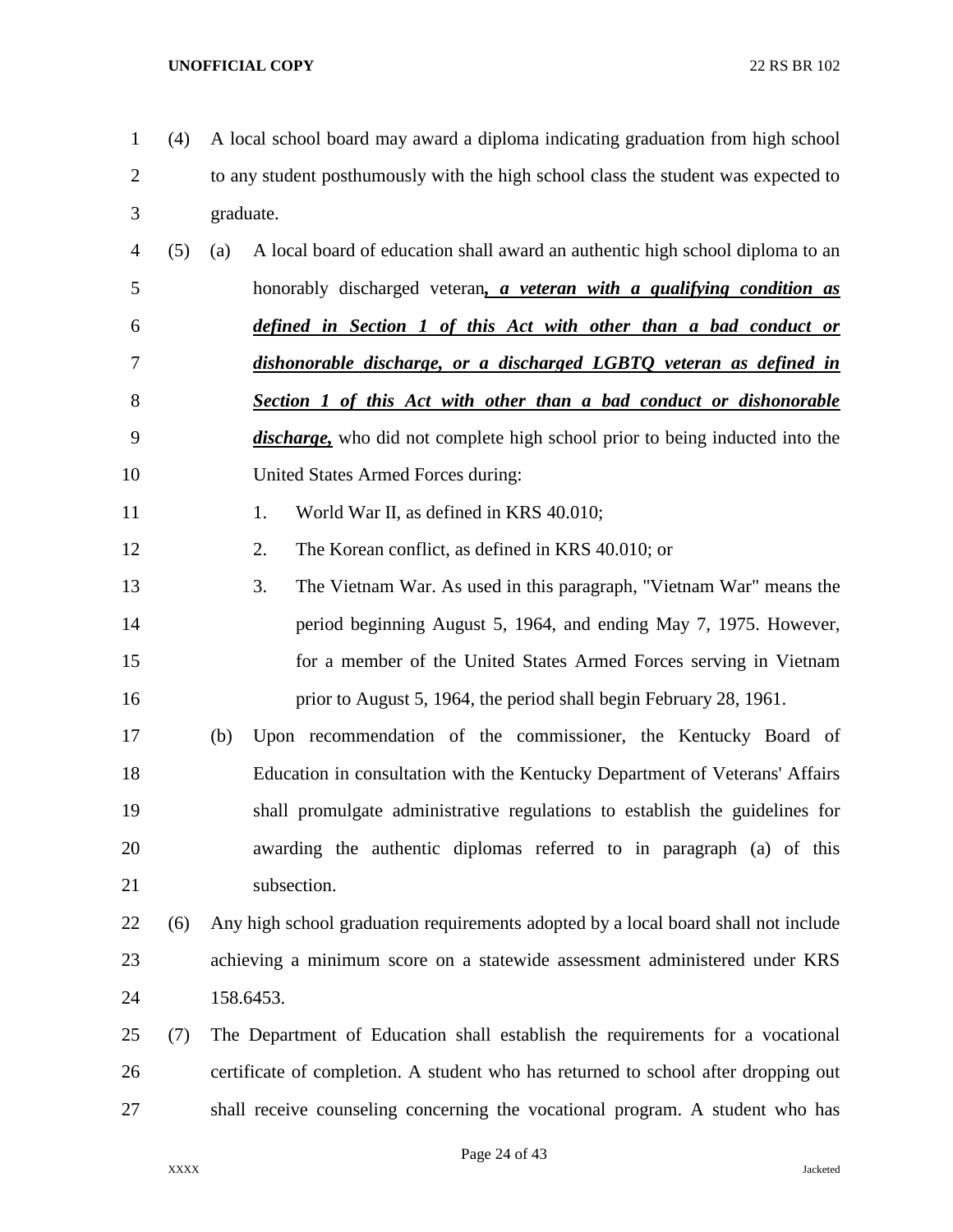| $\mathbf{1}$   |     |     | completed the requirements established for a vocational program shall receive a |  |  |  |  |
|----------------|-----|-----|---------------------------------------------------------------------------------|--|--|--|--|
| $\overline{2}$ |     |     | vocational certificate of completion specifying the areas of competence.        |  |  |  |  |
| 3              |     |     | Section 12. KRS 161.048 is amended to read as follows:                          |  |  |  |  |
| $\overline{4}$ | (1) |     | The General Assembly hereby finds that:                                         |  |  |  |  |
| 5              |     | (a) | There are persons who have distinguished themselves through a variety<br>1.     |  |  |  |  |
| 6              |     |     | of work and educational experiences that could enrich teaching in               |  |  |  |  |
| 7              |     |     | Kentucky schools;                                                               |  |  |  |  |
| 8              |     |     | There are distinguished scholars who wish to become teachers in<br>2.           |  |  |  |  |
| 9              |     |     | Kentucky's public schools, but who did not pursue a teacher preparation         |  |  |  |  |
| 10             |     |     | program;                                                                        |  |  |  |  |
| 11             |     |     | 3.<br>There are persons who should be recruited to teach in Kentucky's public   |  |  |  |  |
| 12             |     |     | schools as they have academic majors, strong verbal skills as shown by a        |  |  |  |  |
| 13             |     |     | verbal ability test, and deep knowledge of content, characteristics that        |  |  |  |  |
| 14             |     |     | empirical research identifies as important attributes of quality teachers;      |  |  |  |  |
| 15             |     |     | There are persons who need to be recruited to teach in Kentucky schools<br>4.   |  |  |  |  |
| 16             |     |     | to meet the diverse cultural and educational needs of students; and             |  |  |  |  |
| 17             |     |     | There should be alternative procedures to the traditional teacher<br>5.         |  |  |  |  |
| 18             |     |     | preparation programs that qualify persons as teachers;                          |  |  |  |  |
| 19             |     | (b) | There are hereby established alternative certification program options as       |  |  |  |  |
| 20             |     |     | described in subsections $(2)$ to $(9)$ of this section;                        |  |  |  |  |
| 21             |     | (c) | It is the intent of the General Assembly that the Education Professional        |  |  |  |  |
| 22             |     |     | Standards Board inform scholars, persons with exceptional work experience,      |  |  |  |  |
| 23             |     |     | and persons with diverse backgrounds who have potential as teachers of these    |  |  |  |  |
| 24             |     |     | options and assist local boards of education in implementing these options and  |  |  |  |  |
| 25             |     |     | recruitment of individuals who can enhance the education system in              |  |  |  |  |
| 26             |     |     | Kentucky;                                                                       |  |  |  |  |
| 27             |     | (d) | The Education Professional Standards Board may reject the application of any    |  |  |  |  |

Page 25 of 43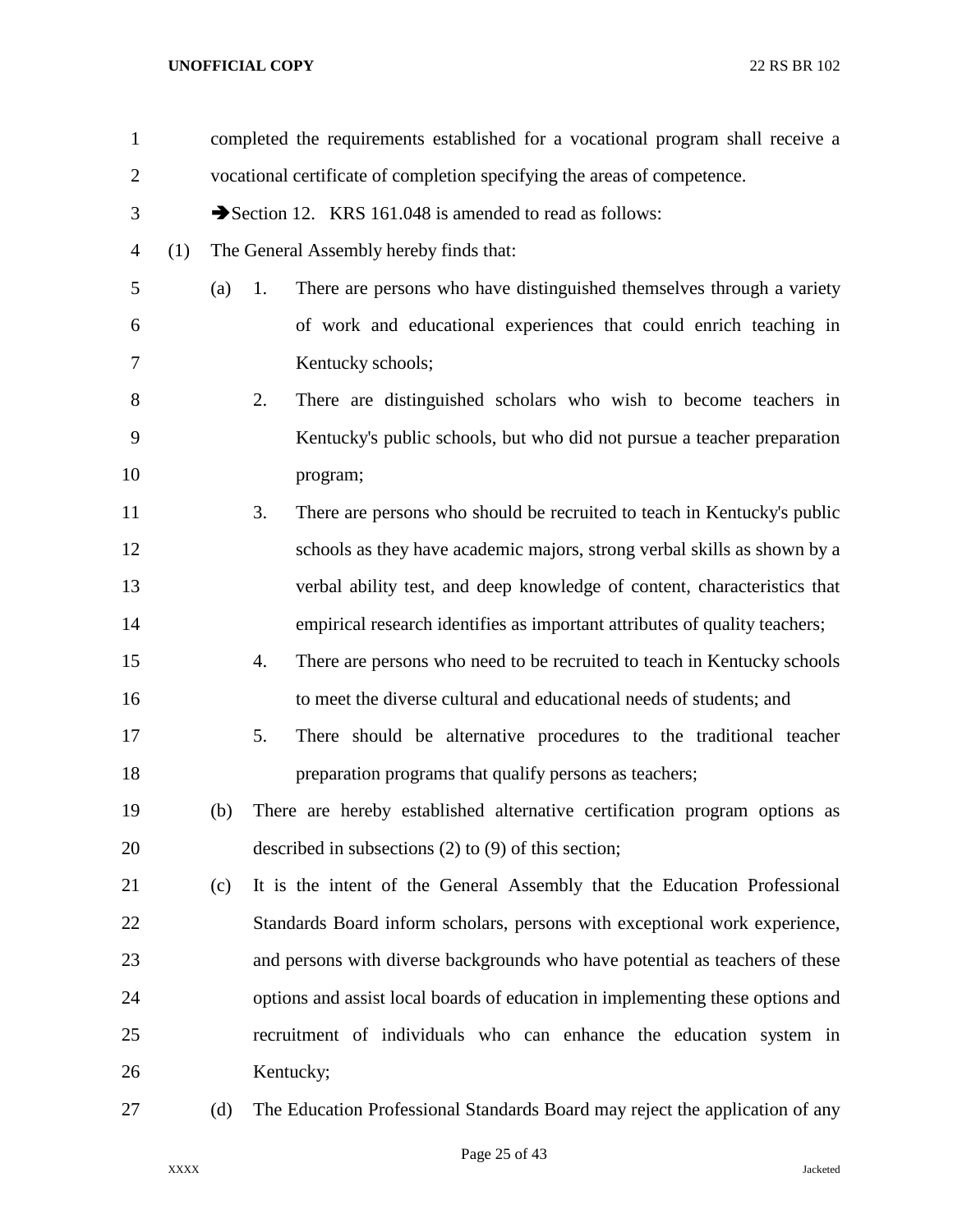| $\mathbf{1}$   |     |     | candidate who is judged as not meeting academic requirements comparable to            |
|----------------|-----|-----|---------------------------------------------------------------------------------------|
| $\overline{2}$ |     |     | those for students enrolled in Kentucky teacher preparation programs; and             |
| 3              |     | (e) | The Education Professional Standards Board shall promulgate administrative            |
| $\overline{4}$ |     |     | regulations establishing standards and procedures for the alternative                 |
| 5              |     |     | certification options described in this section.                                      |
| 6              | (2) |     | Option 1: Certification of a person with exceptional work experience. An individual   |
| 7              |     |     | who has exceptional work experience and has been offered employment in a local        |
| 8              |     |     | school district shall receive a one (1) year provisional certificate with approval by |
| 9              |     |     | the Education Professional Standards Board of a joint application by the individual   |
| 10             |     |     | and the employing school district under the following conditions:                     |
| 11             |     | (a) | The application contains documentation of all education and work experience;          |
| 12             |     | (b) | The candidate has documented exceptional work experience in the area in               |
| 13             |     |     | which certification is being sought; and                                              |
| 14             |     | (c) | The candidate possesses:                                                              |
| 15             |     |     | 1.<br>A bachelor's degree or a graduate degree;                                       |
| 16             |     |     | 2.<br>A minimum cumulative grade point average of two and seventy-five                |
| 17             |     |     | hundredths $(2.75)$ on a four $(4)$ point scale or a minimum grade point              |
| 18             |     |     | average of three $(3.0)$ on a four $(4)$ point scale on the last thirty $(30)$        |
| 19             |     |     | hours of credit completed, including undergraduate and graduate                       |
| 20             |     |     | coursework from a nationally or regionally accredited postsecondary                   |
| 21             |     |     | institution; and                                                                      |
| 22             |     |     | 3.<br>An academic major or a passing score on the academic content                    |
| 23             |     |     | assessment in the area in which certification is being sought by the                  |
| 24             |     |     | applicant as designated by the Education Professional Standards Board.                |
| 25             |     |     | The candidate shall participate in the teacher internship program under KRS           |
| 26             |     |     | 161.030. After successful completion of the internship program, the candidate shall   |
| 27             |     |     | receive a professional certificate and shall be subject to certificate renewal        |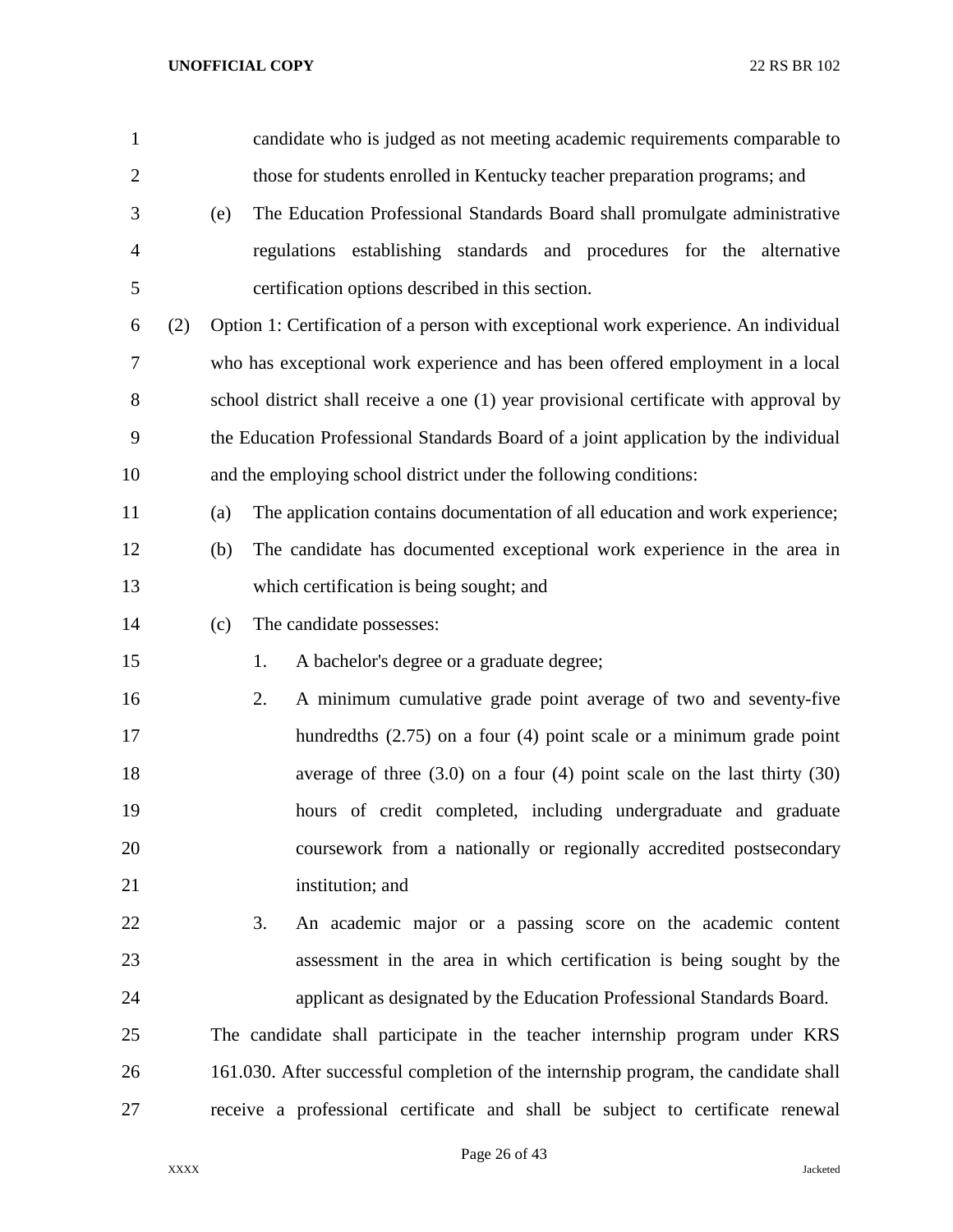requirements the same as other teachers with a professional certificate.

 (3) Option 2: Certification through a local school district training program. A local school district or group of school districts may seek approval for a training program. The state-approved local school district training program is an alternative to the college teacher preparation program as a means of acquiring teacher certification for a teacher at any grade level. The training program may be offered for all teaching certificates approved by the Education Professional Standards Board, including interdisciplinary early childhood education, except for specific certificates for teachers of exceptional children. To participate in a state-approved local school district alternative training program, the candidate shall possess:

(a) A bachelor's degree or a graduate degree;

 (b) A minimum cumulative grade point average of two and seventy-five hundredths (2.75) on a four (4) point scale or a minimum grade point average of three (3) on a four (4) point scale on the last thirty (30) hours of credit completed, including undergraduate and graduate coursework from a nationally or regionally accredited postsecondary institution;

 (c) A passing score on the academic content assessment in the area in which certification is being sought by the applicant as designated by the Education Professional Standards Board. To be eligible to take an academic content assessment, the applicant shall have completed a thirty (30) hour major in the academic content area or five (5) years of experience in the academic content area as approved by the Education Professional Standards Board; and

 (d) An offer of employment in a school district which has a training program approved by the Education Professional Standards Board.

 Upon meeting the participation requirements as established in this subsection, the candidate shall be issued a one (1) year provisional certificate by the Education Professional Standards Board. The candidate shall participate in the teacher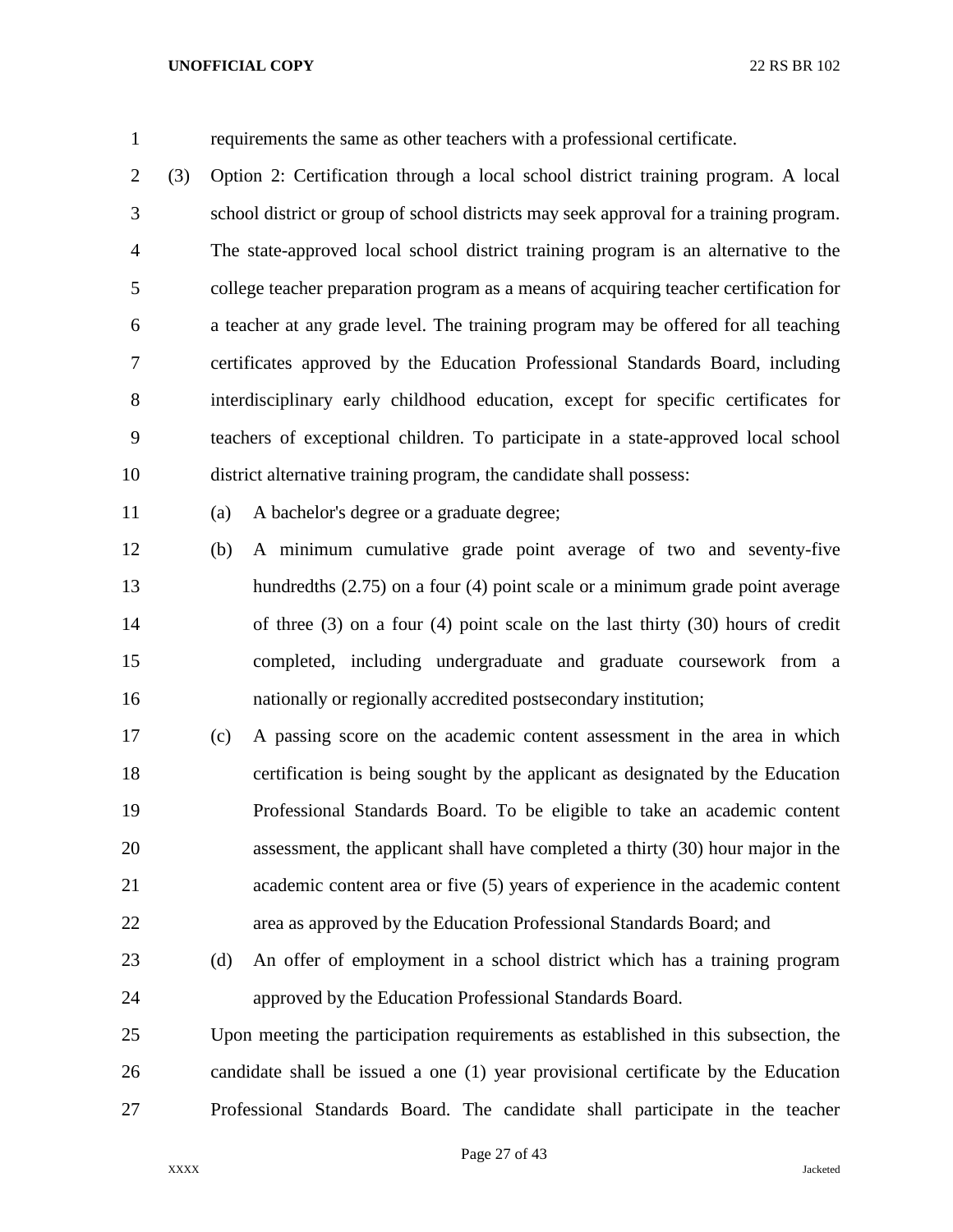internship program under KRS 161.030. After successful completion of the internship program, the candidate shall receive a professional certificate and shall be subject to certificate renewal requirements the same as other teachers with a professional certificate. (4) Option 3: Certification of a professional from a postsecondary institution: A candidate who possesses the following qualifications may receive a one (1) year provisional certificate for teaching at any level: (a) A master's degree or doctoral degree in the academic content area for which certification is sought; (b) A minimum of five (5) years of full-time teaching experience, or its equivalent, in the academic content area for which certification is sought in a regionally or nationally accredited institution of higher education; and (c) An offer of employment in a school district which has been approved by the Education Professional Standards Board. The candidate shall participate in the teacher internship program under KRS 161.030. After successful completion of the internship program, the candidate shall receive a professional certificate and shall be subject to certificate renewal requirements the same as other teachers with professional certificates. (5) Option 4: Certification of an adjunct instructor. A person who has expertise in areas such as art, music, foreign language, drama, science, computer science, and other specialty areas may be employed as an adjunct instructor in a part-time position by a local board of education under KRS 161.046. (6) Option 5: Certification of a veteran of the Armed Forces. The Education Professional Standards Board shall issue a statement of eligibility, valid for five (5) years, for teaching at the elementary, secondary, and secondary career technical education levels to a veteran of the Armed Forces who was honorably discharged *or who was discharged with other than a bad conduct or dishonorable discharge,* 

Page 28 of 43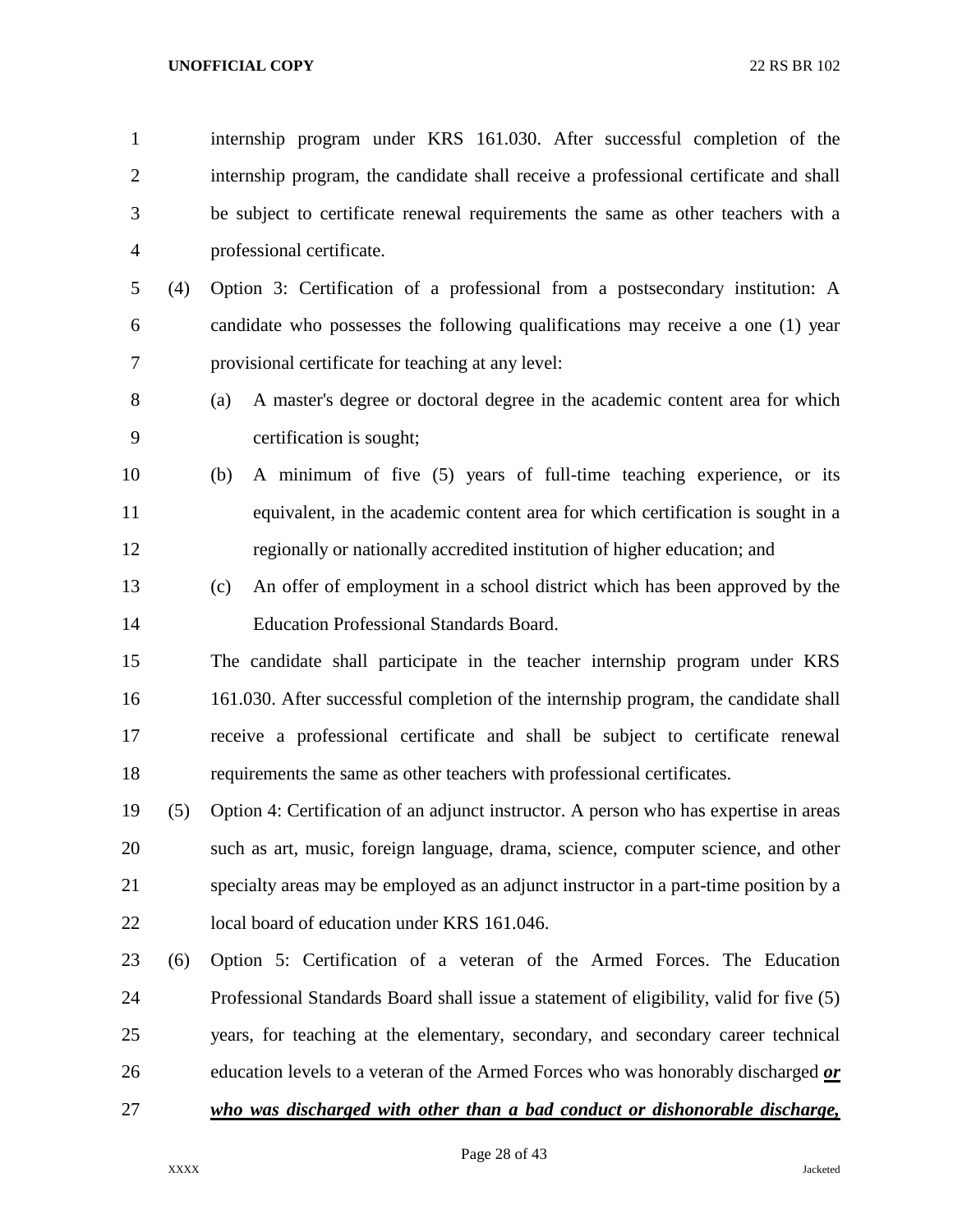| $\mathbf{1}$   |     | provided that veterans with discharges that are not honorable have a qualifying       |  |  |
|----------------|-----|---------------------------------------------------------------------------------------|--|--|
| $\overline{2}$ |     | condition as defined in Section 1 of this Act or are discharged LGBTO veterans        |  |  |
| 3              |     | as defined in Section 1 of this Act, from active duty as evidenced by Defense         |  |  |
| $\overline{4}$ |     | Department Form 214 (DD 214) or National Guard Bureau Form 22 or to a member          |  |  |
| 5              |     | of the Armed Services currently serving with six (6) or more years of honorable       |  |  |
| 6              |     | service, including Reserves, National Guard, or active duty. The candidate shall      |  |  |
| 7              |     | possess:                                                                              |  |  |
| 8              |     | A bachelor's degree or graduate degree;<br>(a)                                        |  |  |
| 9              |     | A minimum cumulative grade point average of two and seventy-five<br>(b)               |  |  |
| 10             |     | hundredths $(2.75)$ on a four $(4)$ point scale or a minimum grade point average      |  |  |
| 11             |     | of three $(3)$ on a four $(4)$ point scale on the last thirty $(30)$ hours of credit  |  |  |
| 12             |     | completed, including undergraduate and graduate coursework from a                     |  |  |
| 13             |     | nationally or regionally accredited postsecondary institution; and                    |  |  |
| 14             |     | An academic major or a passing score on the academic content assessment in<br>(c)     |  |  |
| 15             |     | the area in which certification is being sought by the applicant as designated        |  |  |
| 16             |     | by the Education Professional Standards Board.                                        |  |  |
| 17             |     | Upon an offer of employment by a school district, the eligible veteran shall receive  |  |  |
| 18             |     | a one (1) year provisional certificate with approval by the Education Professional    |  |  |
| 19             |     | Standards Board of a joint application by the veteran and the employing school        |  |  |
| 20             |     | district. During this year, the veteran shall participate in the teacher internship   |  |  |
| 21             |     | program under KRS 161.030. After successful completion of the internship              |  |  |
| 22             |     | program, the veteran shall receive a professional certificate.                        |  |  |
| 23             | (7) | Option 6: University alternative program. With approval of the Education              |  |  |
| 24             |     | Professional Standards Board, a university may provide an alternative program that    |  |  |
| 25             |     | enrolls students in a postbaccalaureate teacher preparation program concurrently      |  |  |
| 26             |     | with employment as a teacher in a local school district. A student in the alternative |  |  |
| 27             |     | program shall be granted a one (1) year provisional certificate and shall participate |  |  |

Page 29 of 43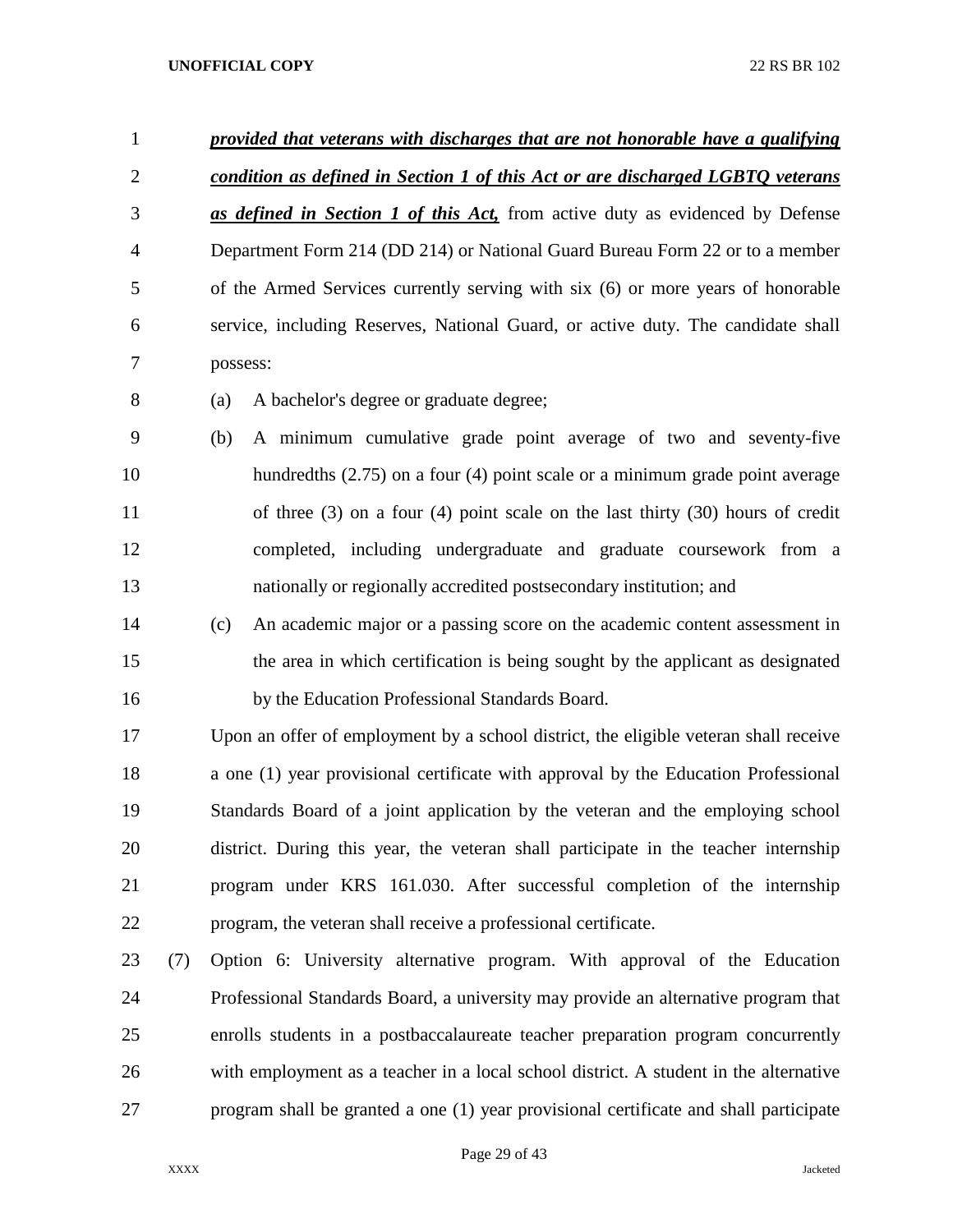in the Kentucky teacher internship program, notwithstanding provisions of KRS 161.030. A student may not participate in the internship program until the student has successfully completed the assessments required by the board. The one (1) year provisional certificate may be renewed two (2) additional years, and shall be contingent upon the candidate's continued enrollment in the preparation program and compliance with all requirements established by the board. A professional certificate shall be issued upon the teacher candidate's successful completion of the program, the internship program requirements, and all academic content assessments in the specific teaching field of the applicant as designated by the Education Professional Standards Board.

 (8) Option 7: Certification of a person in a field other than education to teach in elementary, middle, or secondary programs. This option shall not be limited to teaching in shortage areas. An individual certified under provisions of this subsection shall be issued a one (1) year provisional certificate, renewable for a maximum of two (2) additional years with approval of the Education Professional Standards Board.

- (a) The candidate shall possess:
- 1. A bachelor's degree with a declared academic major in the area in which certification is sought or a graduate degree in a field related to the area 20 in which certification is sought;
- 2. A minimum cumulative grade point average of two and seventy-five hundredths (2.75) on a four (4) point scale or a minimum grade point average of three (3) on a four (4) point scale on the last thirty (30) hours of credit completed, including undergraduate and graduate coursework from a nationally or regionally accredited postsecondary institution;
- 3. A passing score on the GRE or equivalent as designated by the Education Professional Standards Board. A candidate who has a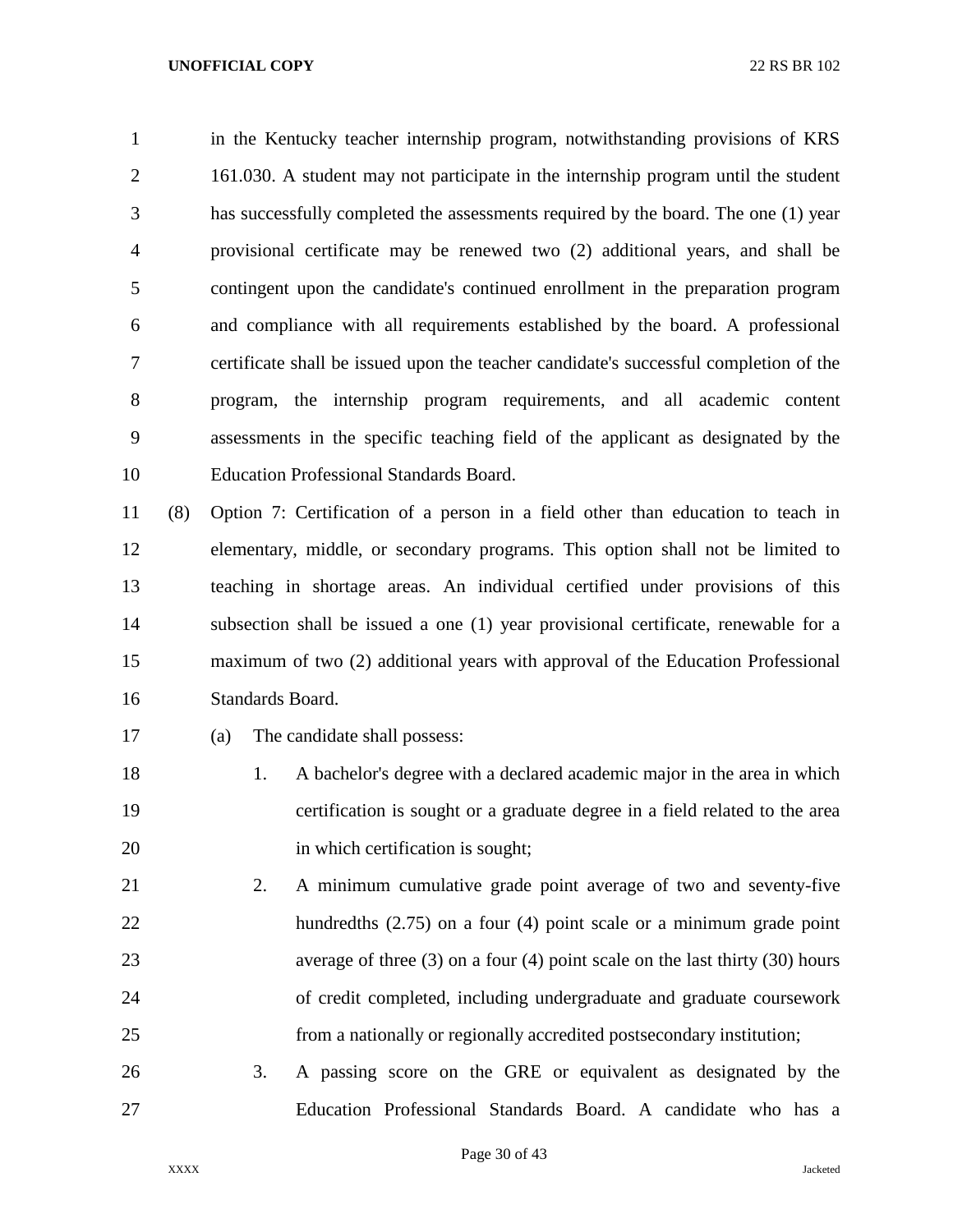| $\mathbf{1}$   |     |    | terminal degree shall be exempt from the requirements of this                   |
|----------------|-----|----|---------------------------------------------------------------------------------|
| $\overline{2}$ |     |    | subparagraph; and                                                               |
| 3              |     | 4. | A passing score on the academic content assessment in the area in which         |
| $\overline{4}$ |     |    | certification is being sought as designated by the Education Professional       |
| 5              |     |    | Standards Board.                                                                |
| 6              | (b) |    | Prior to receiving the one (1) year provisional certificate or during the first |
| 7              |     |    | year of the certificate, the teacher shall complete the following:              |
| 8              |     | 1. | For elementary teaching, the individual shall successfully complete the         |
| 9              |     |    | equivalent of a two hundred forty $(240)$ hour institute, based on six $(6)$    |
| 10             |     |    | hour days for eight (8) weeks. The providers and the content of the             |
| 11             |     |    | institute shall be approved by the Education Professional Standards             |
| 12             |     |    | Board. The content shall include research-based teaching strategies in          |
| 13             |     |    | reading and math, research on child and adolescent growth, knowledge            |
| 14             |     |    | of individual differences, including teaching exceptional children, and         |
| 15             |     |    | methods of classroom management.                                                |
| 16             |     | 2. | For middle and secondary teaching, the individual shall successfully            |
| 17             |     |    | complete the equivalent of a one hundred eighty (180) hour institute,           |
| 18             |     |    | based on six $(6)$ hour days for six $(6)$ weeks. The providers and the         |
| 19             |     |    | content of the institute shall be approved by the Education Professional        |
| 20             |     |    | Standards Board and shall include research-based teaching strategies,           |
| 21             |     |    | research on child and adolescent growth, knowledge of individual                |
| 22             |     |    | differences, including teaching exceptional children, and methods of            |
| 23             |     |    | classroom management.                                                           |
| 24             | (c) |    | The candidate shall participate in the teacher internship program under KRS     |
| 25             |     |    | 161.030. After successful completion of the internship program, the candidate   |

renewal requirements the same as other teachers with a professional

Page 31 of 43

shall receive a professional certificate and shall be subject to certificate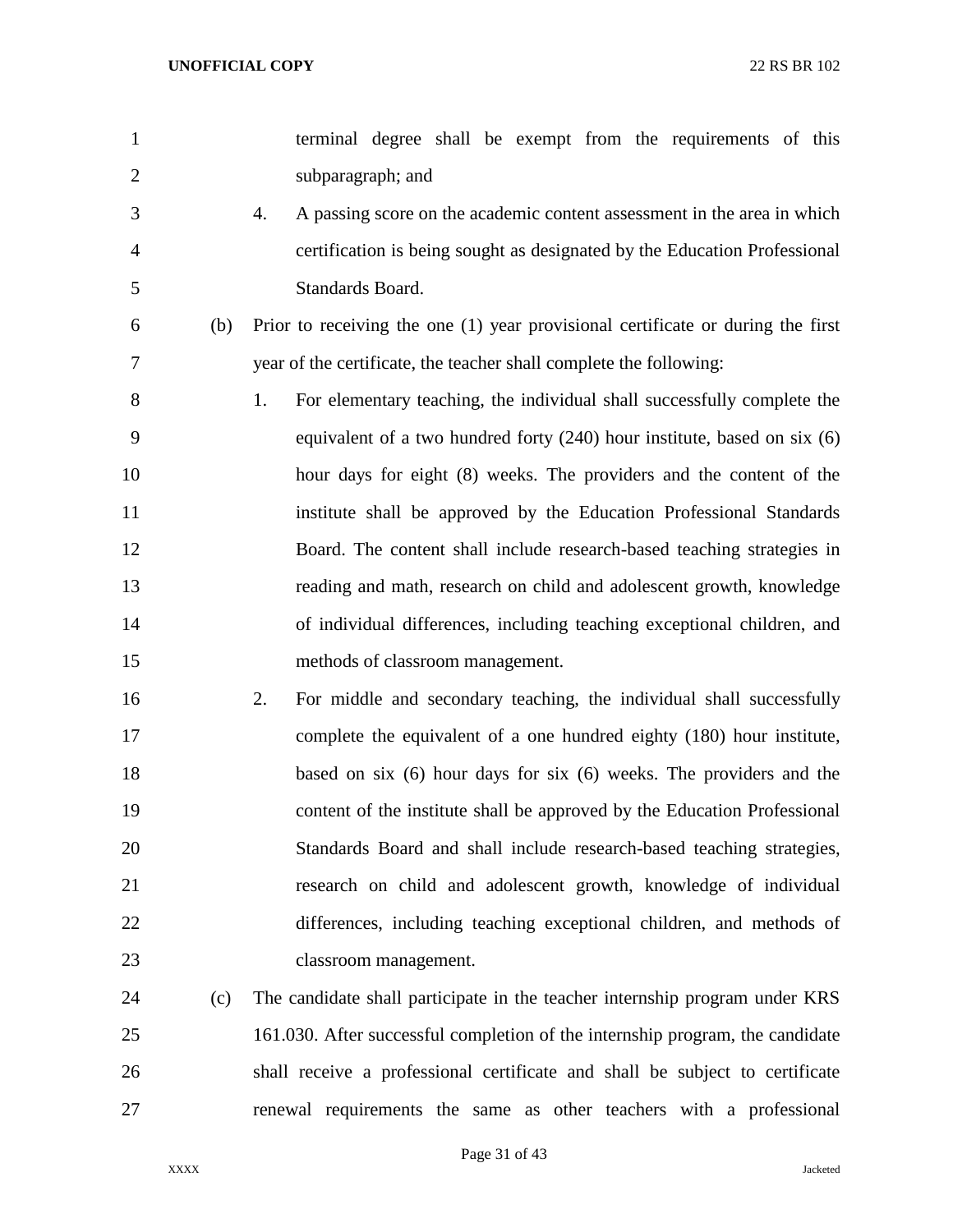| $\mathbf{1}$   |     | certificate. |                                                                                    |  |  |
|----------------|-----|--------------|------------------------------------------------------------------------------------|--|--|
| $\overline{2}$ | (9) |              | Option 8: Certification of a Teach for America participant to teach in elementary, |  |  |
| 3              |     |              | middle, or high schools. Nothing in this subsection shall conflict with the        |  |  |
| 4              |     |              | participation criteria of the Teach for America program. An individual certified   |  |  |
| 5              |     |              | under this subsection shall be issued a one (1) year provisional certificate.      |  |  |
| 6              |     | (a)          | The candidate shall possess:                                                       |  |  |
| 7              |     |              | 1.<br>An offer of employment from a local school district;                         |  |  |
| 8              |     |              | 2.<br>A bachelor's degree;                                                         |  |  |
| 9              |     |              | 3.<br>A successful completion of the summer training institute and ongoing         |  |  |
| 10             |     |              | professional development required by Teach for America, including                  |  |  |
| 11             |     |              | instruction in goal-oriented, standards-based instruction, diagnosing and          |  |  |
| 12             |     |              | assessing students, lesson planning and instructional delivery, classroom          |  |  |
| 13             |     |              | management, maximizing learning for diverse students, and teaching                 |  |  |
| 14             |     |              | methodologies; and                                                                 |  |  |
| 15             |     |              | A passing score on the academic content assessment in the area in which<br>4.      |  |  |
| 16             |     |              | certification is being sought as designated by the Education Professional          |  |  |
| 17             |     |              | Standards Board.                                                                   |  |  |
| 18             |     | (b)          | The provisional certificate granted under paragraph (a) of this subsection may     |  |  |
| 19             |     |              | be renewed two (2) times with a recommendation of the superintendent and           |  |  |
| 20             |     |              | approval of the Education Professional Standards Board.                            |  |  |
| 21             |     | (c)          | A Teach for America participant who is approved for a second renewal of his        |  |  |
| 22             |     |              | or her provisional certificate under paragraph (b) of this subsection may          |  |  |
| 23             |     |              | participate in the teacher internship program under KRS 161.030.                   |  |  |
| 24             |     | (d)          | A Teach for America participant shall be issued a professional certificate upon    |  |  |
| 25             |     |              | the participant's successful completion of the internship program and              |  |  |
| 26             |     |              | assessments relating to teaching of subject matter required by the Education       |  |  |
| 27             |     |              | Professional Standards Board under KRS 161.030.                                    |  |  |

Page 32 of 43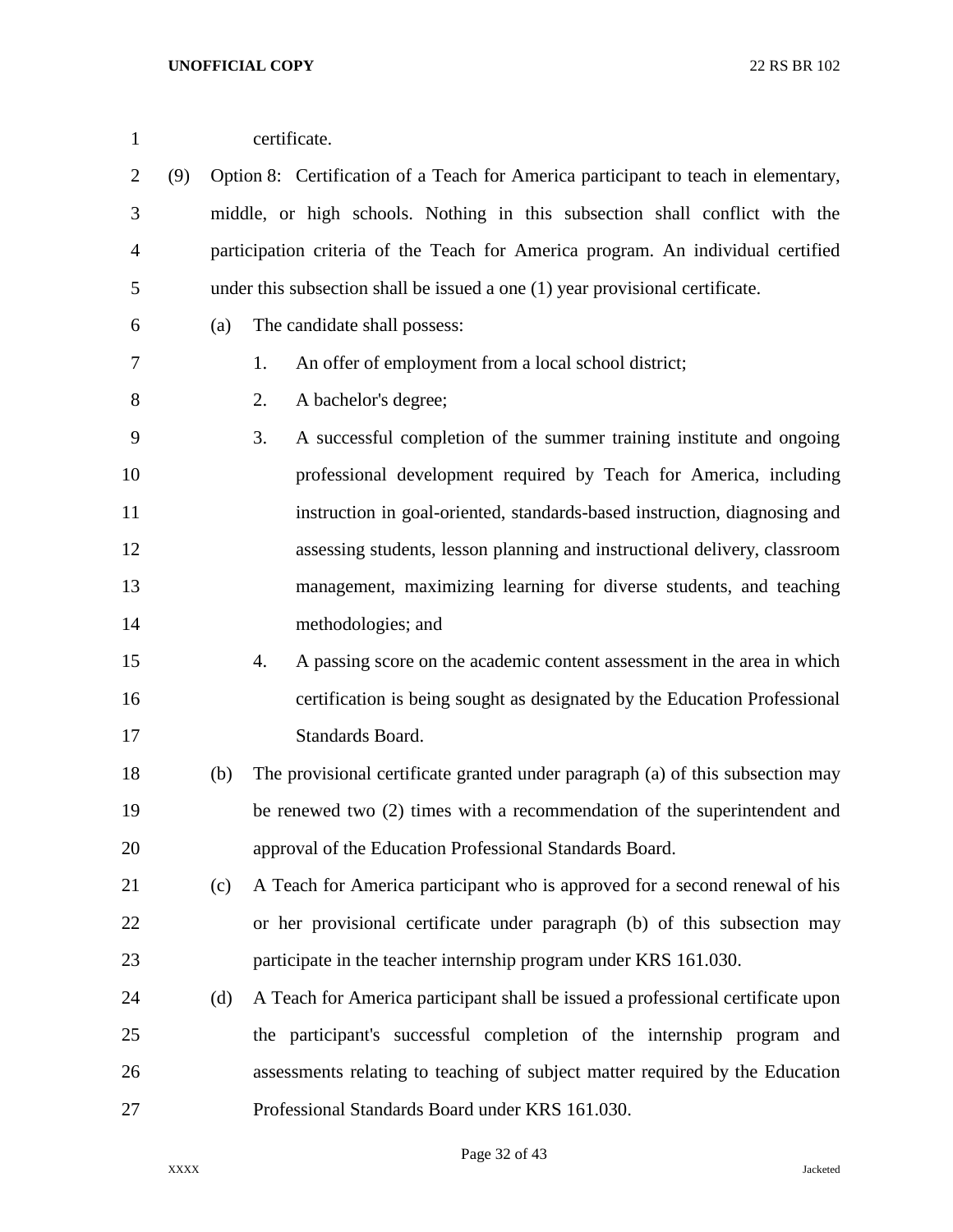| $\mathbf{1}$   |      | (e) | Notwithstanding any statute or administrative regulation to the contrary, a                        |
|----------------|------|-----|----------------------------------------------------------------------------------------------------|
| $\overline{2}$ |      |     | teacher certified under this subsection shall have ten (10) years from the date                    |
| 3              |      |     | that the teacher successfully completed the internship program to complete a                       |
| $\overline{4}$ |      |     | master's degree or fifth year program, or the equivalent as specified by the                       |
| 5              |      |     | Education Professional Standards Board in administrative regulation.                               |
| 6              |      |     | $(10)$ A public school teacher certified under subsections $(2)$ to $(9)$ of this section shall be |
| 7              |      |     | placed on the local district salary schedule for the rank corresponding to the degree              |
| 8              |      |     | held by the teacher.                                                                               |
| 9              | (11) |     | Subsections $(1)$ to $(3)$ of this section notwithstanding, a candidate who possesses the          |
| 10             |      |     | following qualifications may receive certification for teaching programs for                       |
| 11             |      |     | exceptional students:                                                                              |
| 12             |      | (a) | An out-of-state license to teach exceptional students;                                             |
| 13             |      | (b) | A bachelor's or master's degree in the certification area or closely related area                  |
| 14             |      |     | for which certification is sought; and                                                             |
| 15             |      | (c) | Successful completion of the teacher internship program requirement required                       |
| 16             |      |     | under KRS 161.030.                                                                                 |
| 17             |      |     | Section 13. KRS 164.512 is amended to read as follows:                                             |
| 18             | (1)  |     | The child of a veteran, regardless of age, who has acquired a disability as a direct               |
| 19             |      |     | result of the veteran's service shall be eligible to receive a waiver of tuition upon              |
| 20             |      |     | admission to any state-supported university, college, or vocational training institute.            |
| 21             | (2)  |     | To be entitled to benefits under this section, the child claiming benefits must have               |
| 22             |      |     | acquired a disability determined by the United States Department of Veterans                       |
| 23             |      |     | Affairs as compensable.                                                                            |
| 24             | (3)  |     | The parent-child relationship must be shown by birth certificate, marriage                         |
| 25             |      |     | certificate, or other documentary evidence.                                                        |
| 26             | (4)  |     | To entitle a child to benefit under this section, the member of the National Guard or              |
| 27             |      |     | Reserve Component veteran living or deceased must be a resident or, if deceased,                   |

Page 33 of 43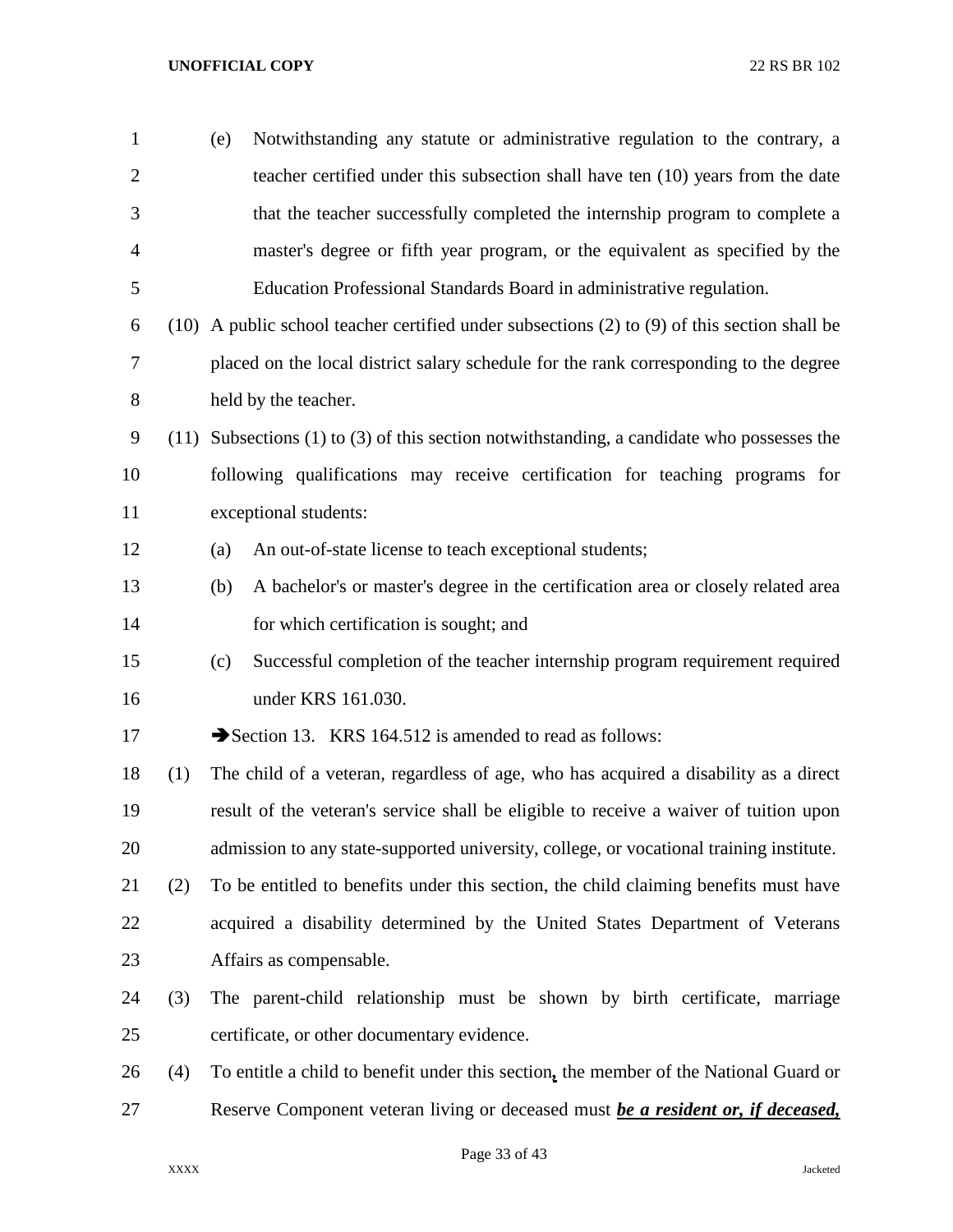| $\mathbf{1}$ |     | <b>have been a resident of the Commonwealth of Kentucky, and must</b> have served on    |
|--------------|-----|-----------------------------------------------------------------------------------------|
| 2            |     | state active duty, active duty for training, or inactive duty training or the veteran   |
| 3            |     | must have served on active duty with the Armed Forces of the United States, and         |
| 4            |     | the discharge must have been:                                                           |
| 5            |     | Under honorable conditions; or<br>(a)                                                   |
| 6            |     | Under conditions other than bad conduct or dishonorable, and:<br>(b)                    |
| 7            |     | The veteran has a qualifying condition as defined in Section 1 of this<br>1.            |
| 8            |     | <u>Act; or</u>                                                                          |
| 9            |     | The veteran is a discharged LGBTQ veteran as defined in Section 1 of<br>2.              |
| 10           |     | this Act. [The veteran must be a resident or, if deceased, must have been               |
| 11           |     | a resident of the Commonwealth of Kentucky.]                                            |
| 12           |     | Section 14. KRS 164.515 is amended to read as follows:                                  |
| 13           | (1) | The spouse, regardless of age, and any child, stepchild, or orphan, under the age of    |
| 14           |     | twenty-six (26), of a permanently and totally disabled member of the Kentucky           |
| 15           |     | National Guard or Reserve Component injured while on state active duty, active          |
| 16           |     | duty for training, or inactive duty training, or a permanently and totally disabled war |
| 17           |     | veteran, or a one hundred percent (100%) service-connected disabled veteran             |
| 18           |     | regardless of wartime service, or prisoner of war or member of the Armed Services       |
| 19           |     | declared missing in action shall not be required to pay any matriculation or tuition    |
| 20           |     | fees upon his admission to any state-supported institution of higher education or to    |
| 21           |     | any state-supported vocational training school for a period not in excess of forty-     |
| 22           |     | five (45) months in order to obtain a diploma, nor in excess of the lesser number of    |
| 23           |     | months required for a certificate of completion.                                        |
| 24           | (2) | To be entitled to benefits under this section the parent or stepparent of the child     |
| 25           |     | claiming benefits if living must be rated permanently and totally disabled for          |

purposes by the United States Department of Veterans Affairs or the Department of

Page 34 of 43

pension purposes or one hundred percent (100%) disabled for compensation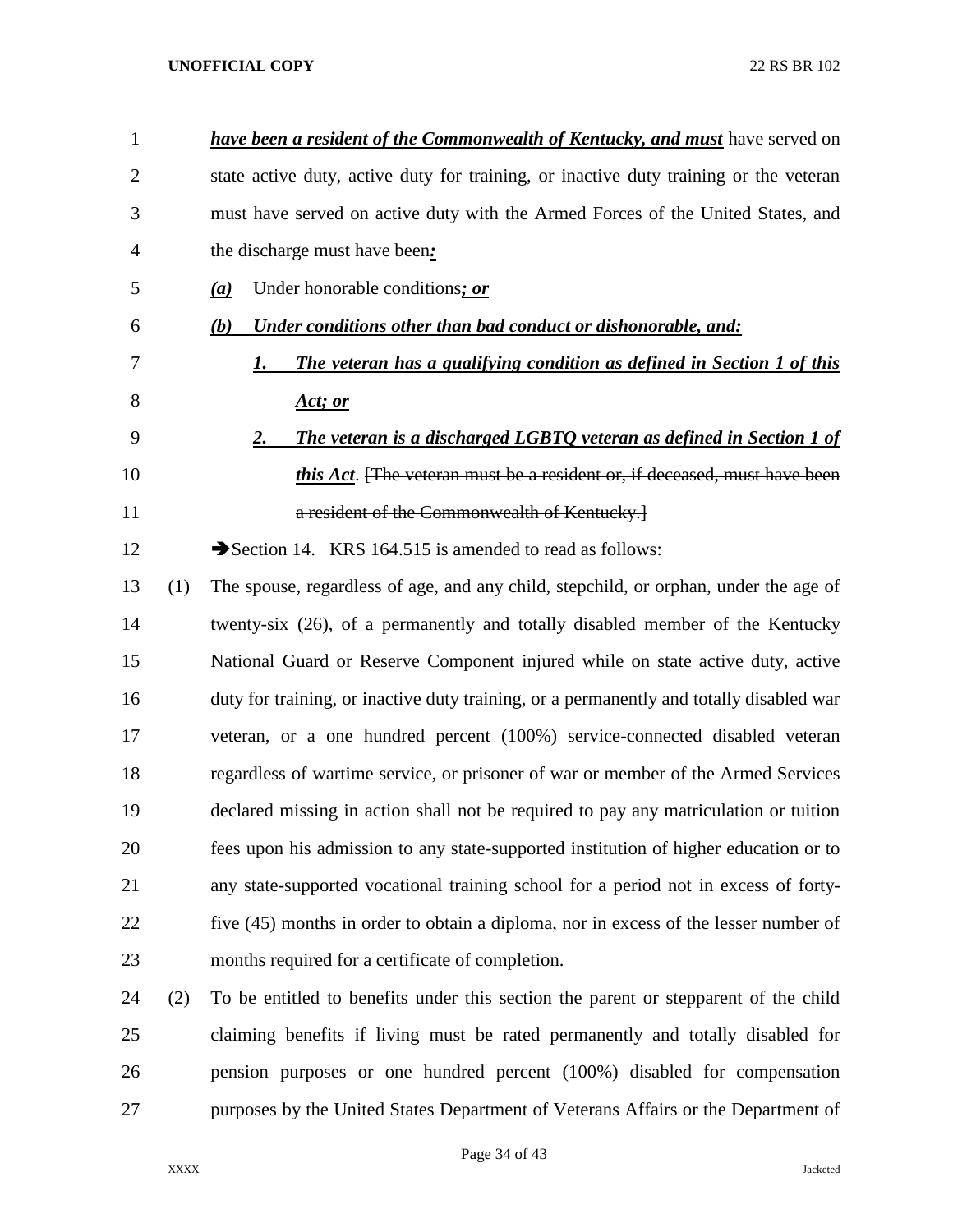Defense. If the veteran is deceased, the claim to benefits is to be based on the rating held by the veteran at the time of death or if a prisoner of war or missing in action, must have been declared as such by the Department of Defense. Members of the Kentucky National Guard must be rated permanently and totally disabled as provided in KRS Chapter 342. The parent's, stepparent's, or spouse's service and rating must be evidenced by certification from the records of the Kentucky Department of Military Affairs, United States Department of Veterans Affairs, or 8 the Department of Defense of the United States.

 (3) The parent-child relationship must be shown by birth certificate, legal adoption papers, marriage certificate, or other documentary evidence. A stepchild must be a member of the veteran's household. The spousal relationship must be shown by a marriage certificate or other documentary evidence.

 (4) To entitle a spouse, child, stepchild, or orphan to benefit under this section the disabled member of the National Guard or Reserve Component veteran living or

deceased must *be a resident or, if deceased, have been a resident of the* 

*Commonwealth of Kentucky, and must* have served on state active duty, active

 duty for training, or inactive duty training or active duty with the Armed Forces of the United States, and his discharge must have been*:*

- *(a)* Under honorable conditions*; or*
- *(b) Under conditions other than bad conduct or dishonorable, and:*
- *1. The veteran has a qualifying condition as defined in Section 1 of this Act; or*
- *2. The veteran is a discharged LGBTQ veteran as defined in Section 1 of this Act*. He must be a resident or, if deceased, have been a resident of 25 the Commonwealth of Kentucky.

 (5) No provision of this section shall serve to deny these benefits to an eligible spouse, child, stepchild, or orphan, who enlists, or who fulfills a military obligation, in the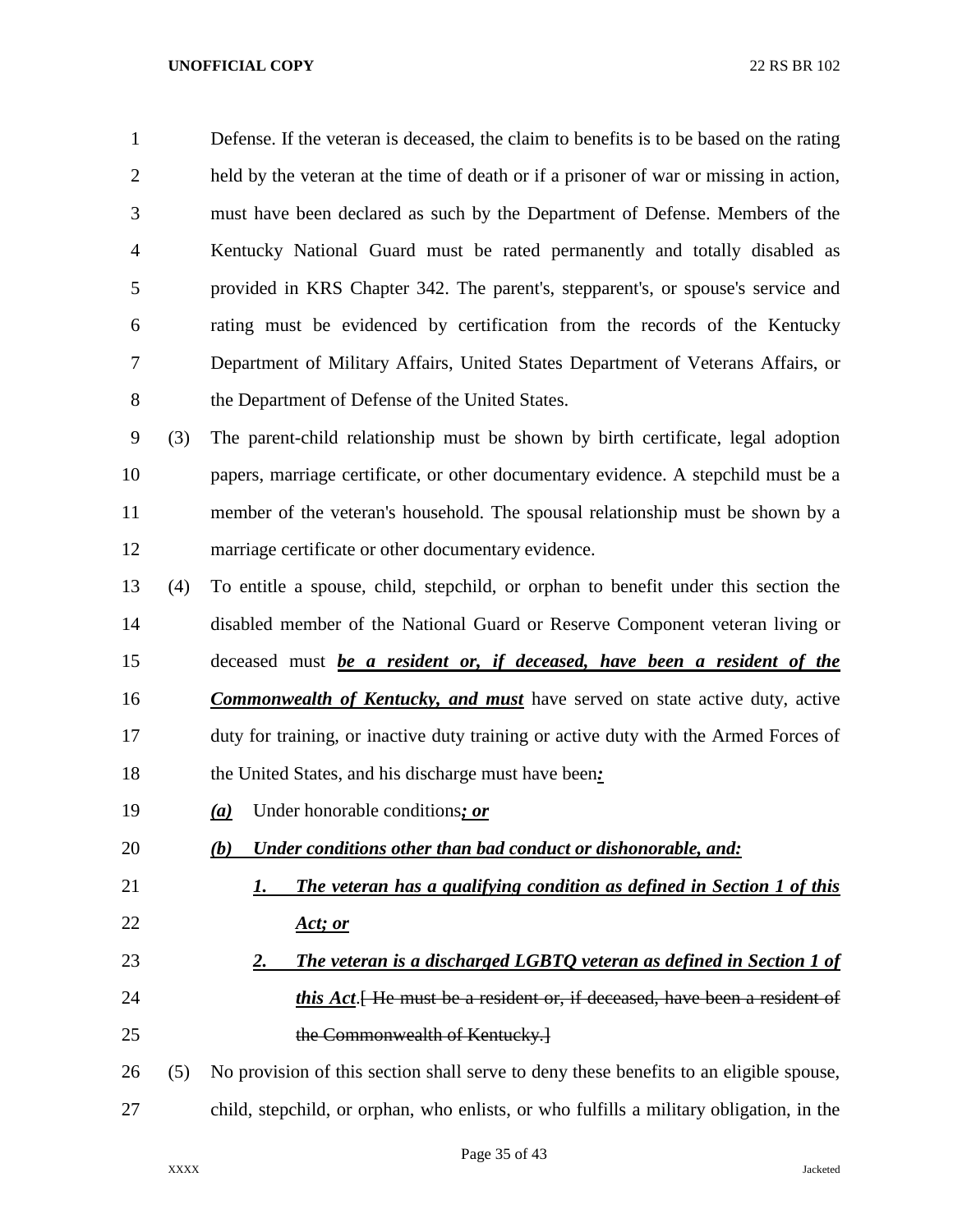| $\mathbf{1}$   |          | Armed Forces of the United States and is discharged under honorable conditions;                                |  |  |
|----------------|----------|----------------------------------------------------------------------------------------------------------------|--|--|
| $\overline{2}$ |          | the period of time spent in the military service to be compensated by like time,                               |  |  |
| 3              |          | beyond the age of twenty-six (26) years if required, but not in excess of the period                           |  |  |
| 4              |          | of enrollment as set forth in subsection (1) of this section.                                                  |  |  |
| 5              | (6)      | The marriage of an eligible child, stepchild, or orphan, shall not serve to deny full                          |  |  |
| 6              |          | entitlement to the benefits provided in this section.                                                          |  |  |
| 7              |          | KRS 186.041 (Effective June 29, 2021) is amended to read as<br>Section 15.                                     |  |  |
| 8              | follows: |                                                                                                                |  |  |
| 9              | (1)      | Each initial and renewal application by a person who meets the criteria of paragraph                           |  |  |
| 10             |          | (a) of this section and each initial application by a person who meets the criteria of                         |  |  |
| 11             |          | paragraph (b), (c), $\overline{\text{ter }d}$ (d), or (e) of this section for a special military license plate |  |  |
| 12             |          | shall be accompanied by proof as set forth in subsection (10) of this section that the                         |  |  |
| 13             |          | person is associated with the United States Army, United States Navy, United States                            |  |  |
| 14             |          | Air Force, United States Marine Corps, United States Coast Guard, United States                                |  |  |
| 15             |          | Coast Guard Auxiliary, Kentucky National Guard, Merchant Marines with service                                  |  |  |
| 16             |          | between December 7, 1941, and August 15, 1945, or Civil Air Patrol in one (1) of                               |  |  |
| 17             |          | the following ways:                                                                                            |  |  |
| 18             |          | A member of the Armed Forces of the United States;<br>(a)                                                      |  |  |
| 19             |          | A retired member;<br>(b)                                                                                       |  |  |
| 20             |          | A member of the National Guard or Reserve component who has completed<br>(c)                                   |  |  |
| 21             |          | his or her term of service, or has retired with a minimum of twenty (20) years                                 |  |  |
| 22             |          | of service; [or]                                                                                               |  |  |
| 23             |          | A veteran who:<br>(d)                                                                                          |  |  |
| 24             |          | <b>Received</b> received a discharge under:<br>1.                                                              |  |  |
| 25             |          | <b>Honorable</b> [honorable] conditions [, or the veteran's surviving<br><u>a.</u>                             |  |  |
| 26             |          | spouse, j; or                                                                                                  |  |  |
| 27             |          | Conditions other than bad conduct or dishonorable, and:<br>$\bm{b}$ .                                          |  |  |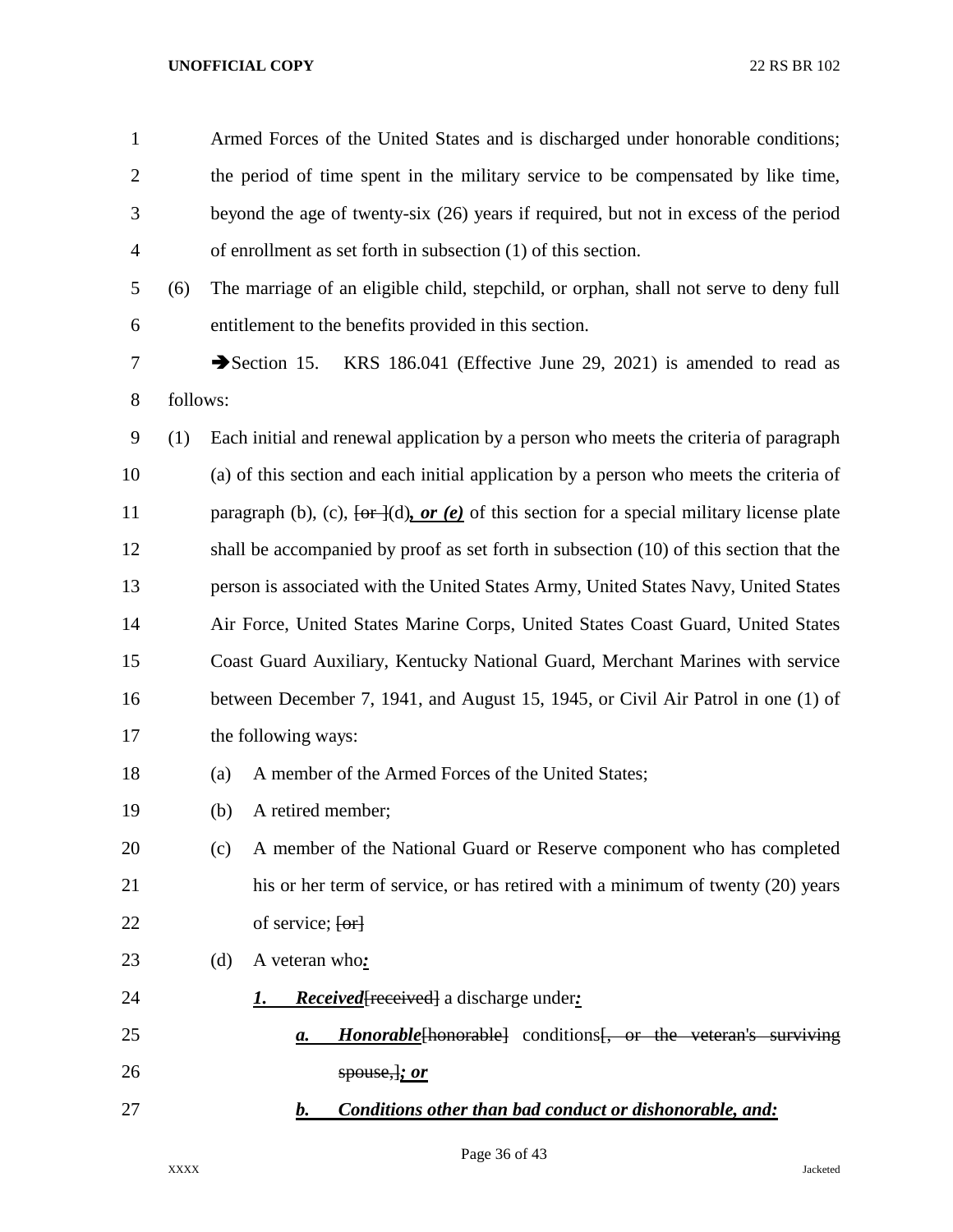| $\mathbf{1}$   |     | Has a qualifying condition as defined in Section 1 of this<br>i.                       |
|----------------|-----|----------------------------------------------------------------------------------------|
| $\overline{2}$ |     | <u>Act; or</u>                                                                         |
| 3              |     | Is a discharged LGBTO veteran as defined in Section 1 of<br>ii.                        |
| 4              |     | <i>this Act</i> ; and $\left[\cdot\right]$                                             |
| 5              |     | $a. [1.]$ Performed one hundred eighty (180) days of active-duty service;<br><u>2.</u> |
| 6              |     | $\underline{b}$ . [2.] Received an early release due to injuries or other medical      |
| 7              |     | condition, or at the convenience of the service;                                       |
| 8              |     | $c. [3.]$ Received a hardship discharge;                                               |
| 9              |     | $\underline{d}$ . [4.] Was separated or retired due to a disability; or                |
| 10             |     | $e.\overline{5}$ . Was determined to have a service-connected disability incurred      |
| 11             |     | during the enlistment; or                                                              |
| 12             |     | The surviving spouse of an individual who meets the criteria of paragraph<br>(e)       |
| 13             |     | $(a), (b), (c), or (d)$ of this subsection.                                            |
| 14             | (2) | The member, retired member, veteran, reservist, or his or her spouse who is eligible   |
| 15             |     | under subsection (9) of this section may purchase an unlimited number of special       |
| 16             |     | military-related license plates described in subsection (1) of this section, annually  |
| 17             |     | for vehicles they own or lease. A disabled veterans license plate shall expire on July |
| 18             |     | 31.                                                                                    |
| 19             | (3) | A recipient of the Distinguished Service Cross, Navy Cross, or Air Force Cross         |
| 20             |     | shall be eligible for a Service Cross license plate upon submission of an application  |
| 21             |     | to the Kentucky Department of Veterans' Affairs. The recipient shall be required to    |
| 22             |     | include with the initial application for a Service Cross license plate a copy of the   |
| 23             |     | general order that authorized the award and the recipient's Department of Defense      |
| 24             |     | form number 214. The Department of Veterans' Affairs shall verify the                  |
| 25             |     | documentation submitted with the application for a Service Cross license plate, and    |
| 26             |     | if the individual applying for the plate is confirmed to be a recipient of the         |
| 27             |     | Distinguished Service Cross, Navy Cross, or Air Force Cross, the Department of         |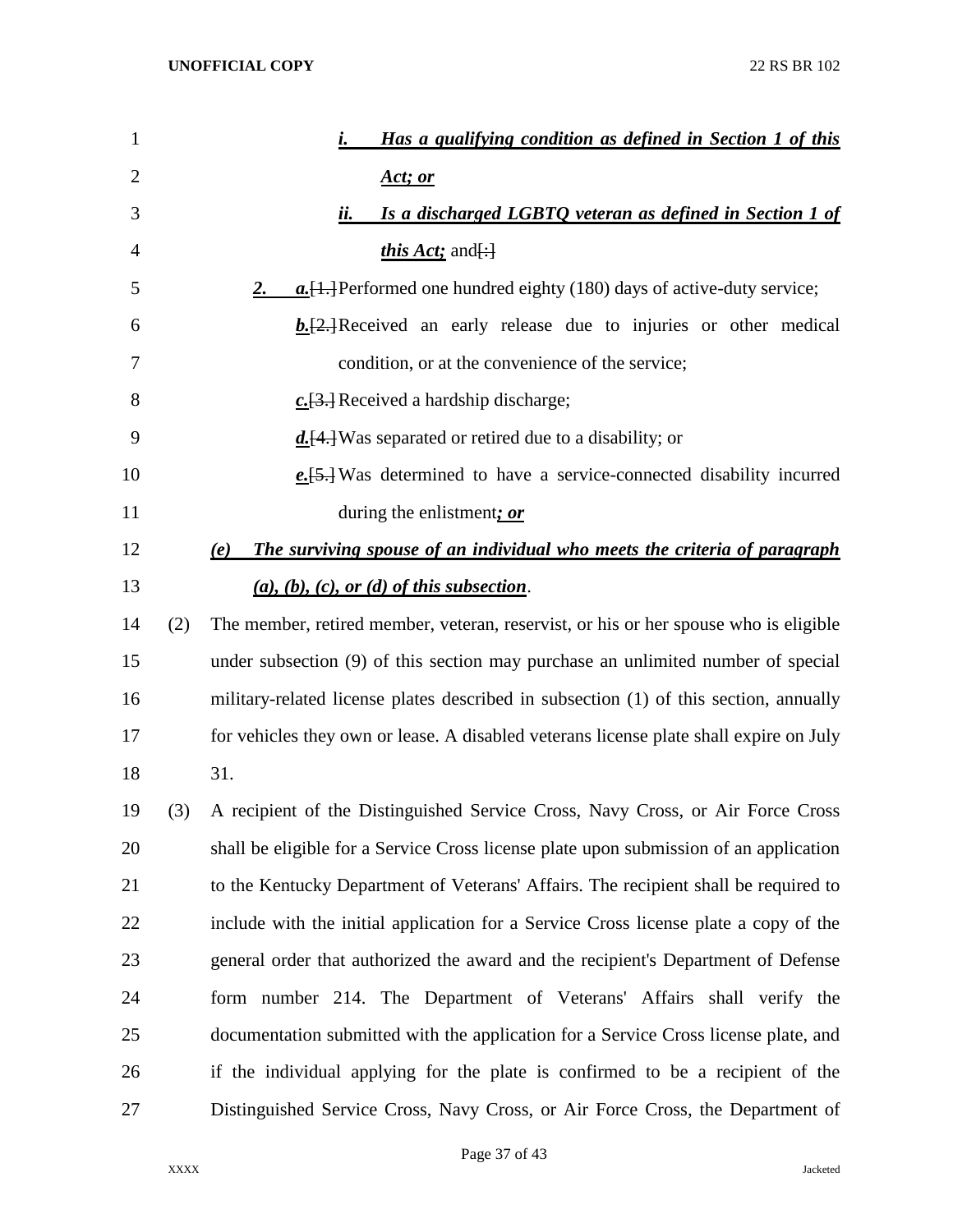Veterans' Affairs shall submit the applicant's name to the Transportation Cabinet's Division of Motor Vehicle Licensing not later than September 1 preceding the year that the Service Cross license plate is to be initially issued or renewed. When the Service Cross license plate is ready, the plate shall be sent to the county clerk in the county of the applicant's residence. The Transportation Cabinet's Division of Motor Vehicle Licensing shall inform each applicant in writing that the Service Cross license plate is ready and may be picked up at the county clerk's office. The Transportation Cabinet shall prescribe the type of application form required by this subsection and shall supply the Department of Veterans' Affairs with the application form required by this subsection.

 (4) A person who is a former prisoner of the enemy during World War I, World War II, the Korean War, or the Vietnam War, or the spouse of a deceased former prisoner of war, shall be eligible for a former prisoner of war license plate by submitting written proof from the United States Department of Veterans Affairs or other appropriate federal agency stating the period of time the person or person's spouse was a prisoner of war. If a former prisoner of war dies with a vehicle licensed as authorized under this section, the person's surviving spouse may retain the license plate for use on the same vehicle or on another vehicle that complies with KRS 186.164(7).

 (5) A person who is certified by the Kentucky chapter of the Pearl Harbor Survivors Association as being a survivor of the attack on Pearl Harbor shall be eligible for a Pearl Harbor license plate and shall be required to attach to the special military- related license plate application written evidence from the Kentucky chapter of the Pearl Harbor Survivors Association that the person:

(a) Was a member of the United States Armed Forces on December 7, 1941;

 (b) Was on station on December 7, 1941, during the hours of 7:55 a.m. to 9:45 a.m., Hawaii time, at Pearl Harbor, the island of Oahu, or offshore at a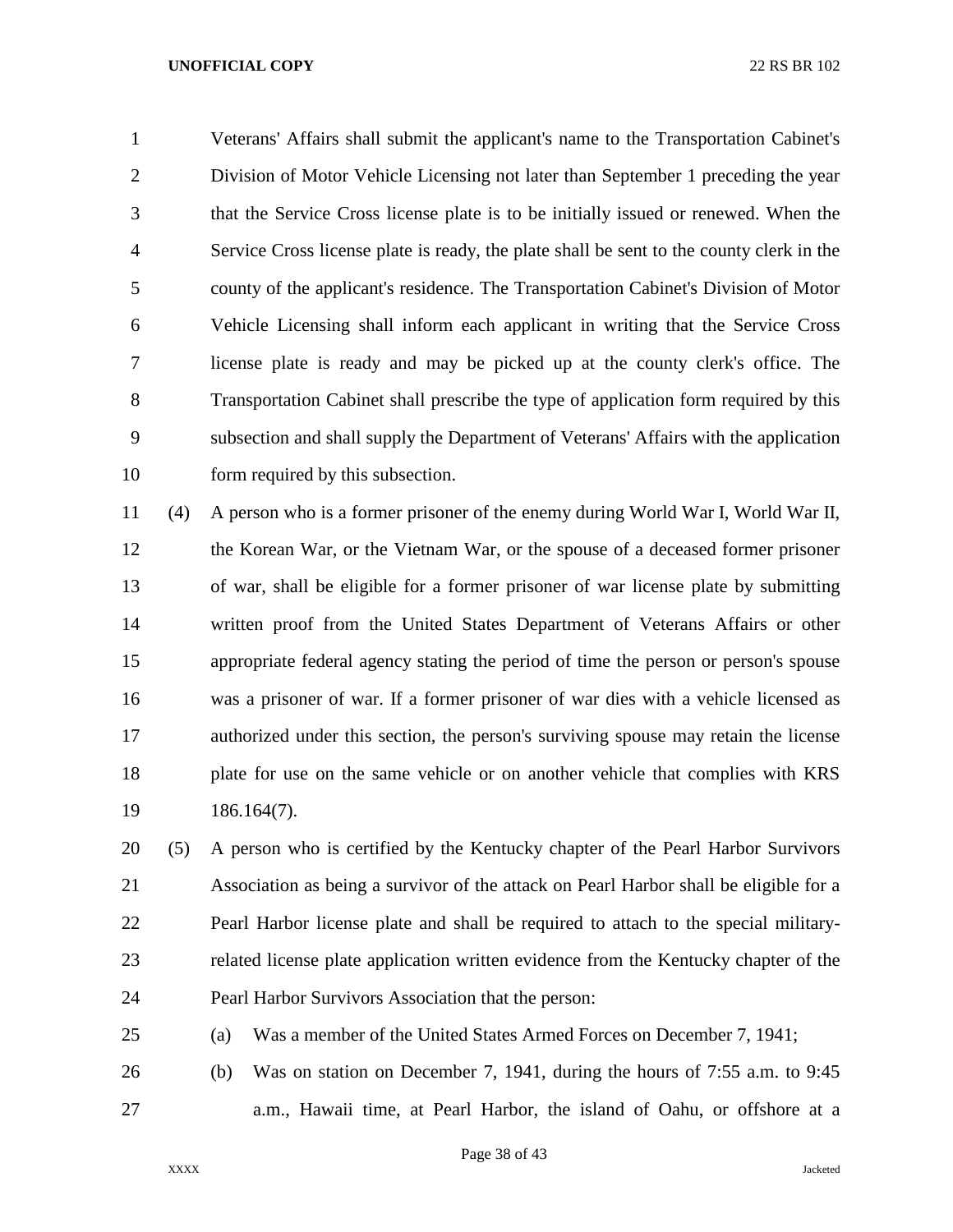1 distance not to exceed three (3) miles;

- (c) Was discharged honorably from the United States Armed Forces; and
- 

 (d) Is certified by the Kentucky chapter of the Pearl Harbor Survivors Association.

 (6) A person who is eligible to receive a Gold Star Mothers, Gold Star Fathers, or Gold Star Spouses license plate under KRS 186.164(15)(a) may receive up to two (2) Gold Star Mothers, Gold Star Fathers, or Gold Star Spouses license plates free of charge and may purchase additional license plates by paying the same fee as for special military-related plates issued under KRS 186.162(2)(d) annually for vehicles he or she owns or leases.

 (7) The surviving spouse of a Purple Heart recipient, or a Kentucky National Guard member or a retired member, who possessed a vehicle licensed with the Purple Heart recipient special license plate or the Kentucky National Guard special license plate, may retain the license plate for use on the same vehicle or another vehicle that complies with KRS 186.164(7). The surviving spouse may renew the license plate indefinitely, provided the appropriate registration fee is paid annually.

 (8) A person who is attending or who is a graduate of the United States Air Force Academy, the United States Military Academy, the United States Naval Academy, the United States Coast Guard Academy, or the United States Merchant Marine Academy shall be eligible for a special military service academy license plate. A special military service academy license plate under this subsection shall use the same plate template as the standard special military license plate under subsection (1) of this section, with stickers to identify the various service academies. The Transportation Cabinet shall promulgate administrative regulations pursuant to KRS Chapter 13A to establish the proof required to demonstrate current attendance at or graduation from a service academy. An eligible applicant may receive up to two (2) special military service academy license plates.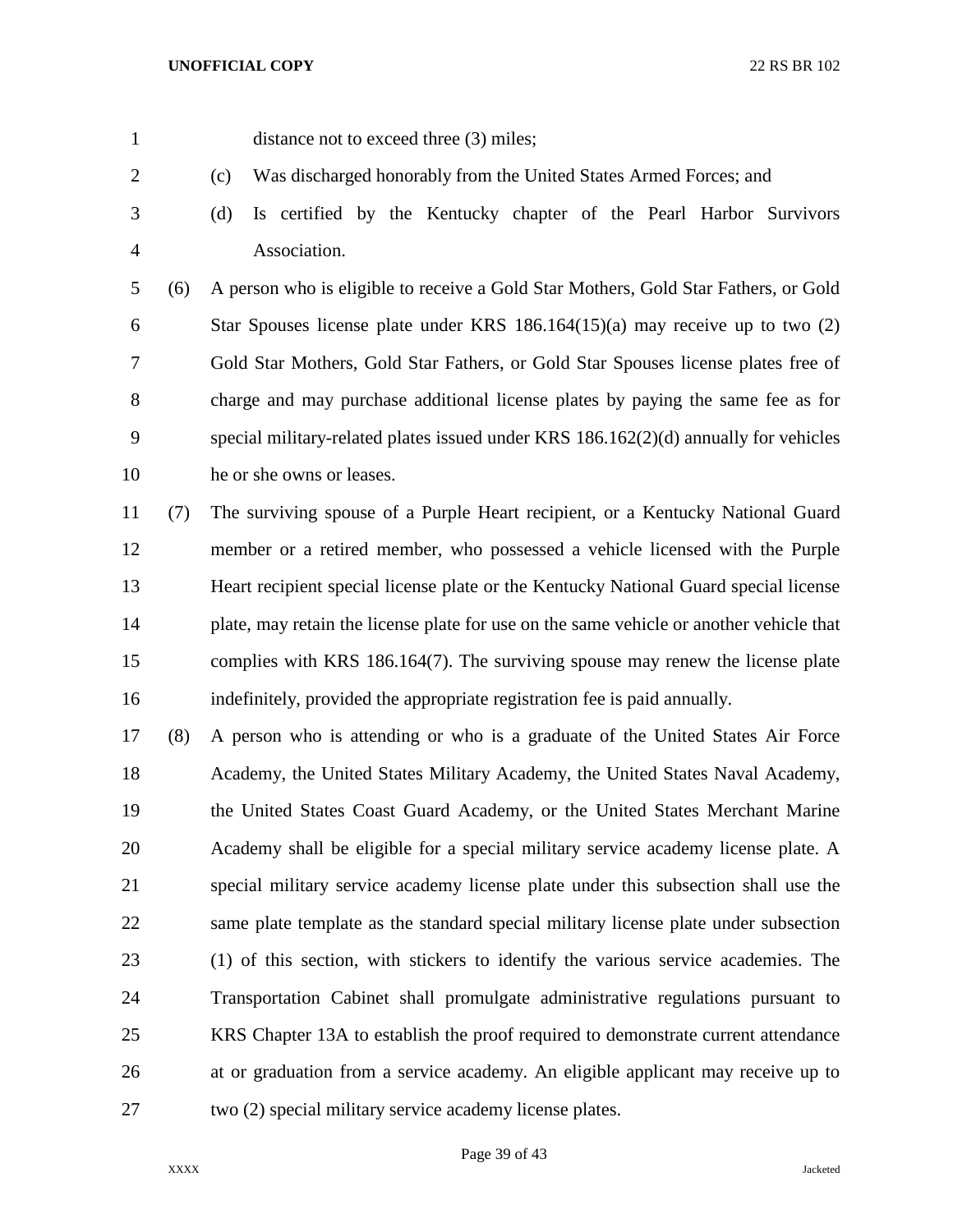| $\mathbf{1}$   | (9)      | (a) | The legally married spouse of a member of the Armed Forces of the United                   |
|----------------|----------|-----|--------------------------------------------------------------------------------------------|
| $\overline{2}$ |          |     | States who meets the criteria for a special military license plate under                   |
| 3              |          |     | subsection (1) of this section shall be eligible for a special military license            |
| 4              |          |     | plate. A special military license plate under this subsection shall use the same           |
| 5              |          |     | template as the standard special military license plate under subsection (1) of            |
| 6              |          |     | this section, with a sticker identifying the plate as that of a military spouse.           |
| 7              |          | (b) | An applicant who is eligible for a special military license plate under this               |
| 8              |          |     | subsection shall present as proof of eligibility an original or copy of his or her         |
| 9              |          |     | marriage certificate establishing marriage to the member of the Armed Forces               |
| 10             |          |     | of the United States and an original or copy of one (1) of the following:                  |
| 11             |          |     | His or her unexpired DD-1173 form; or<br>1.                                                |
| 12             |          |     | 2.<br>Any identification document outlined in subsection (10) of this section              |
| 13             |          |     | issued to his or her spouse.                                                               |
| 14             |          |     | (10) Prior to receiving a special military-related plate requested under subsection (1) of |
| 15             |          |     | this section, the applicant shall present as proof of eligibility, an original or copy of  |
| 16             |          |     | his or her:                                                                                |
| 17             |          | (a) | Unexpired Veteran Identification Card or Veteran Health Identification Card                |
| 18             |          |     | issued by the United States Department of Veterans Affairs;                                |
| 19             |          | (b) | DD-2, DD-214, DD-256, DD-257, or NGB-22 form; or                                           |
| 20             |          | (c) | Unexpired Geneva Conventions Identification Card issued by the United                      |
| 21             |          |     | <b>States Department of Defense.</b>                                                       |
| 22             |          |     | KRS 186.416 (Effective June 29, 2021) is amended to read as<br>$\rightarrow$ Section 16.   |
| 23             | follows: |     |                                                                                            |
| 24             | (1)      |     | If a resident of the Commonwealth currently serving in the United States military is       |
| 25             |          |     | stationed or assigned to a base or other location outside the boundaries of the            |
| 26             |          |     | Commonwealth, the resident, or the resident's spouse or dependents, may renew a            |
| 27             |          |     | Class D operator's license issued under this section by mail. If the resident, or his or   |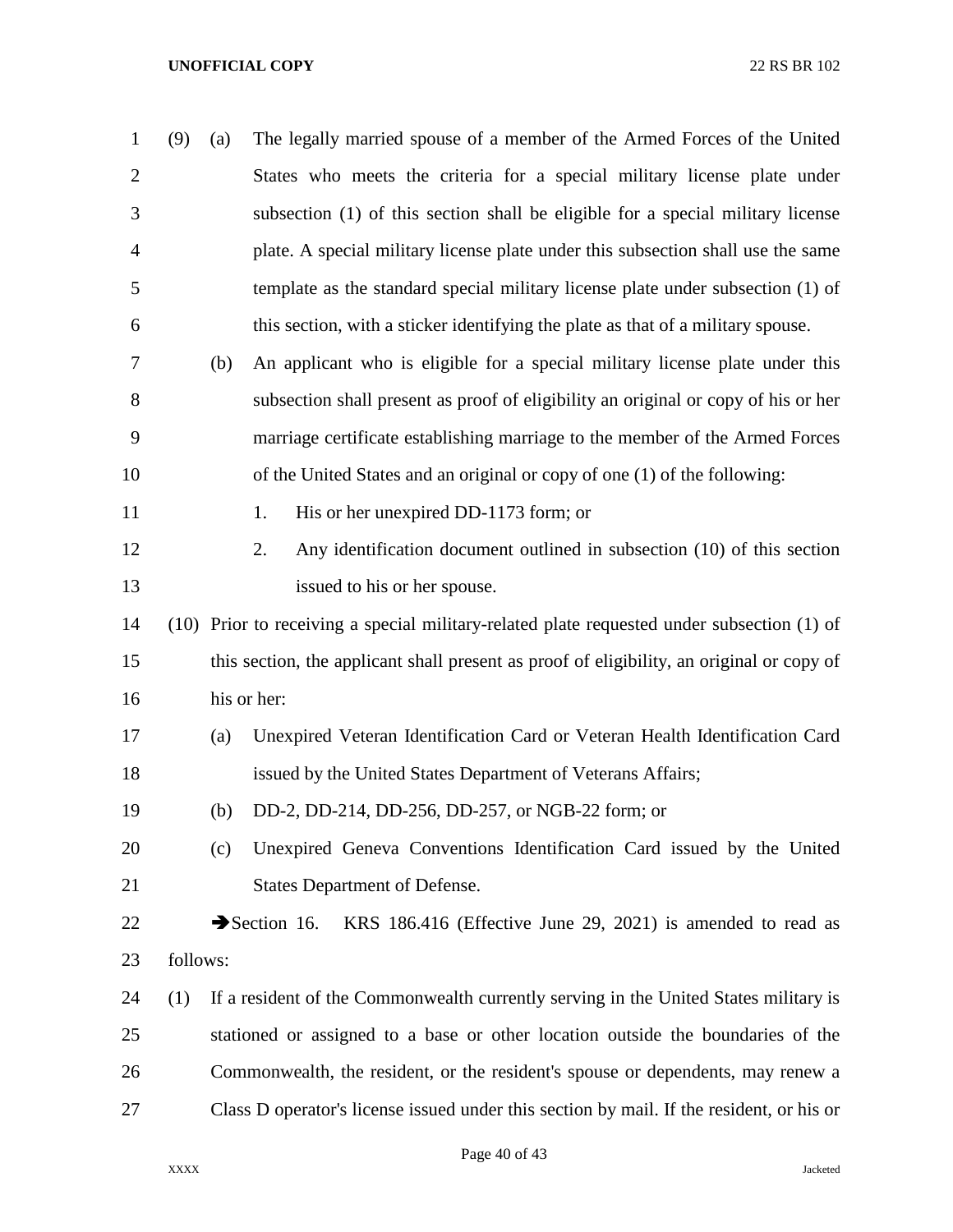her spouse or dependents, was issued an "under 21" operator's license, upon the date of the license holder's twenty-first birthday, the "under 21" operator's license may be renewed for an operator's license that no longer contains the outdated reference to being "under 21."

 (2) A resident of the Commonwealth renewing an operator's license by mail under subsection (1) of this section may have a personal designee apply to the cabinet on behalf of the resident to renew the resident's operator's license. An operator's license being renewed by mail under subsection (1) of this section shall be issued a license bearing the applicant's historical photo if there is a photo on file. If there is no photo on file, the license shall be issued without a photograph and shall show in the space provided for the photograph the legend "valid without photo and signature."

- (3) (a) 1. If a resident of the Commonwealth has been serving in the United States military stationed or assigned to a base or other location outside the boundaries of the Commonwealth and has allowed his or her operator's license to expire, he or she shall, within ninety (90) days of returning to the Commonwealth, be permitted to renew his or her license without having to take a written test or road test.
- 2. The spouse or dependent of a person identified in subparagraph 1. of this paragraph shall be afforded the same consideration identified in that subparagraph regarding the renewal of an expired operator's license.

 (b) A person who meets the criteria in paragraph (a) of this subsection shall not be convicted or cited for driving on an expired license prior to license renewal during the ninety (90) days after the person's return to the Commonwealth if the person can provide proof of his or her out-of-state service and dates of assignment.

 (c) A person who meets the criteria in paragraph (a) of this subsection and who does not renew his or her license within ninety (90) days of returning to the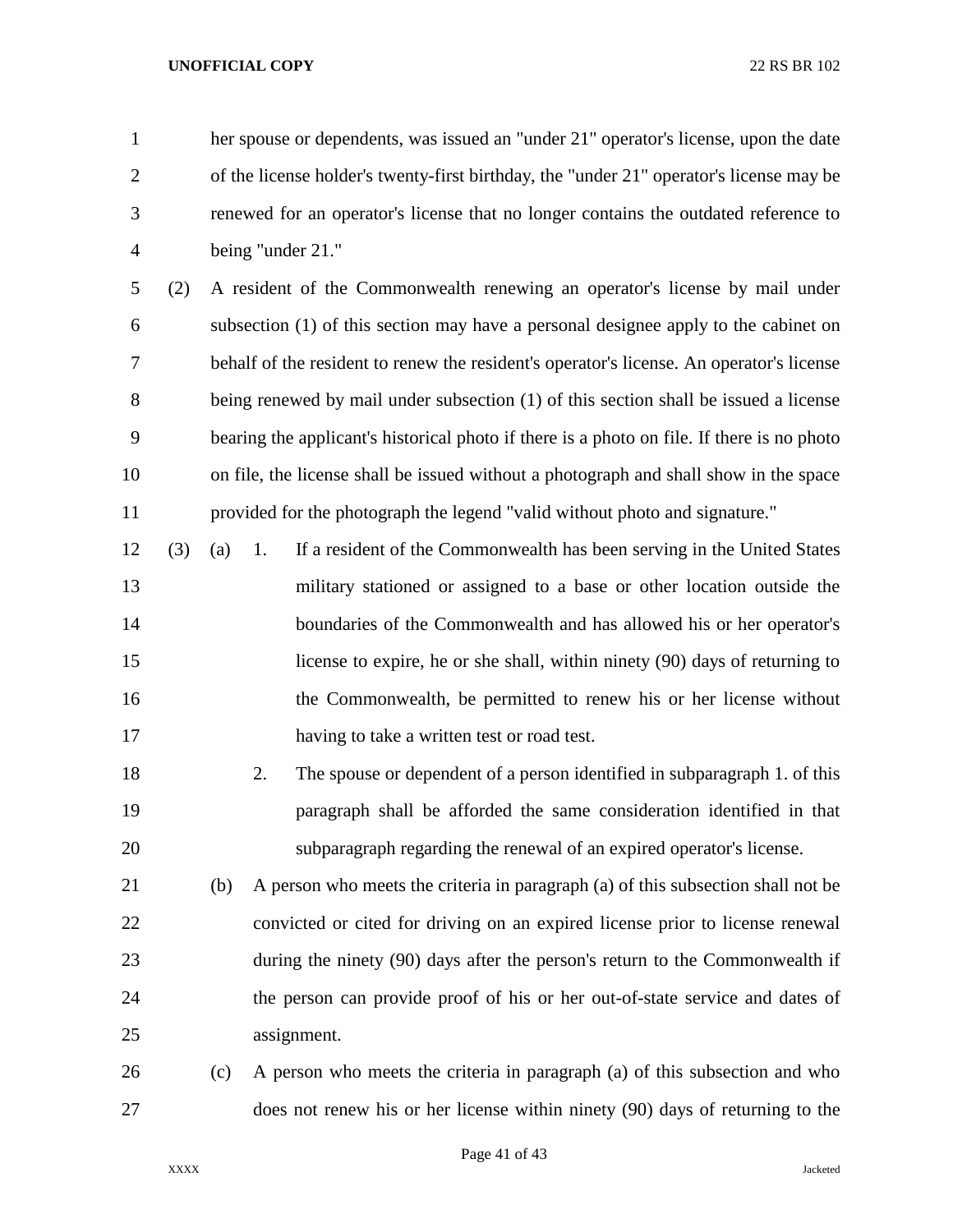| $\mathbf{1}$   |            | Commonwealth shall be required to comply with the provisions of this chapter       |
|----------------|------------|------------------------------------------------------------------------------------|
| $\overline{2}$ |            | governing renewal of a license that has expired.                                   |
| 3              | (d)        | If a resident of the Commonwealth has been issued an "under 21" or "under 21"      |
| 4              |            | CDL" operator's license and the person is unable to renew the license on the       |
| 5              |            | date of his or her twenty-first birthday, the "under 21" or "under 21 CDL"         |
| 6              |            | operator's license shall be valid for ninety (90) days beyond the date of the      |
| 7              |            | person's twenty-first birthday.                                                    |
| 8              | (4)<br>(a) | Any person who served in the active Armed Forces of the United States,             |
| 9              |            | including the Coast Guard, and any member of the National Guard or Reserve         |
| 10             |            | Component who completed the member's term of service and was released,             |
| 11             |            | separated, discharged, or retired therefrom with [ under either]:                  |
| 12             |            | $An$ [an] honorable discharge; [ or]<br>1.                                         |
| 13             |            | $A[a]$ general under honorable conditions discharge; or<br>2.                      |
| 14             |            | A discharge other than a bad conduct or dishonorable discharge and:<br><u>3.</u>   |
| 15             |            | Has a qualifying condition as defined in Section 1 of this Act; or<br>a            |
| 16             |            | Is a discharged LGBTQ veteran as defined in Section 1 of this<br>b.                |
| 17             |            | Act:                                                                               |
| 18             |            | may, at the time of initial application or application for renewal or duplicate,   |
| 19             |            | request that an operator's license or a personal identification card issued under  |
| 20             |            | this chapter bear the word "veteran" on the face or the back of the license or     |
| 21             |            | personal identification card.                                                      |
| 22             | (b)        | The designation shall be in a style and format considered appropriate by the       |
| 23             |            | Transportation Cabinet. Prior to obtaining a designation requested under this      |
| 24             |            | subsection, the applicant shall present to the cabinet as proof of eligibility, an |
| 25             |            | original or copy of his or her:                                                    |
| 26             |            | Unexpired Veteran Identification Card or Veteran Health Identification<br>1.       |
| 27             |            | Card issued by the United States Department of Veterans Affairs;                   |

Page 42 of 43